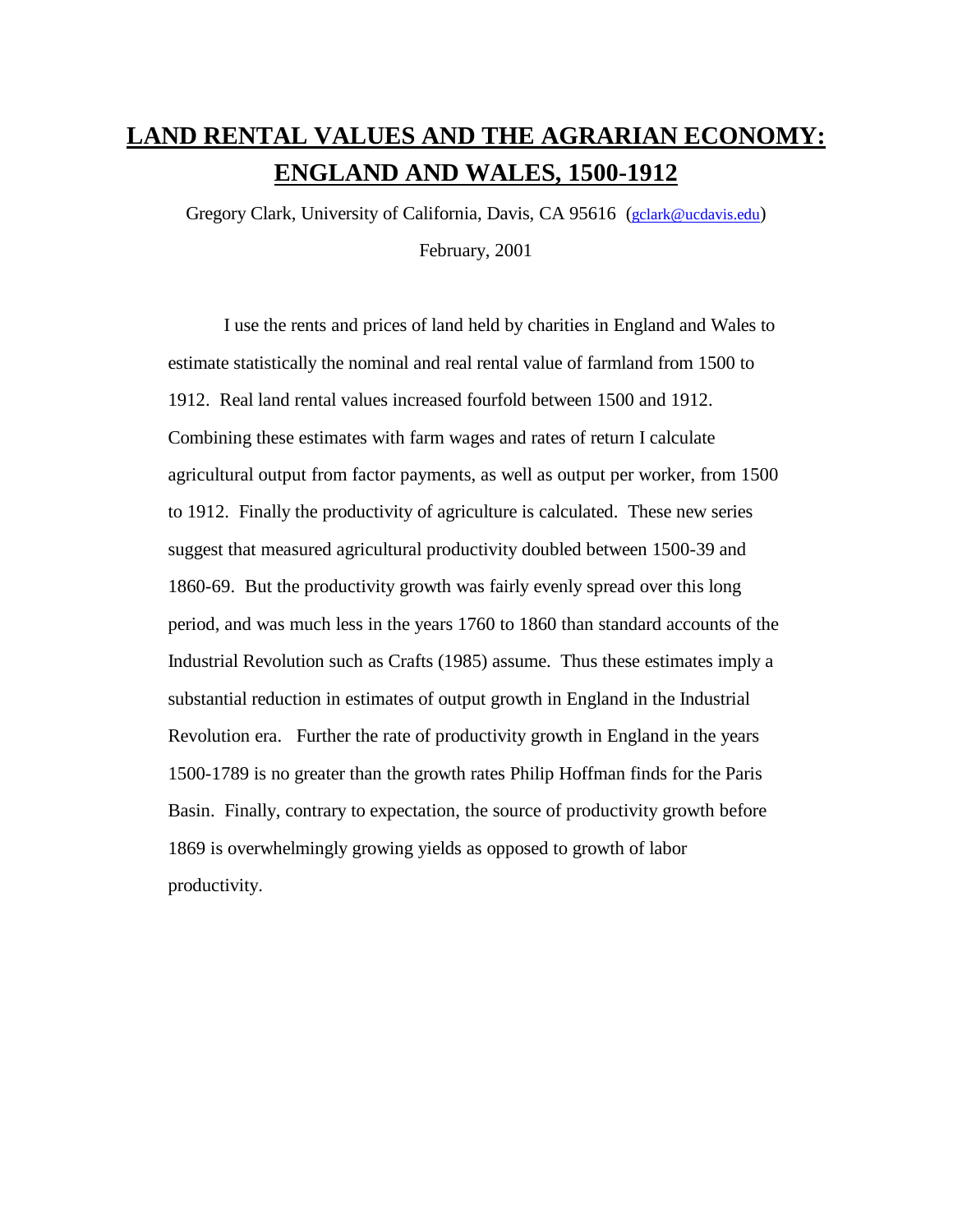#### **Introduction**

The rental value of farmland in England in the years 1500 to 1914 is not just a matter of antiquarian interest. For this value is the key to understanding when productivity growth took place in English agriculture in the years 1500 to 1914. In combination with information on wages, capital returns and product prices we can use rents to measure agricultural progress. This paper employs a statistical method to measure farmland rental values which is explained and tested below. Using the derived rental values the implications of the new rent series, in combination with series on wages, returns on capital and prices, for the agrarian history of England is then explored.

Determining the rental value of farmland is not easy, since in early years much farmland was not rented for its current rental value. Instead land was held on a bewildering variety of tenures – customary leases well below market values, leases for lives where the current rent has little relation to current market conditions, renewable leases with low annual rents but large entry fines and so on. This paper seeks to abstract from the real conditions of tenures to estimate for the years 1500 to 1912 what land in general would rent for if offered for rent in a free market. Estimates are derived for land of constant characteristics for four regions in England and for Wales. To adjust to actual rental values allowance is made for the extent of common land in each period. The series is then compared to existing rent series. It proves to be similar to some, but to diverge sharply from the recent series offered by Turner, Beckett and Afton (1997).

#### **Sources**

The source of rental values for this paper is land held by charitable trusts. Here I give a brief description of the sources. A much more detailed analysis is given in Clark (1998a). Over the course of the eighteenth and nineteenth centuries the British Parliament conducted a number of investigations of the activities of charities which documented the known history of the land they held, and its current rental value. The earliest set of reports, the Gilbert Returns, show the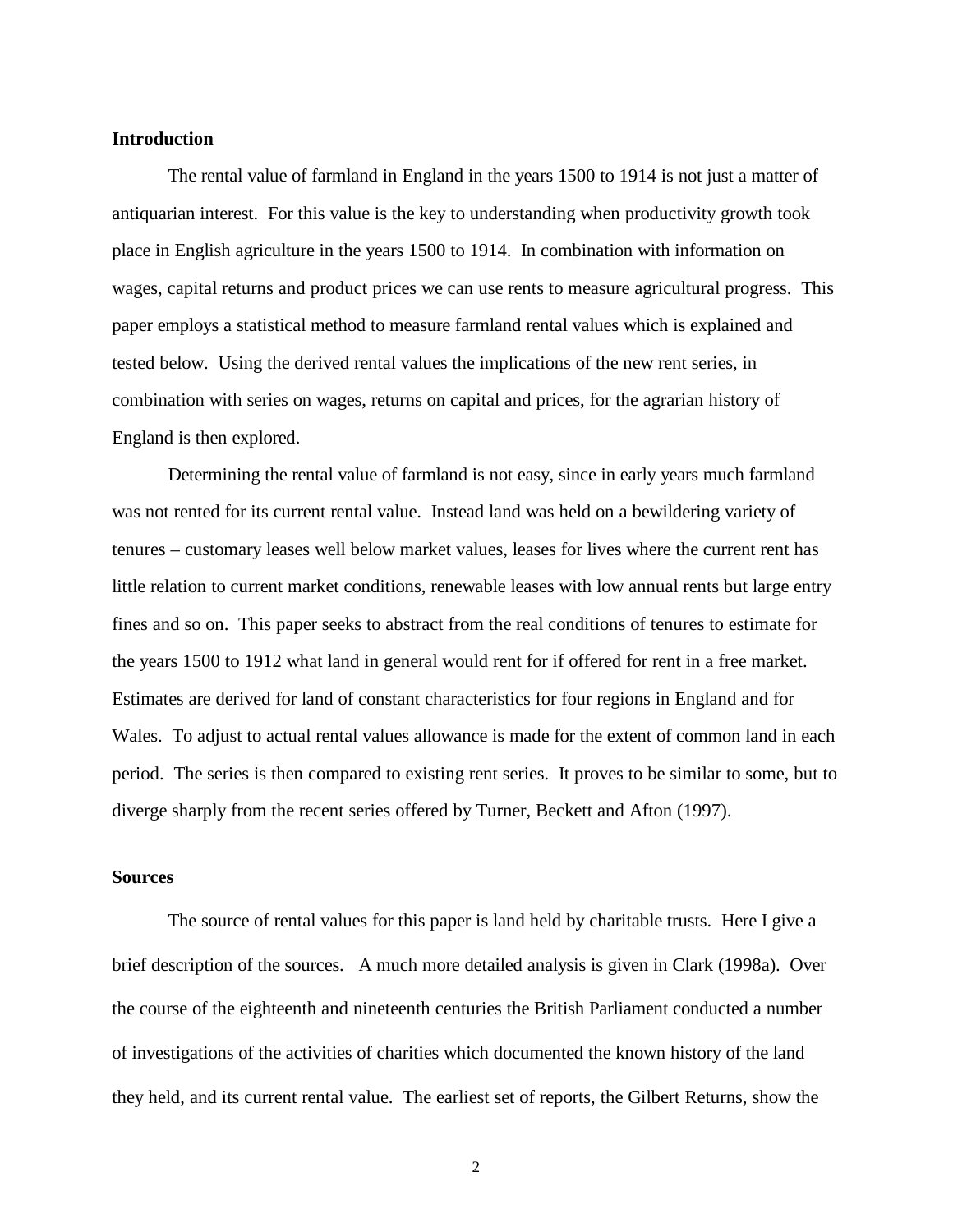responses to a request sent to local parishes for information on the current incomes of charities in 1786. This was followed by the mammoth Charity Commission or Brougham Commission of 1818-1837. This inquiry published 32 reports containing 26,987 pages, which give not just the current state of charity assets, but also often a history of how and when the land was acquired. The 28,880 endowments for charity reported on held 442,915 acres of land, nearly 2% of all farmland.

A permanent Charity Commission was established in 1853. This published a digest of the current income from land and securities of all charities in the years 1868 to 1875. It also issued annual reports, which contain some information about the property of charities whose affairs were brought to the attention of the commission. In 1884 the Commission issued a report on the City of London Livery Companies which gave details of the current leases of their property, and the state of the property circa 1860. Finally in 1889 the Commission launched a parish by parish update of the Brougham Commission inquiry. This new inquiry lasted till 1913, but succeeded in covering only Berkshire, Devon, Durham, Lancashire, London, Wiltshire, and the West Riding of Yorkshire in England and about half of Wales. These later inquiries often contain information about land values and returns on capital even in the years before 1837. Thus the charity inquiries can give information on the value of land before 1786, in 1786, in the years 1818-37, in the years 1862-75, and in the years 1889-1912.

In addition to the various Charity Commission sources, the rent of this charity land is sometimes recorded in other sources. The reports on the Charities for Elementary Education printed in the Parliamentary Papers in 1906 and 1908 give the current rents of land held by charity schools in Cornwall, Kent, Northampton and Stafford. The volumes of the Victoria County Histories devoted to individual parishes give details of the current rents of charity lands, or of the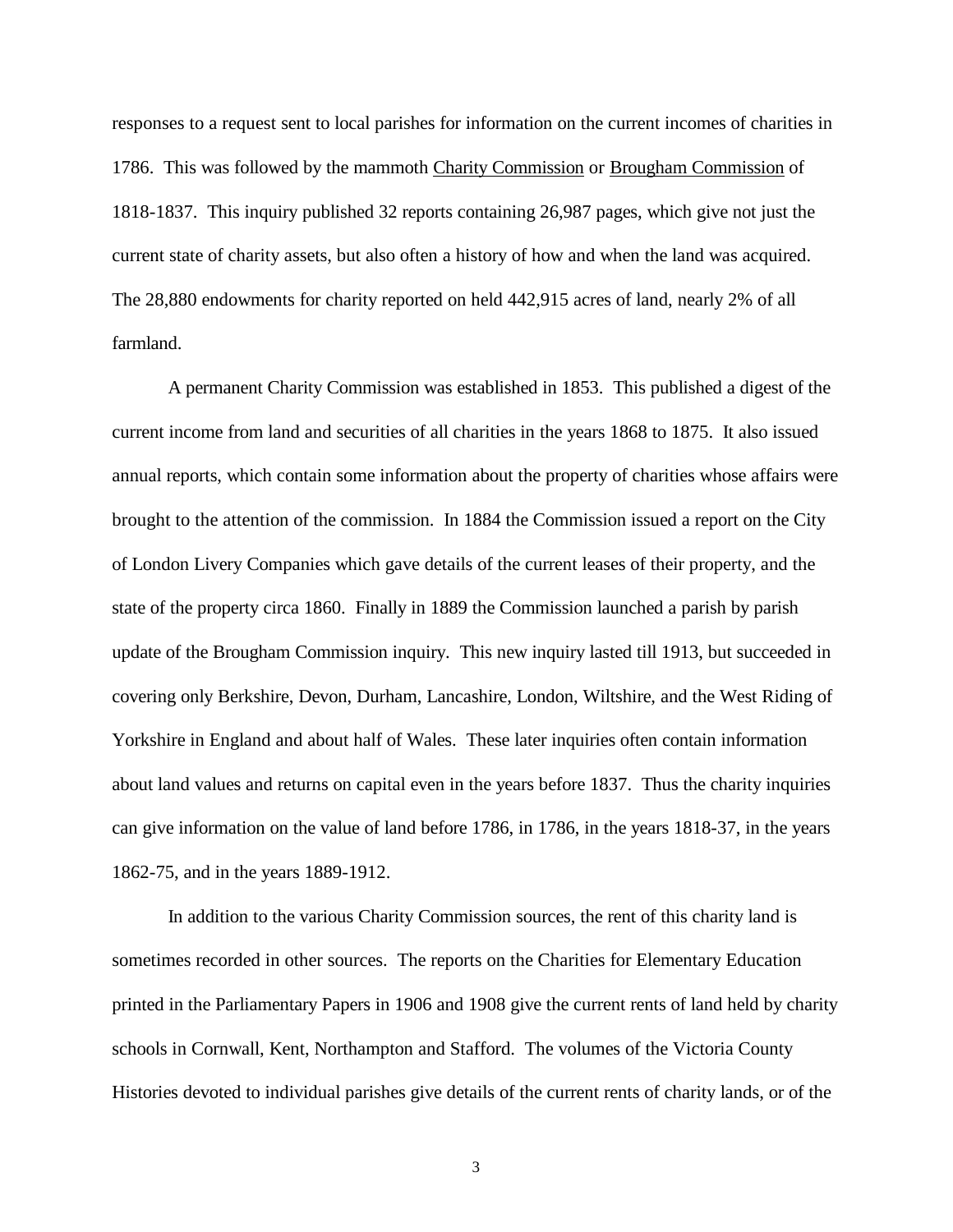sale year and price at sale. Those counties where at least some of the parish volumes were completed before 1914 thus give information on current land rents in the years 1905-1914.

The problem with the 1786 Gilbert Returns, the 1860s Digest, the reports of the Charities for Elementary Education, and the Victoria County Histories is that they give only the current rental value of land, which may have been leased some time before. But the two sets of detailed Charity Commission reports confirm that in the course of the nineteenth century there was a large-scale move towards shorter leases of charity lands. Thus in the years 1818 to 1829 65 percent of land was on yearly leases, but by the 1890s this had increased to 85 percent. Consequently for the later nineteenth century the current rent of land will generally indicate the current market rental value of the land.

From these reports I have extracted a subset of observations where an estimate of the rental value of land can be made from the rent on a newly formed lease, or the price of land at purchase, or the current rental value, or just the current rent paid where there are indications this rent was effectively paid on a yearly tenancy without any formal lease. These observations on the rental values of charity land have been formed into a data set containing 32,202 observations on 19,475 land holdings. Many pieces of land are observed more than once. The location by parish of most of the plots is given, as is the land area. There is also a variety of information on the physical characteristics of the land available for many of the plots: land use, associated farm buildings, enclosure status, enclosure history, land tax status, tithe status.

Table 1 shows the information available on plots observed more than once with at least 5 acres per house, in total and by five major regions. There are 19,696 such linked observations drawn from 7,236 farms and plots of land, of which 7,733 observations are of plots or farms of 20 acres or more. The average plot size is 47.8 acres in this sample of linked observations. This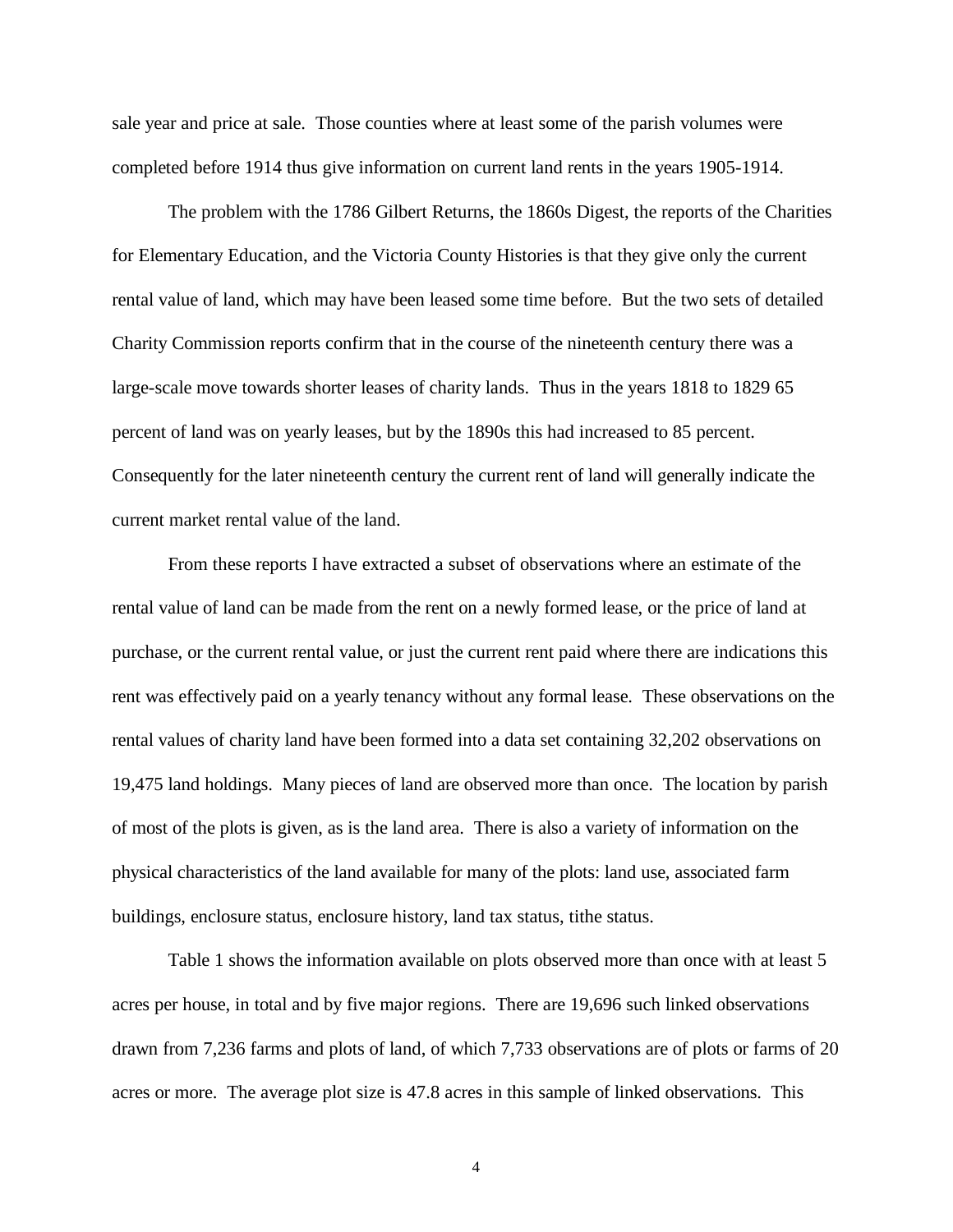| Period  | All    | All holdings<br>$20+$ acres | North                    | Midlands | South East | South West     | Wales          |
|---------|--------|-----------------------------|--------------------------|----------|------------|----------------|----------------|
| 1500-39 | 25     | 16                          | $\overline{\phantom{a}}$ | $\,8\,$  | 14         | $\mathfrak{Z}$ |                |
| 1540-59 | 35     | 22                          | $\overline{\mathbf{4}}$  | 18       | 9          | $\overline{4}$ |                |
| 1560-79 | 27     | 18                          |                          | 11       | 14         | $\sqrt{2}$     |                |
| 1580-99 | 45     | 22                          | 3                        | 6        | 31         | 5              |                |
| 1600-09 | 34     | 19                          | $\overline{2}$           | 13       | 14         | $\overline{4}$ | $\mathbf{1}$   |
| 1610-19 | 77     | 35                          | 11                       | 19       | 36         | 9              | $\overline{c}$ |
| 1620-29 | 120    | 56                          | $\tau$                   | 30       | 60         | 22             | $\mathbf{1}$   |
| 1630-39 | 114    | 56                          | 17                       | 29       | 35         | 31             | $\overline{c}$ |
| 1640-49 | 91     | 47                          | $\tau$                   | 20       | 43         | 20             | $\,1$          |
| 1650-59 | 123    | 57                          | 15                       | 42       | 37         | 24             | 5              |
| 1660-69 | 92     | 38                          | 16                       | 24       | 29         | 22             | $\,1$          |
| 1670-79 | 171    | 73                          | 34                       | 46       | 56         | 30             | 5              |
| 1680-89 | 185    | 61                          | 24                       | 71       | 34         | 52             | $\overline{4}$ |
| 1690-99 | 211    | 91                          | 31                       | 58       | 55         | 61             | 6              |
| 1700-09 | 205    | 101                         | 29                       | 63       | 64         | 45             | $\overline{4}$ |
| 1710-19 | 235    | 108                         | 44                       | 65       | 59         | 66             | $\mathbf{1}$   |
| 1720-29 | 288    | 132                         | 47                       | 93       | 59         | 79             | 10             |
| 1730-39 | 320    | 125                         | 63                       | 117      | 65         | 61             | 14             |
| 1740-49 | 250    | 86                          | 59                       | 68       | 43         | 60             | 20             |
| 1750-59 | 222    | 83                          | 47                       | 67       | 36         | 54             | 18             |
| 1760-69 | 214    | 84                          | 56                       | 60       | 37         | 54             | $\tau$         |
| 1770-79 | 212    | 89                          | 47                       | 59       | 43         | 55             | $8\,$          |
| 1780-89 | 550    | 167                         | 73                       | 224      | 122        | 116            | 15             |
| 1790-99 | 312    | 148                         | 40                       | 78       | 91         | 94             | 9              |
| 1800-09 | 780    | 380                         | 117                      | 247      | 197        | 196            | 23             |
| 1810-19 | 1,879  | 847                         | 333                      | 476      | 392        | 633            | 45             |
| 1820-29 | 4,099  | 1,535                       | 1,118                    | 1,288    | 920        | 718            | 55             |
| 1830-39 | 2,573  | 979                         | 108                      | 875      | 932        | 429            | 229            |
| 1840-49 | 97     | 45                          | 33                       | 10       | 21         | $8\,$          | 25             |
| 1850-59 | 222    | 112                         | 90                       | 45       | 31         | 14             | 42             |
| 1860-69 | 1,648  | 584                         | 254                      | 513      | 521        | 311            | 49             |
| 1870-79 | 1,179  | 438                         | 353                      | 265      | 363        | 77             | 121            |
| 1880-89 | 368    | 175                         | 109                      | 35       | 67         | 39             | 118            |
| 1890-99 | 1,245  | 482                         | 824                      | 52       | 88         | 86             | 195            |
| 1900-09 | 1,144  | 340                         | 200                      | 373      | 105        | 464            | 2              |
| 1910-12 | 304    | 82                          | 11                       | 86       | 56         | 151            |                |
| all     | 19,696 | 7,733                       | 4,226                    | 5,554    | 4,799      | 4,099          | 1,038          |

### **Table 1: Linked Observations on Land Rental Values by Decade**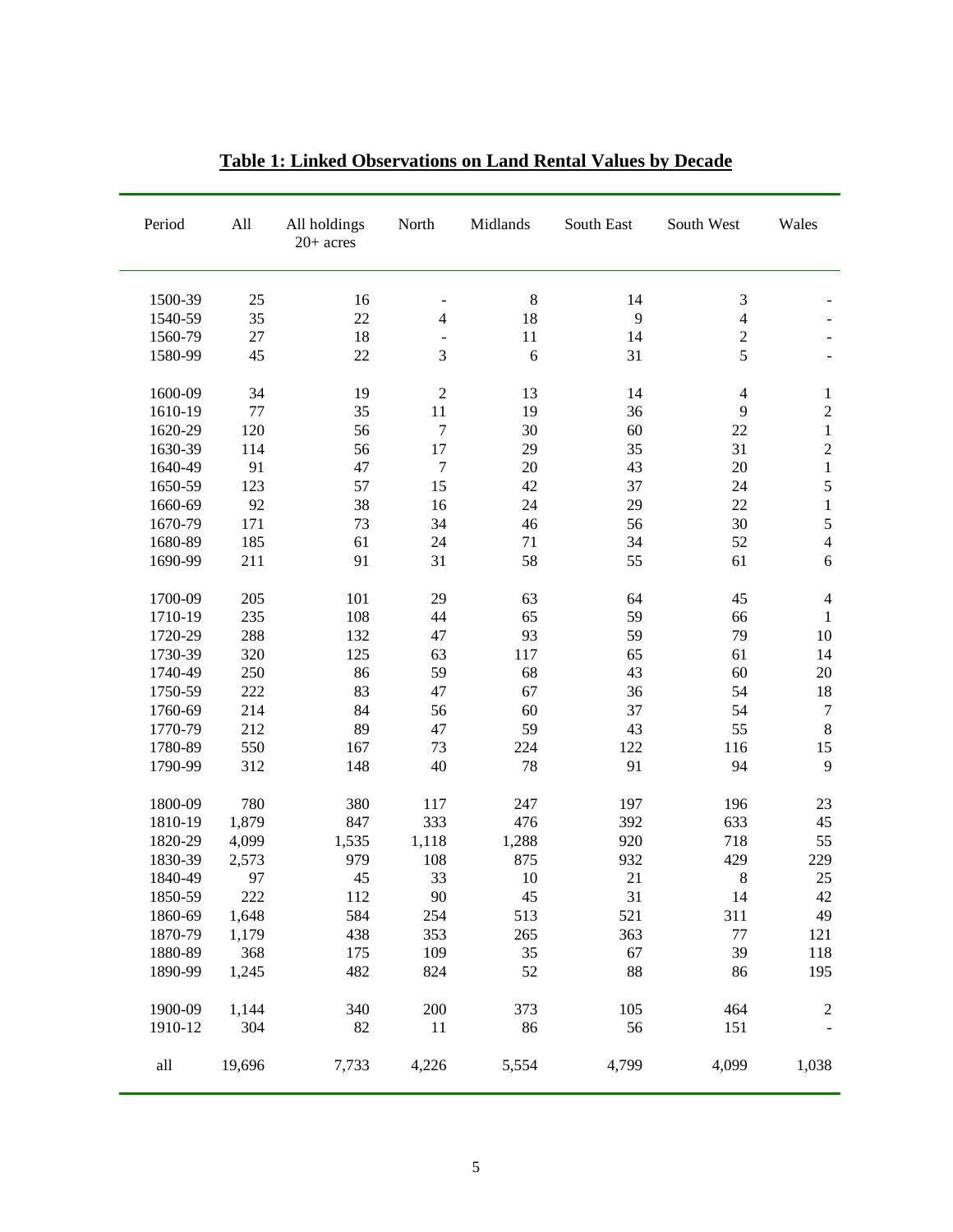Sources: Land Values data set.

Notes: The earliest period 1500-39 includes two observations for the south east for the 1480s included in hopes of extending the data as much as possible. The areas are composed as follows: North - Cheshire, Cumberland, Durham, Lancashire, Northumberland, Westmorland, Yorkshire. Midlands - Bedford, Berkshire, Buckingham, Derby, Huntingdon, Leicester, Lincoln, Northampton, Nottingham, Oxford, Rutland, Stafford, Warwick South East - Cambridge, Essex, Hampshire, Hertford, Kent, Middlesex, Norfolk, Suffolk, Surrey, Sussex.

South West - Cornwall, Devon, Dorset, Gloucester, Hereford, Monmouth, Shropshire, Somerset, Wiltshire, Worcester.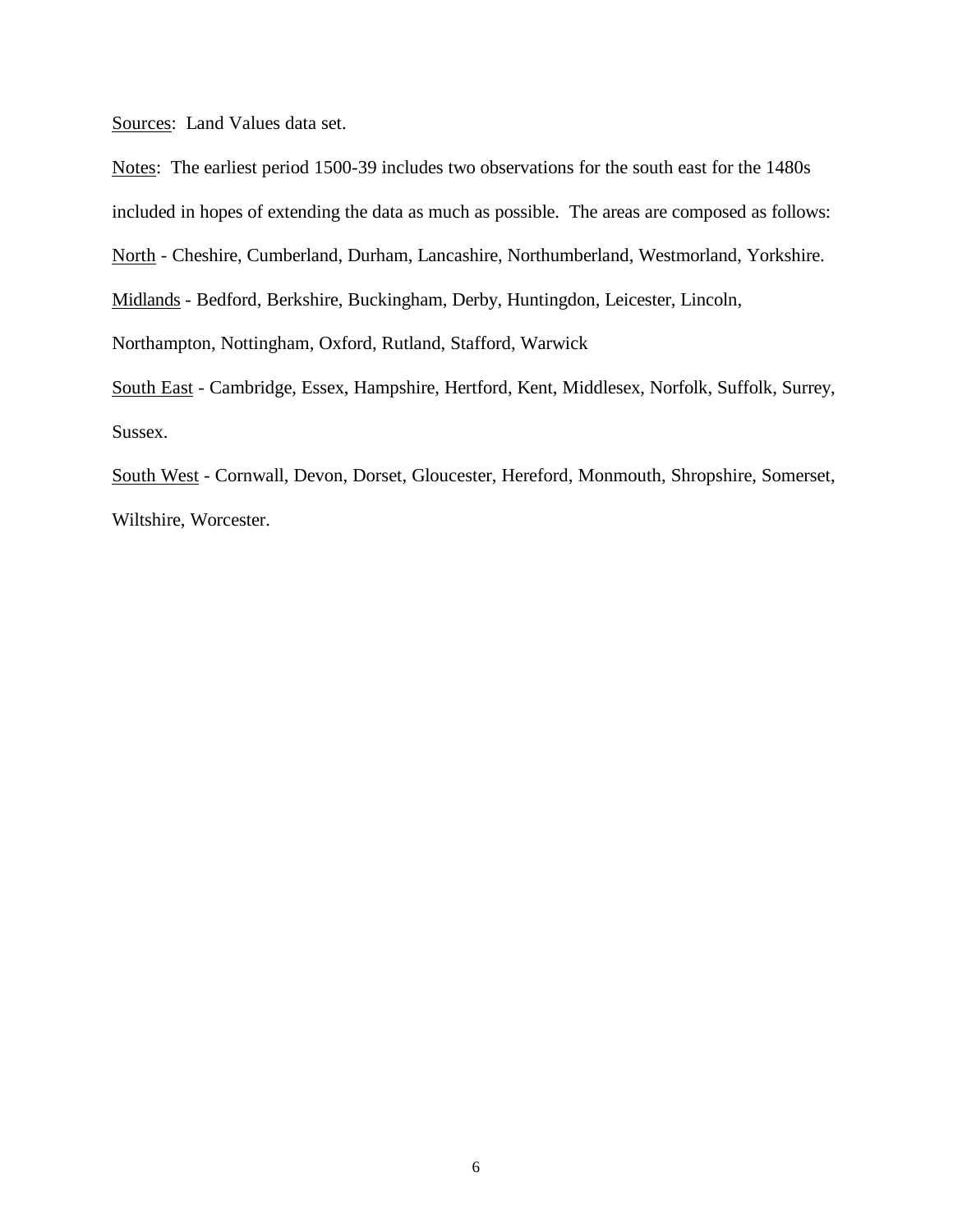is not much less than the average occupancy size of 60.5 acres for England and Wales in 1888, though since the charity land was often leased by persons owned or leased other land we cannot directly compare these averages. The regions are the North, Midlands, South-East, South-West and Wales. These regions were drawn more for convenience than for any underlying presumption about geology or climate. But they do have differences in climate that make the south-east the predominantly arable area of the country, with only 26% of land in permanent pasture in the South-East in 1866, compared to 51% in the North. Thus rent trends may differ across the regions.

The charity sample of land is not representative of land as a whole. Aside from a relatively small average plot size charity land is also found more where there were more people. Thus it also over samples densely populated parishes. Table 2 shows, for example, the distribution of the land area of England across parishes of different population density in 1841 versus the distribution of charity land observations. While only 7% of all land was in parishes with more than 10 people per acre in 1841, 14% of the rent observations from the charity data were in such parishes. Thus if rent trends in the more densely populated parishes in 1841 were different than for the less densely populated parishes the charity data will be misleading about national trends.

A national rent index is calculated from the charity data by using statistical methods to correct for the ways in which charity land is unrepresentative in terms of regional spread, amount of common land, plot size, and distribution across parishes of different population densities. The calculation is done in two stages. First a benchmark is established for the level of rents nationally and by region in the years 1820-24 using the broad cross section of rent data available for charity estates in the years 1818-1837. Average levels of rents for each county in England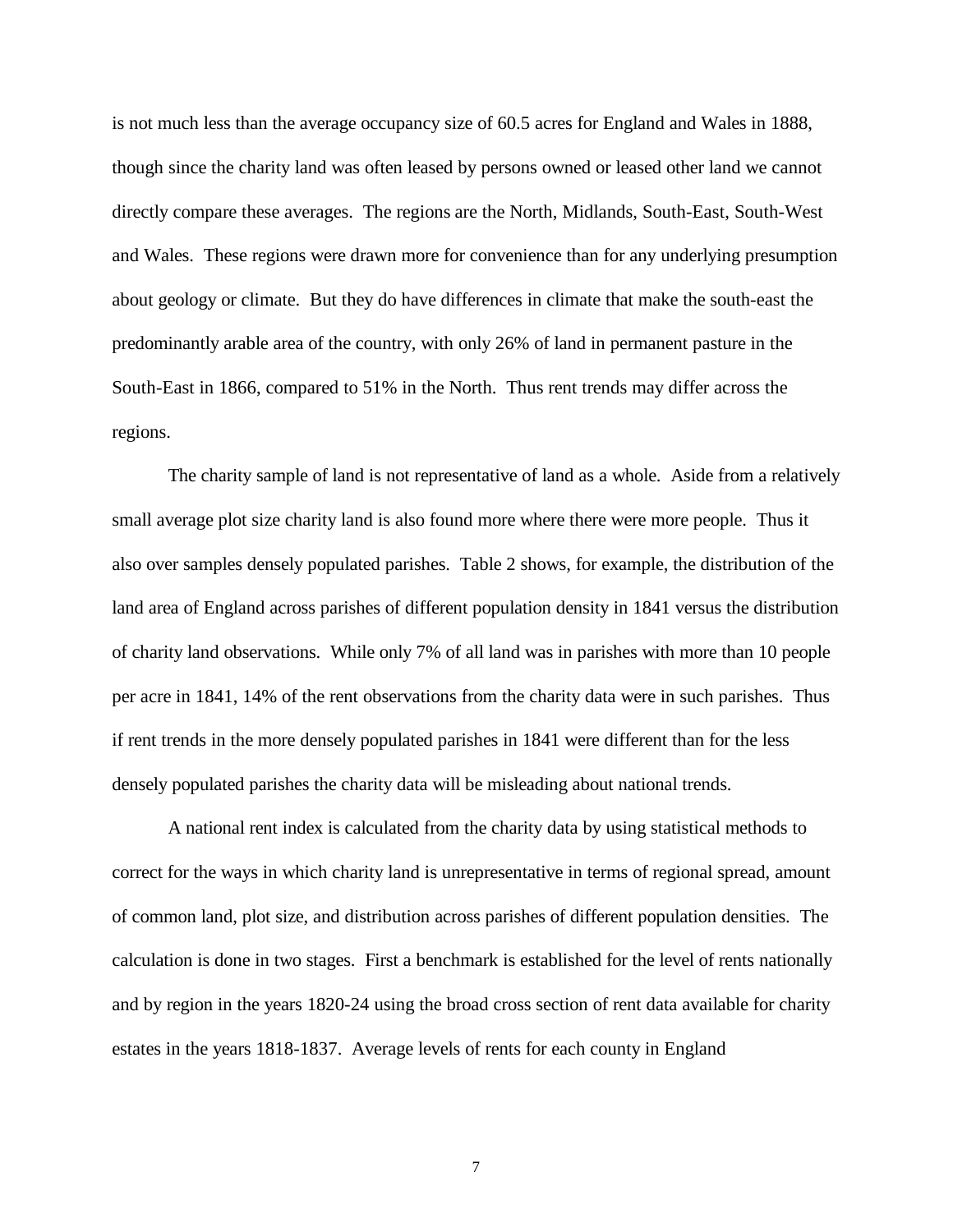| Population<br>Density (people)<br>per 10 acres,<br>1841) | Land area (m.<br>acres) | Share of Land<br>Area | Share of all charity<br>rent observations | Share of all<br>large plot<br>observations |
|----------------------------------------------------------|-------------------------|-----------------------|-------------------------------------------|--------------------------------------------|
|                                                          |                         |                       |                                           |                                            |
| $0-1$                                                    | 4.77                    | 0.15                  | 0.04                                      | 0.06                                       |
| $1 - 2$                                                  | 9.94                    | 0.31                  | 0.20                                      | 0.25                                       |
| $2 - 3$                                                  | 7.67                    | 0.24                  | 0.28                                      | 0.28                                       |
| $3 - 4$                                                  | 3.32                    | 0.10                  | 0.15                                      | 0.15                                       |
| $4 - 5$                                                  | 1.61                    | 0.05                  | 0.07                                      | 0.06                                       |
| $5 - 10$                                                 | 2.40                    | 0.08                  | 0.13                                      | 0.09                                       |
| $10+$                                                    | 2.10                    | 0.07                  | 0.14                                      | 0.10                                       |
| All                                                      | 31.81                   | 1.00                  | 1.00                                      | 1.00                                       |

# **Table 2: Share of Parishes by Population Density, England**

Sources: Parish Land Areas and Population Densities, Parliamentary Papers 1852-3a, 1852-3b.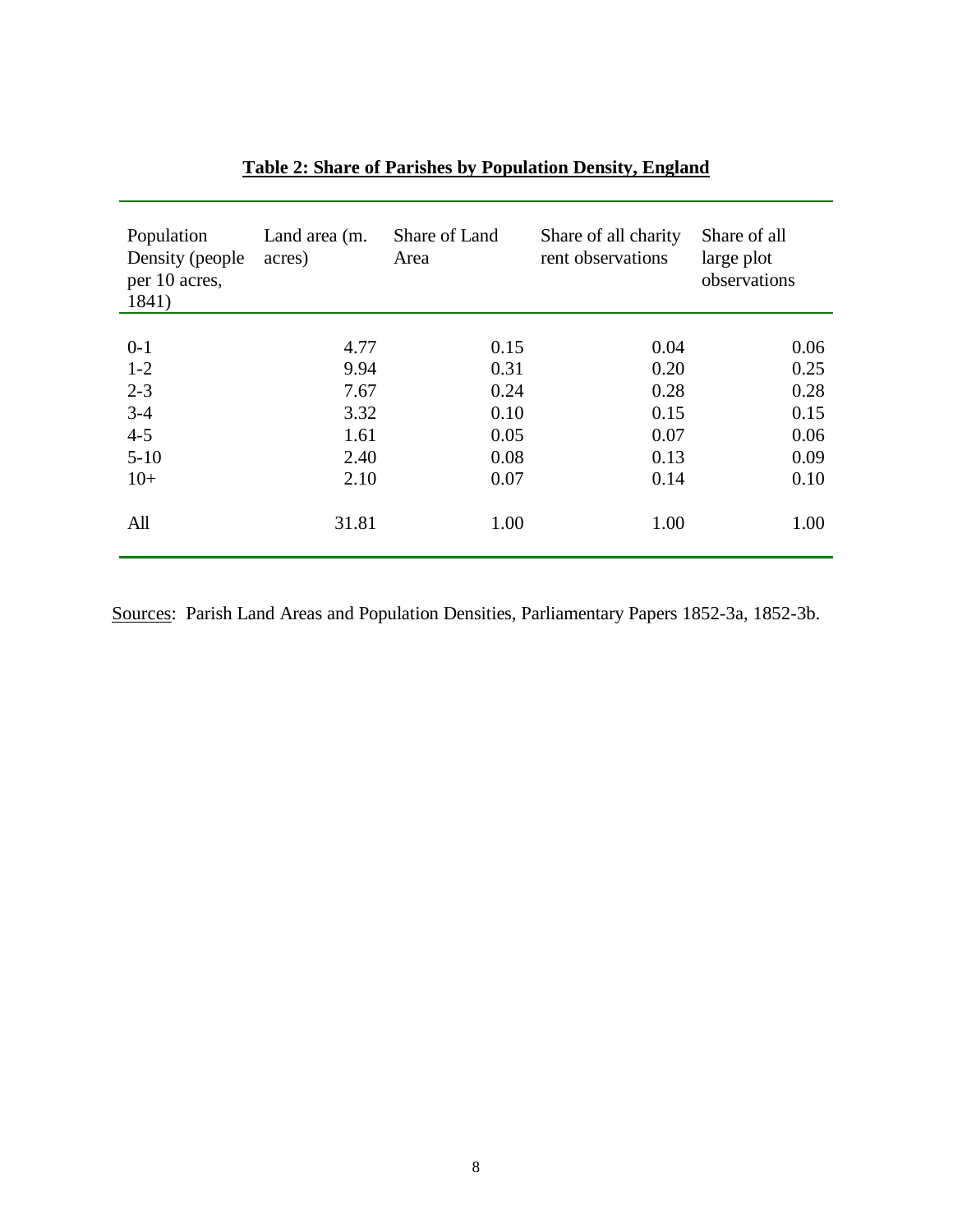and Wales are estimated. In the next stage the sub sample of plots observed more than once over time are used to estimate indices of average rents for each of four regions of England and for Wales for the years 1500-1912, which are then adjusted to the 1820-24 benchmark.

#### **Tithe**

Throughout I estimate rents inclusive of the tithe paid by the tenant, since this is what matters for use of these series to estimate agricultural productivity or the relative rental of land compared to wages. But in only about one sixth of the cases do I know whether land paid tithe or not. And where the tenant paid tithe again in only about one sixth of cases do I know the amount of the tithe paid. For land which paid tithe but the amount paid is unknown I estimate the amount of tithe paid using the information from the cases where we know both tithe payments and rent. The tithe as a proportion of the total rental value of the holding (including tithe) varied by region. Table 3 shows the estimated share of the total rental that the tithe represented for each of the four regions of England and also Wales for the years before and after 1840. I split up the data in this way because the Tithe Reform Act in 1836 changed the way tithe was levied which might affect the future tithe burden.

Since tithe was in principle 10 percent of gross output, and rent and tithe together was only about 40 percent of gross output in the nineteenth century, the tithe should have been about 25 percent of the sum of rent and tithe. On average I find that tithe was a much smaller share of the sum of rent and tithe than this, being only 12.2 percent before 1840 and 14.8 percent after. Tithe as a share of rent was lowest in the north, being there only about 7 percent of the sum of rent and tithe. It was highest in the southeast where it averaged about 19 percent of the sum of rent and tithe. The adjustment to rents in cases where tithe was known to be paid by the tenant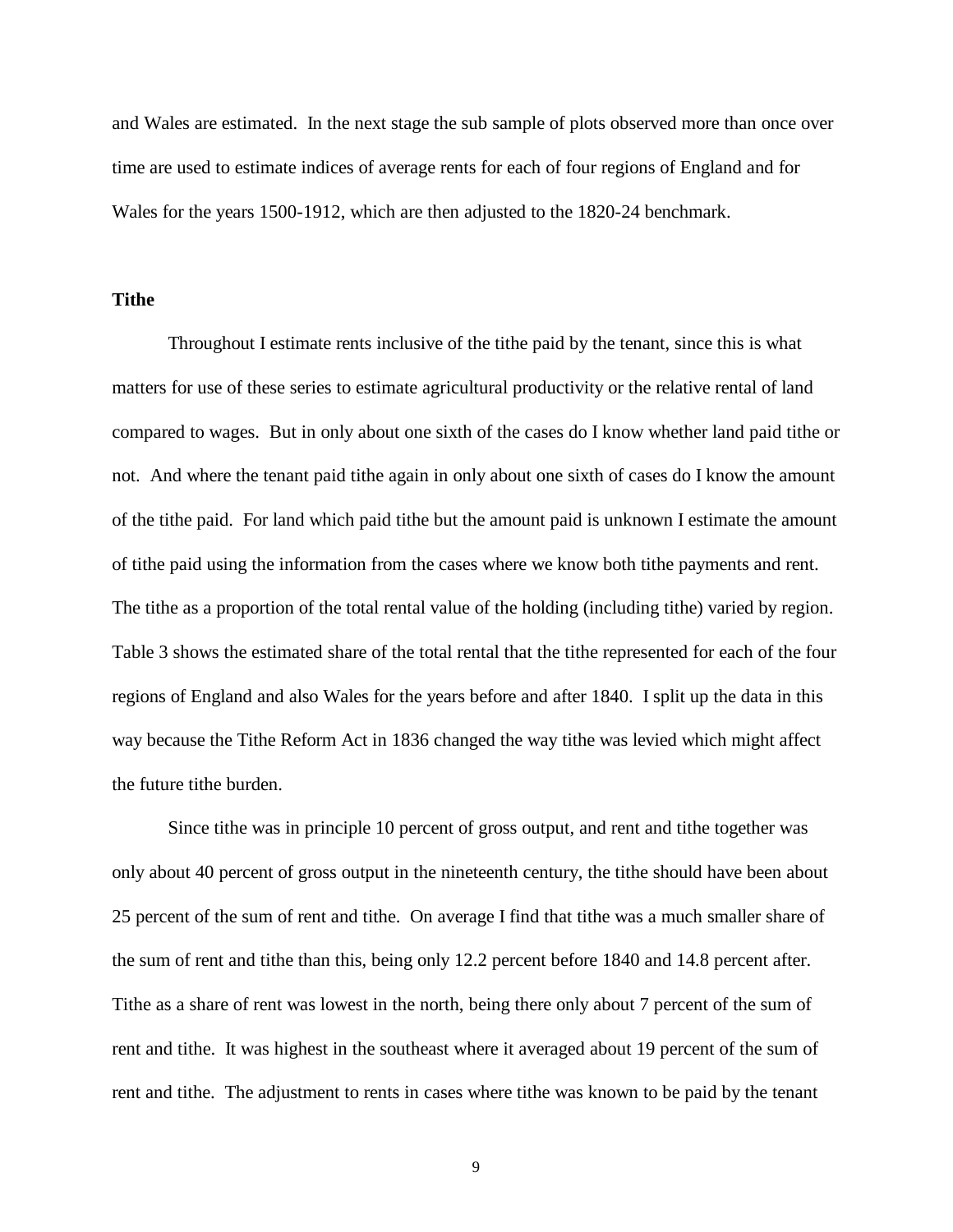| Region                                                 | Pre-1840<br><b>Observations</b>                 | Pre-1840<br>Mean            | Pre-1840<br>Standard<br>Error | Post-1840<br><b>Observations</b> | Post 1840<br>Mean                   | Post-1840<br>Standard<br>Error       |
|--------------------------------------------------------|-------------------------------------------------|-----------------------------|-------------------------------|----------------------------------|-------------------------------------|--------------------------------------|
| North<br>Midlands<br>South East<br>South West<br>Wales | 23<br>49<br>23<br>9<br>$\overline{\phantom{0}}$ | 6.5<br>11.5<br>15.9<br>14.9 | 1.09<br>1.09<br>2.64<br>2.14  | 175<br>97<br>27<br>67<br>36      | 7.7<br>16.5<br>21.7<br>13.4<br>10.6 | 0.49<br>1.03<br>2.24<br>1.14<br>1.47 |
| England                                                | 104                                             | 12.2                        | 0.93                          | 402                              | 14.8                                | 0.69                                 |

## **Table 3: Tithe as a Share of the Total Rental Value of Land (in Percent)**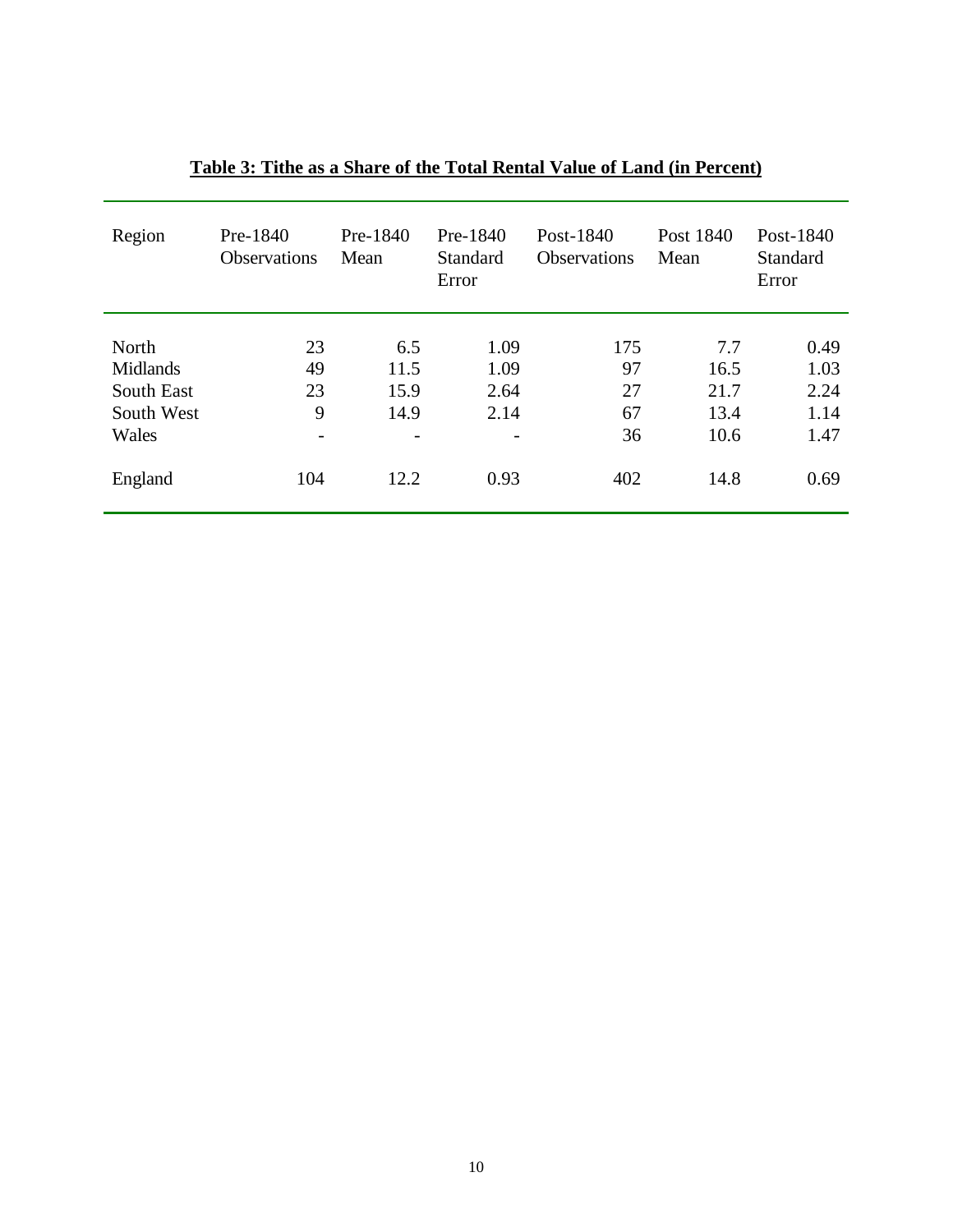were made according to the estimates in table 3 by region and time period. Then in the regression estimates an indicator variable was included where the tithe status was unknown. We shall see below that in both the cross section estimates of 1817-1837 and the time series estimates the statistical estimate is that land of unknown tithe status rented for average 5.5 percent less than land where I know the sum of rent and tithe. This implies that in less than half the cases where the tithe status was unknown was tithe actually paid by the tenant. Either the tithe had been commuted or the landlord paid the tithe.

#### **The 1820-24 Benchmark**

To construct this I use 14,934 observations on the rental values in the years of the first charity commission was conducting its inquiries, 1817-1837.<sup>1</sup> Table 4 lists the observations by county. As can be seen there are some observations for each county in England and Wales. The observations are drawn from 4,093 separate parishes within these counties, though some parishes have many more observations than others. For the mainly rural parishes, those with a population density in 1841 of less than one person per acre, there is data from 3,601 parishes out of a total of 9,060 in England, and for 178 out of a total of 813 in Wales.

To establish a benchmark level of farmland rents in 1820-24 we have to correct for fact that the charity land oversamples small plots of land and plots in more densely populated parishes. These dimensions of oversampling are connected since charity plots were larger on average the less densely populated was the parish. Thus the average size of a charity holding was 81 acres in parishes with less than 1 person per 10 acres in 1841, but only 7 acres in parishes with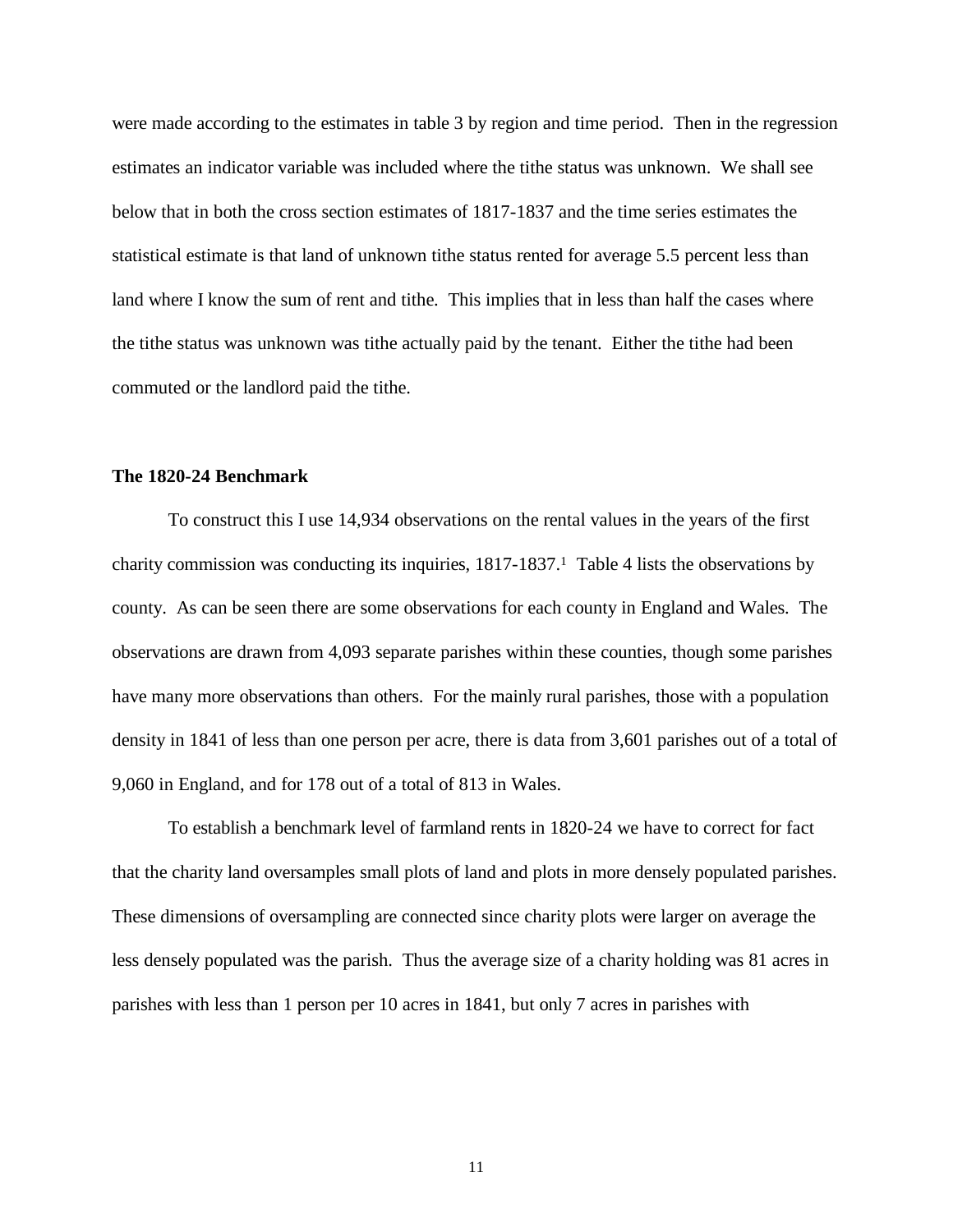



Source: Charity Commission Reports.

over sampling I run a regression on the cross section of charity data available for the years 1817-

1837 of the following form:

 $\overline{a}$ 

<sup>&</sup>lt;sup>1</sup> Allotments of waste land for fuel for the poor or to support schools were excluded, since these plots would be untypical of private land.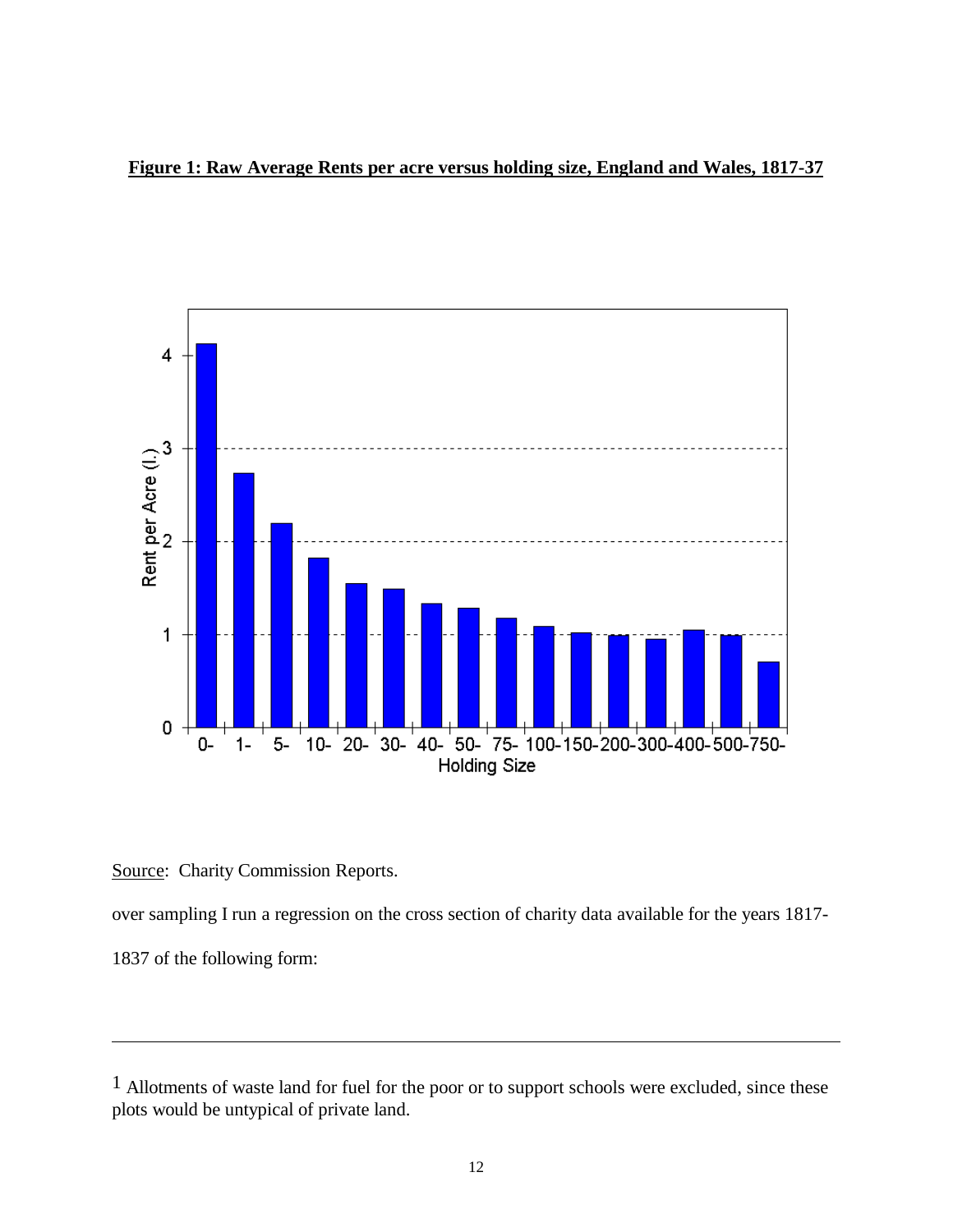*i*  $m$ *DILAN* $m$  $i \cdot k$  *kDDLI* $\mathbf{r}_k$  $\ln(RENT_i)$ ? ? ? *pCNTY*<sub>*i*</sub> ? ? ? *pDEN*<sub>k</sub>? ? ? *nDYEAR*<sub>*m*</sub> ??<sub>1</sub>  $\ln(AREA_i)$ ?

*k*

*j*

more than 5 persons per acre. There is a strong relationship between holding sizes and average rents per acre. Figure 1 shows for the charity land holdings for 1817-37 average rent per acre versus farm size. Thus to correct for the *RENT* is the rent and tithe per acre of the charity plots. *DCNTY* are a set of 54 indicator variables for each of the counties of England and Wales. DYEAR is a set of 21 indicator variables for each of the years 1817 to 1837. *DDEN* are a set of 4 indicator variables for various levels of population density across parishes. *AREA* is the area of the holding. *DWALES* an indicator variable which is 1 for land in Wales. *FPASTURE* is the fraction of land in each county, which was pasture in 1866. *DNTINFO* is an indicator variable which is 1 if there was no tithe information on the holding, *FCLEAR* is the fraction of the land which paid a rent to the owner reported to be "clear" of any expenses.  $2^{n}$   $\ln(AREA_{i})$  ? DWALES ?  $2^{n}$ <sub>3</sub>  $\ln(AREA_{i})$  ? FPASTURE<sub>i</sub> ?  $2^{n}$ <sub>4</sub> DNTINFO<sub>i</sub> ?  $2^{n}$ <sub>5</sub> FCLEAR<sub>i</sub> ?  $2^{n}$ <sub>i</sub>

*m*

I do not control in these cross section estimates for other information about charity plots such as the amount of housing because I have no information on the average numbers of houses per acre across counties. The logarithmic form was chosen because it fitted the data better than estimating the rent in levels. The area effect was estimated separately for England and for Wales because of evidence that small plots were relatively more valuable in Wales. The area variable was interacted with the fraction of each county which was pasture land in 1866 because again there are signs that in pasture counties small plots were relatively more valuable.<sup>2</sup> The regression

 $\overline{a}$ 

 $<sup>2</sup>$  Turner, Beckett and Afton report a similar finding by the Royal Commission on Agriculture in</sup> 1894 that the rent gradient with size was steeper in the West of England than in the East. Turner, Beckett and Afton (1997), p. 120.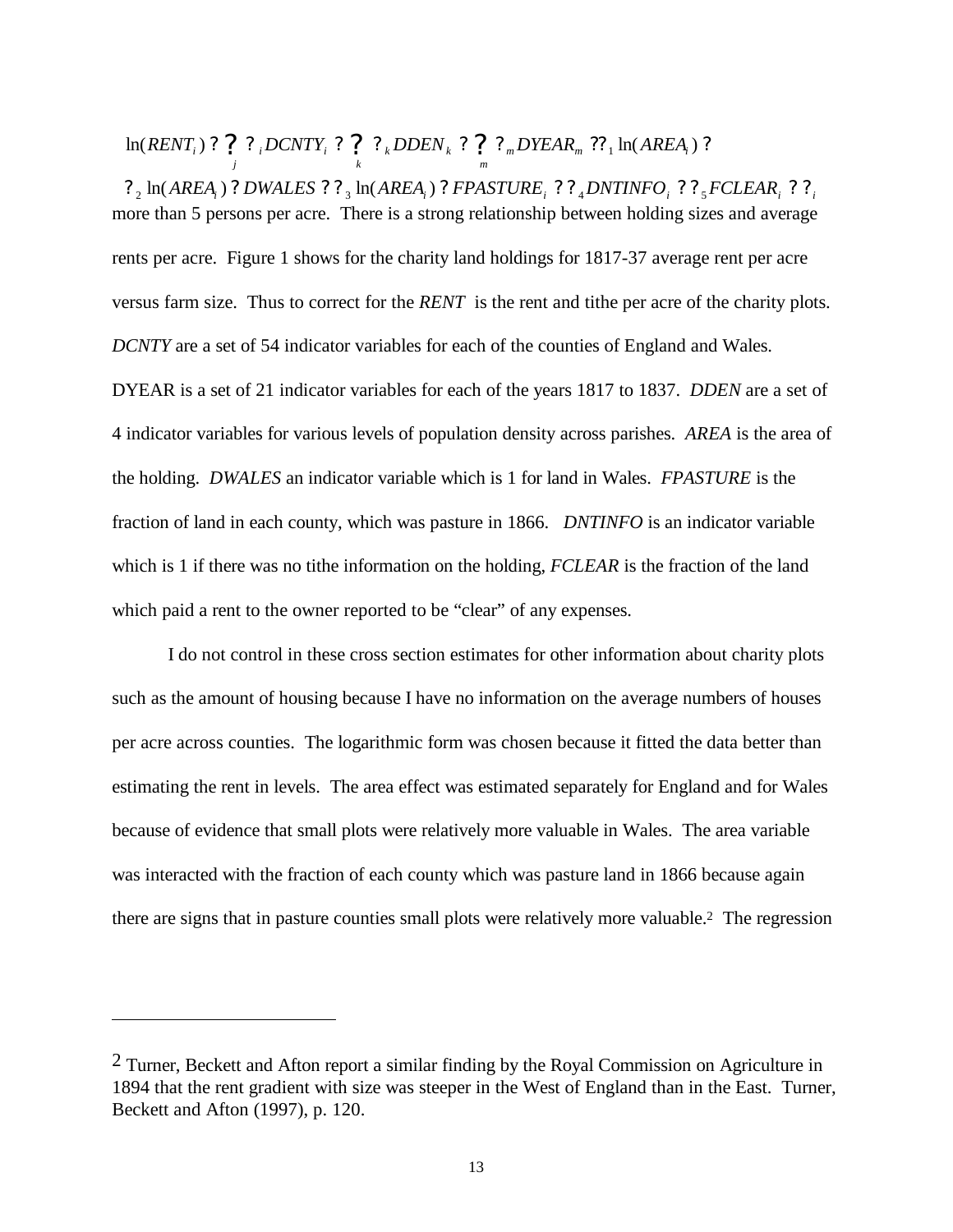allows me to estimate what the average rent of a given sized tithe free holding in a parish of given population density was in each county.

Table 4 gives the estimated values of the control variables in this cross section regression as well as the standard error of the estimates. The adjusted  $R^2$  of the regression was 0.39, and the F-statistic 118.3. Even controlling for plot size land is much more valuable in parishes with higher population densities. This consistent and strong effect of plot size, which survives even if we include other controls such as the amount of housing per acre and land use, is a little puzzling. For it raises the question of why landlords ever rented out plots in larger holdings when it would seem more profitable to subdivide them. There are plausible explanations for this though, that are consistent with landlord profit maximization. There are, for example, aspects of the plots that we cannot control for. In particular even within any parish land located close to the settlement was much more valuable than land located at the edge of the parish. This was the land used for labor intensive activities such as garden crops and milk cows. Many of these activities demanded land in smaller units than general agricultural activity. And converting large plots into smaller ones demanded investment in fencing and access roads.

The regression estimates of the coefficients  $?$  is show the level of rents in each county standardizing for plot size and parish population density. The actual level of rents in each county is then estimated by adjusting for the average level of population density in each county and the average size of land occupancy. There is no good data on the average size of land occupancy in the early nineteenth century, so the statistics in the 1888 Agricultural Returns which give a pretty complete account of the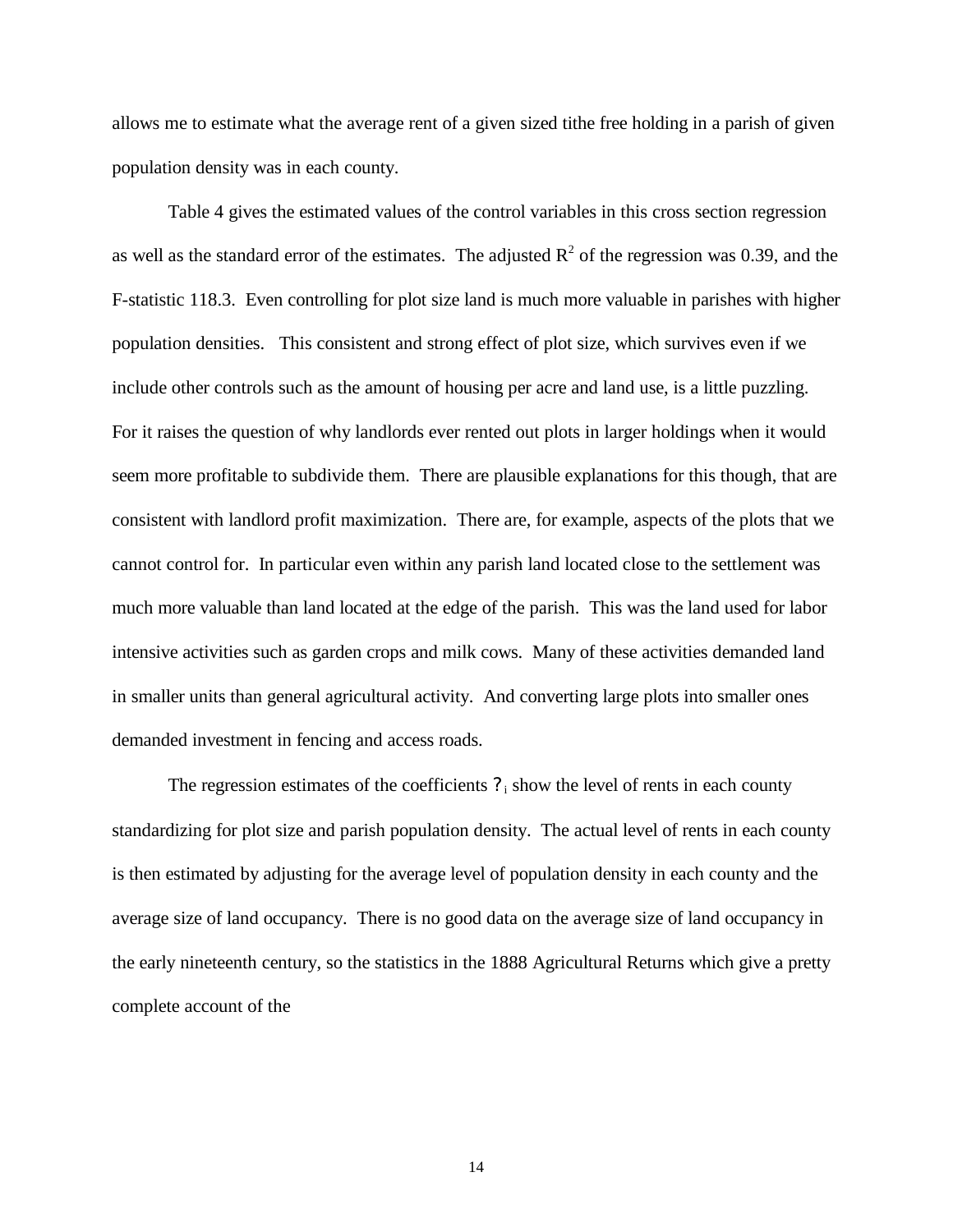| Variable                  | <b>Estimated Coefficient</b> | Standard Error of the | t-statistic |
|---------------------------|------------------------------|-----------------------|-------------|
|                           |                              | Estimate              |             |
|                           |                              |                       |             |
| Ln(AREA)                  | $-0.166$                     | 0.008                 | $-22.09$    |
| Ln(AREA)×DWALES           | $-0.054$                     | 0.016                 | $-3.30$     |
| Ln(AREA)×FPAST            | $-0.031$                     | 0.018                 | $-1.72$     |
| 0.3-0.49 people per acre  | 0.108                        | 0.011                 | 9.68        |
| 0.5-0.99 people per acre  | 0.279                        | 0.014                 | 19.31       |
| 1 or more people per acre | 0.582                        | 0.014                 | 42.84       |
| No tithe information      | $-0.056$                     | 0.015                 | $-3.87$     |
| Fraction of land rented   | $-0.006$                     | 0.020                 | $-0.29$     |
| "clear"                   |                              |                       |             |
|                           |                              |                       |             |

### **Table 4: Estimated Coefficients from the Cross Section Rent Regression**

Note: Parishes with population densities in 1841 of less than 3 people per 10 acres were the omitted category in the regression, so that the coefficients reported here show the level of rents in parishes of greater population densities relative to these parishes.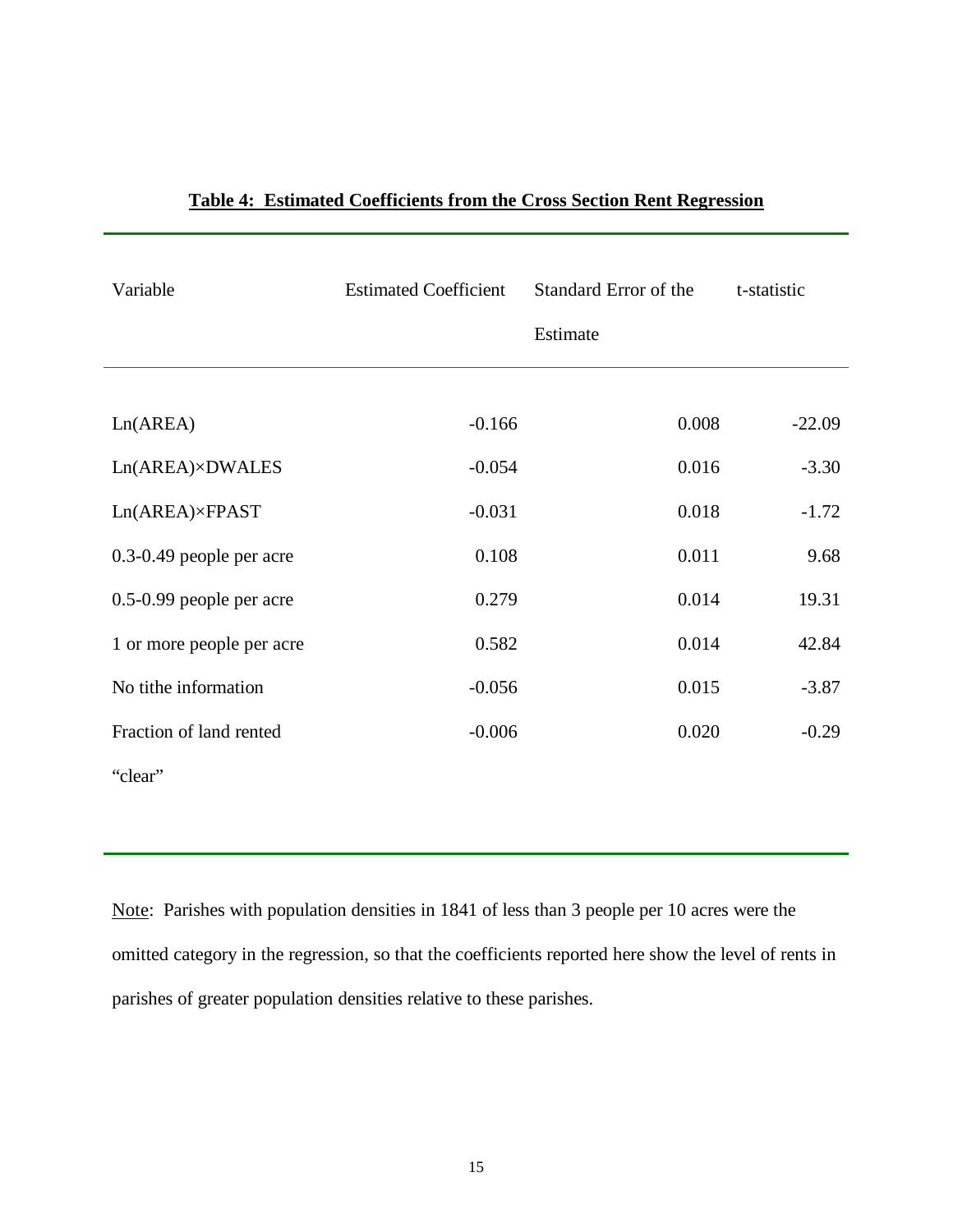number of land occupants and the area occupied is used. Table 5 shows the resulting estimates of average rents per acre for farmland in each county for the years 1820-24.

From these estimated average rents, multiplied by the agricultural area of each county in 1888 we get an estimate of the total rental value of land in 1820-24 and of the national average rental and tithe value per acre. For England this is £1.30, and for Wales £0.78. The estimated average rental value per acre in 1820-24 can be compared to the assessed rental value of land estimated from the 1842 Property Tax returns, again using the 1888 agricultural returns to estimate the amount of farmland in each county. These estimates are shown in the last column of table 5. Figure 2 shows the average assessed rent per acre from the Property Tax versus the rent per acre by county estimated from the charity plots. As can be seen there is a very good correlation between average county rents from the two sources. Indeed the correlation coefficient between the two measures is 0.87. But interestingly the Property Tax records imply an average rent and tithe per acre for England in 1842 of £1.49. We shall see below that on average in the years 1842 to 1912 the charity estates imply an average rent per acre, which is 6 percent less than the Property Tax Assessments. The reasons for the higher assessments of gross rents by the Property Tax assessors are unclear. The agricultural area is estimated from the agricultural returns, which were completed by land occupiers listing the areas of each type of land use. These areas may understate the quantity of land in agricultural use. Occupiers were not asked to return the area of rough hill grazing. Also occupiers may not have included fences, roads and farmyards in the areas they returned.<sup>3</sup>

-

 $3$  A surveyor in the West of the country estimated that in 1845 somewhat more than 7% of all land in 10 parishes in Devon was occupied by hedges. The proportion of farmland so occupied would be correspondingly higher. Grant (1845).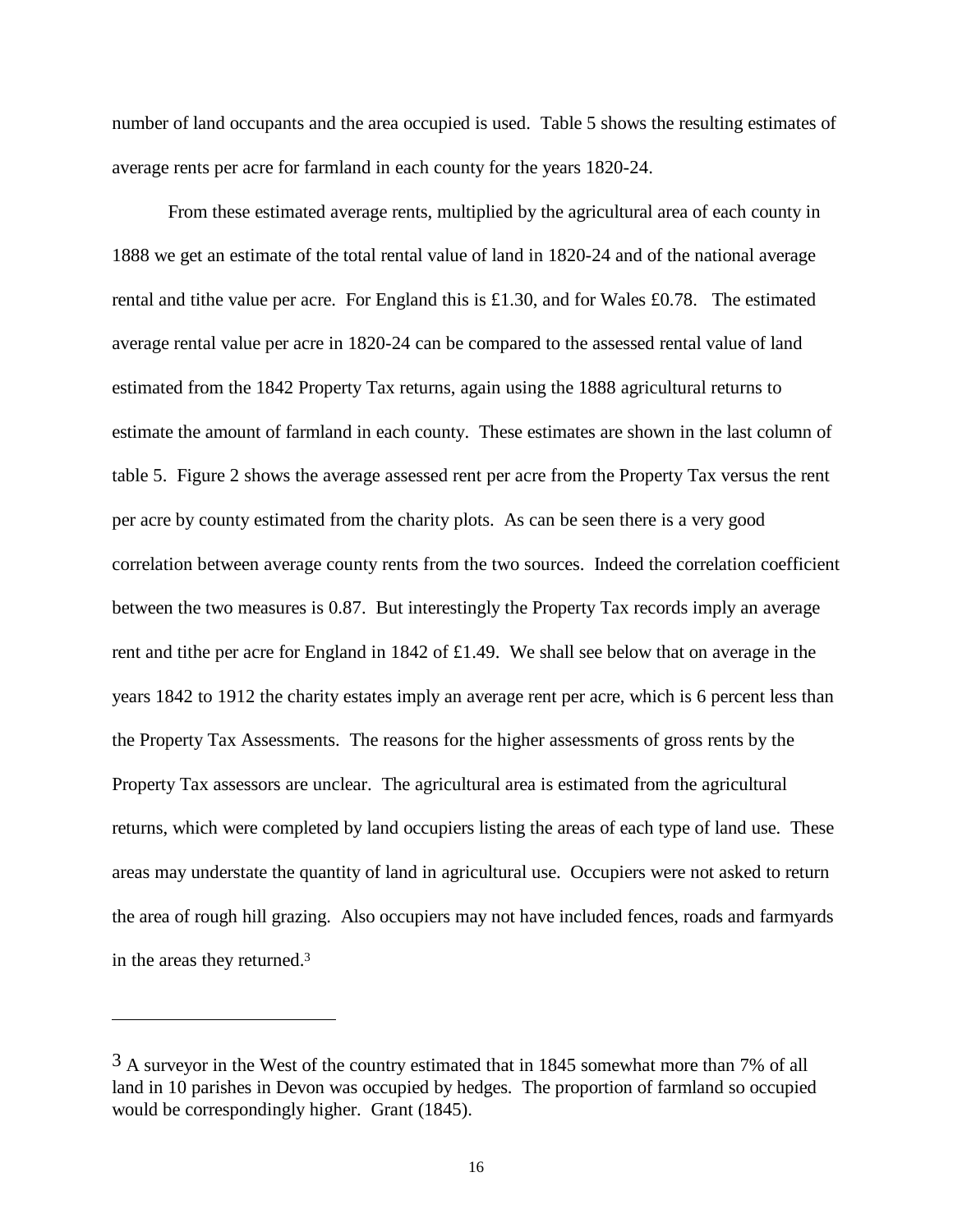| County         | Observatio<br>ns, 1817-<br>1837 | Agricultural<br><b>Area 1888</b> | Average<br>Occupancy<br>Size 1888 | <b>Average Rent</b><br>Per Acre,<br>1820-24 | Rent Per<br>acre, 1842 |
|----------------|---------------------------------|----------------------------------|-----------------------------------|---------------------------------------------|------------------------|
| <b>ENGLAND</b> | 14,478                          | 26,523,900                       | 62.1                              | 1.30                                        | 1.49                   |
| North          | 2,307                           | 6,416,357                        | 49.1                              | 1.34                                        | 1.42                   |
| Midlands       | 5,295                           | 6,692,549                        | 61.3                              | 1.35                                        | 1.59                   |
| South East     | 4,163                           | 6,605,002                        | 75.4                              | 1.22                                        | 1.49                   |
| South West     | 2,715                           | 6,809,992                        | 59.9                              | 1.28                                        | 1.47                   |
|                |                                 |                                  |                                   |                                             |                        |
| Bedford        | 204                             | 302,476                          | 72.9                              | 1.03                                        | 1.27                   |
| Berkshire      | 348                             | 408,260                          | 97.1                              | 1.23                                        | 1.53                   |
| Buckingham     | 287                             | 435,026                          | 80.9                              | 1.06                                        | 1.41                   |
| Cambridge      | 543                             | 493,398                          | 58.2                              | 1.36                                        | 1.63                   |
| Cheshire       | 166                             | 564,325                          | 39.2                              | 1.99                                        | 1.75                   |
| Cornwall       | 55                              | 625,541                          | 41.4                              | 1.55                                        | 1.36                   |
| Cumberland     | 60                              | 622,436                          | 78.9                              | 1.05                                        | 0.99                   |
| Derby          | 462                             | 537,134                          | 40.3                              | 1.31                                        | 1.60                   |
| Devon          | 640                             | 1,279,549                        | 67.4                              | 1.23                                        | 1.31                   |
| Dorset         | 255                             | 523,392                          | 89.7                              | 1.06                                        | 1.28                   |
| Durham         | 147                             | 462,577                          | 65.2                              | 1.29                                        | 1.24                   |
| <b>Essex</b>   | 636                             | 862,749                          | 91.7                              | 1.19                                        | 1.62                   |
| Gloucester     | 245                             | 712,244                          | 58.9                              | 1.25                                        | 1.63                   |
| Hampshire      | 179                             | 823,669                          | 87.8                              | 1.47                                        | 1.08                   |
| Hereford       | 209                             | 486,221                          | 67.1                              | 0.91                                        | 1.36                   |
| Hertford       | 289                             | 364,331                          | 82.7                              | 1.07                                        | 1.36                   |
| Huntingdon     | 152                             | 214,768                          | 63.7                              | 1.08                                        | 1.49                   |
| Kent           | 546                             | 844,852                          | 74.5                              | 1.12                                        | 1.71                   |
| Lancashire     | 519                             | 862,459                          | 39.5                              | 1.45                                        | 1.94                   |
| Leicester      | 509                             | 486,411                          | 58.2                              | 1.60                                        | 1.89                   |
| Lincoln        | 1,118                           | 1,554,971                        | 58.8                              | 1.62                                        | 1.53                   |
| Middlesex      | 167                             | 117,369                          | 42.4                              | 2.48                                        | 3.77                   |
| Monmouth       | 93                              | 277,076                          | 48.6                              | 0.96                                        | 1.11                   |
| Norfolk        | 821                             | 1,146,610                        | 68.9                              | 1.16                                        | 1.50                   |
| Northampton    | 407                             | 587,697                          | 82.7                              | 1.39                                        | 1.67                   |
| Northumberland | 73                              | 761,356                          | 123.6                             | 1.01                                        | 1.18                   |
| Nottingham     | 354                             | 479,367                          | 55.3                              | 1.31                                        | 1.50                   |
| Oxford         | 216                             | 437,610                          | 91.3                              | 1.10                                        | 1.43                   |
| Rutland        | 27                              | 90,985                           | 75.2                              | 1.14                                        | 1.47                   |
| Shropshire     | 251                             | 767,923                          | 58.7                              | 1.20                                        | 1.41                   |
| Somerset       | 335                             | 908,421                          | 49.3                              | 1.41                                        | 1.95                   |
| Stafford       | 584                             | 641,243                          | 44.3                              | 1.41                                        | 1.77                   |
| Suffolk        | 665                             | 811,318                          | 81.3                              | 1.07                                        | 1.50                   |
| Surrey         | 197                             | 344,482                          | 59.7                              | 1.37                                        | 1.38                   |
| <b>Sussex</b>  | 121                             | 796,224                          | 84.8                              | 1.28                                        | 1.19                   |
| Warwick        | 628                             | 516,601                          | 66.1                              | 1.51                                        | 1.82                   |
| Westmoreland   | 106                             | 267,790                          | 69.5                              | 1.00                                        | 1.02                   |

## **Table 5: Rents Nationally and by County from the Charity Land in 1817-1837**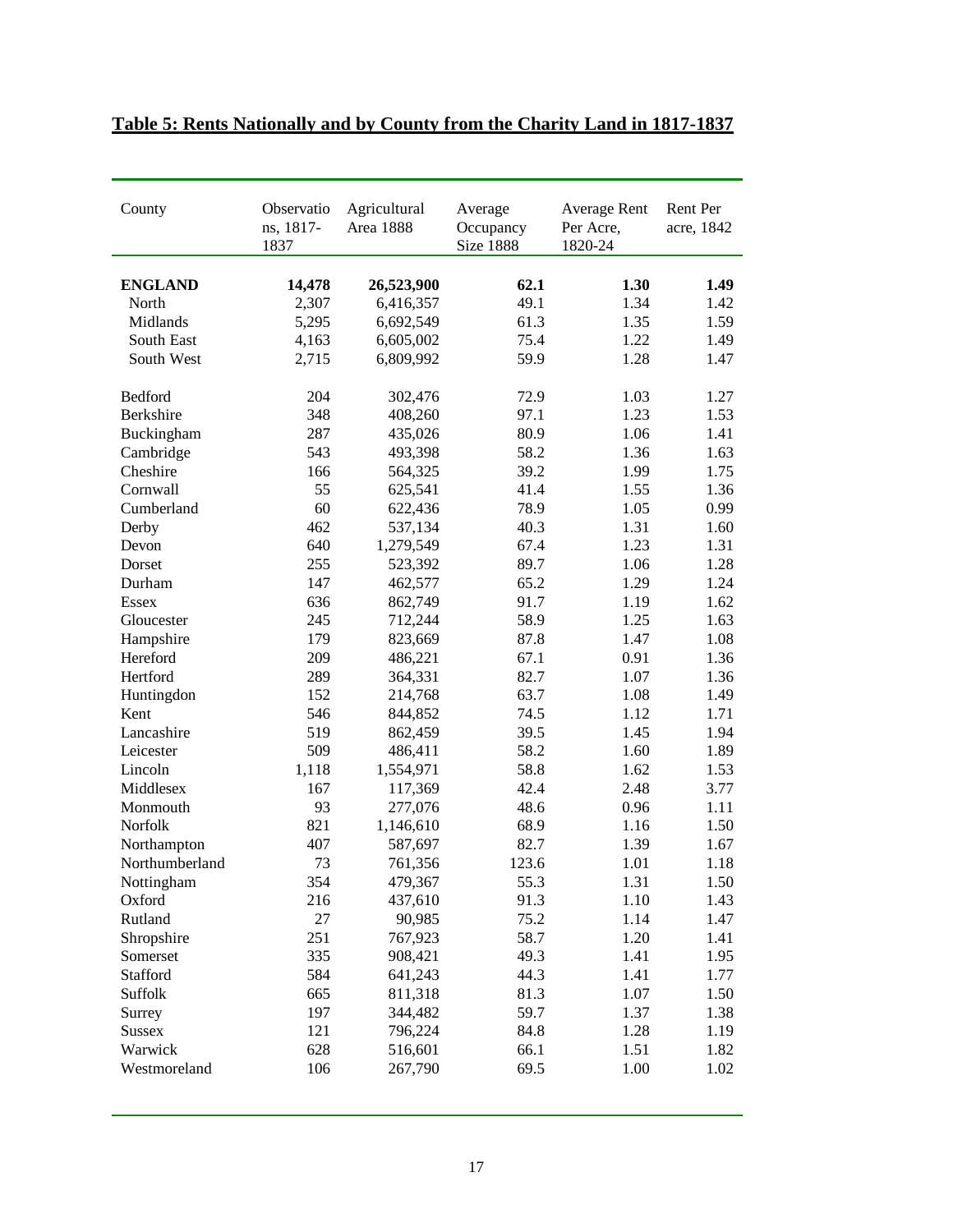| County        | Observatio<br>ns, 1817-<br>1837 | Agricultural<br>Area 1888 | Average<br>Occupancy<br><b>Size 1888</b> | Average Rent<br>Per Acre,<br>1820-24 | Rent Per<br>acre, 1842 |
|---------------|---------------------------------|---------------------------|------------------------------------------|--------------------------------------|------------------------|
| Wiltshire     | 259                             | 807,094                   | 101.1                                    | 1.19                                 | 1.36                   |
| Worcester     | 371                             | 422,531                   | 46.3                                     | 1.39                                 | 1.76                   |
|               |                                 |                           |                                          |                                      |                        |
| <b>YER</b>    | 232                             | 683,864                   | 83.5                                     | 1.35                                 | 1.30                   |
| <b>YNR</b>    | 192                             | 911,222                   | 62.0                                     | 1.20                                 | 1.29                   |
| YWR           | 812                             | 1,280,328                 | 40.9                                     | 1.37                                 | 1.56                   |
|               |                                 |                           |                                          |                                      |                        |
| <b>WALES</b>  | 464                             | 3,009,267                 | 48.4                                     | 0.78                                 | 0.84                   |
| Anglesey      | 68                              | 149,721                   | 38.7                                     | 0.71                                 | 0.96                   |
| <b>Brecon</b> | 16                              | 218,385                   | 64.0                                     | 0.56                                 | 0.70                   |
| Cardigan      | $\overline{2}$                  | 298,338                   | 46.1                                     | 1.07                                 | 0.58                   |
| Carmarthen    | 12                              | 464,846                   | 54.0                                     | 0.72                                 | 0.74                   |
| Carnarvon     | 29                              | 200,274                   | 32.5                                     | 0.81                                 | 0.81                   |
| Denbigh       | 122                             | 289,863                   | 47.3                                     | 1.03                                 | 1.04                   |
| Flint         | 49                              | 135,759                   | 32.8                                     | 1.14                                 | 1.50                   |
| Glamorgan     | 28                              | 305,744                   | 48.9                                     | 0.83                                 | 0.89                   |
| Merioneth     | 16                              | 175,239                   | 54.2                                     | 0.46                                 | 0.63                   |
| Montgomery    | 34                              | 283,346                   | 51.0                                     | 0.85                                 | 0.98                   |
| Pembroke      | 24                              | 317,201                   | 52.7                                     | 0.65                                 | 0.92                   |
| Radnor        | 64                              | 170,551                   | 76.2                                     | 0.45                                 | 0.67                   |

Notes: The agricultural area in 1888 includes land in woods and plantations, and in market gardens.

Sources: Charity Commission Reports. Stamp (1920), pp. 54-55. Parliamentary Papers (1888).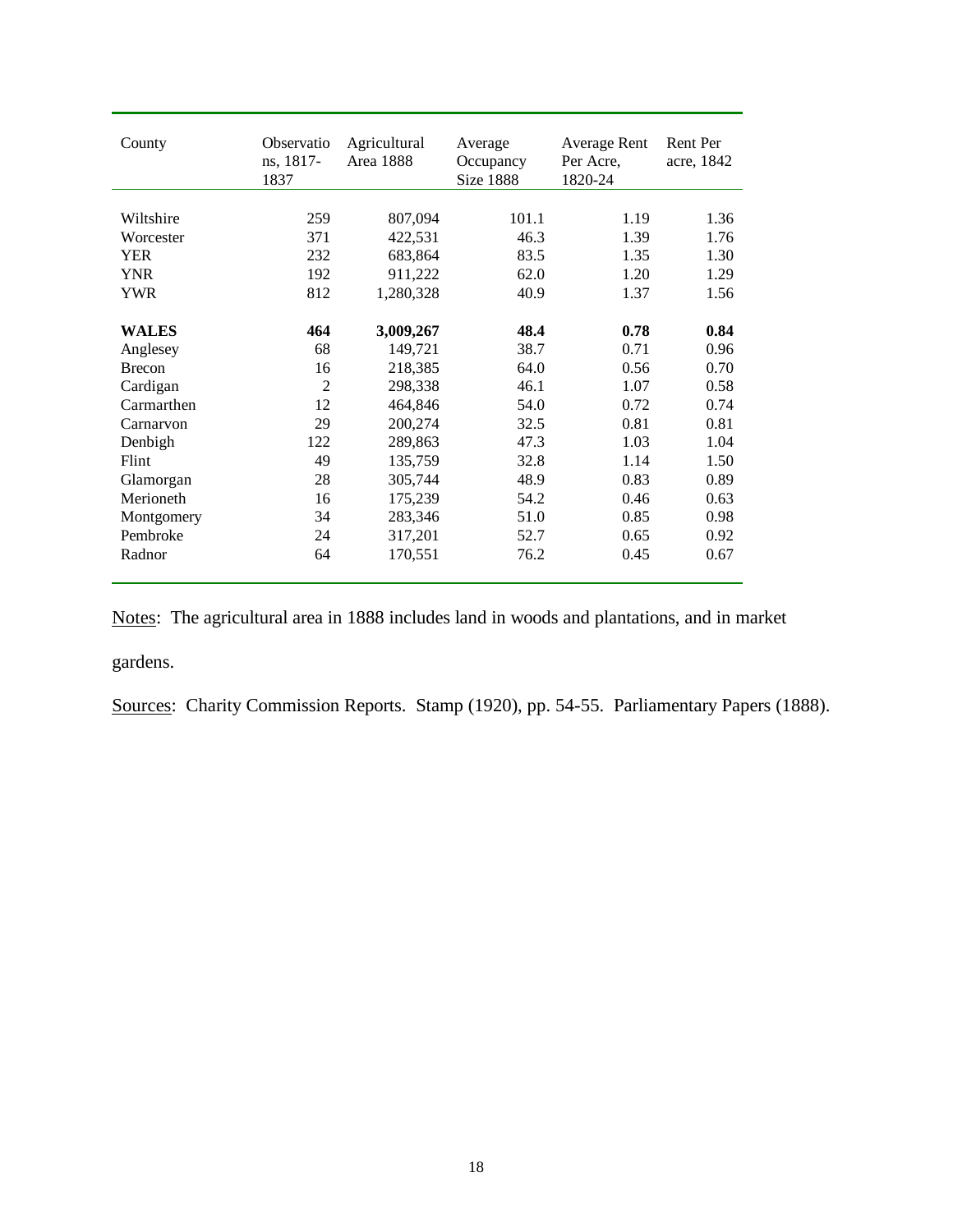



Source: Table 5.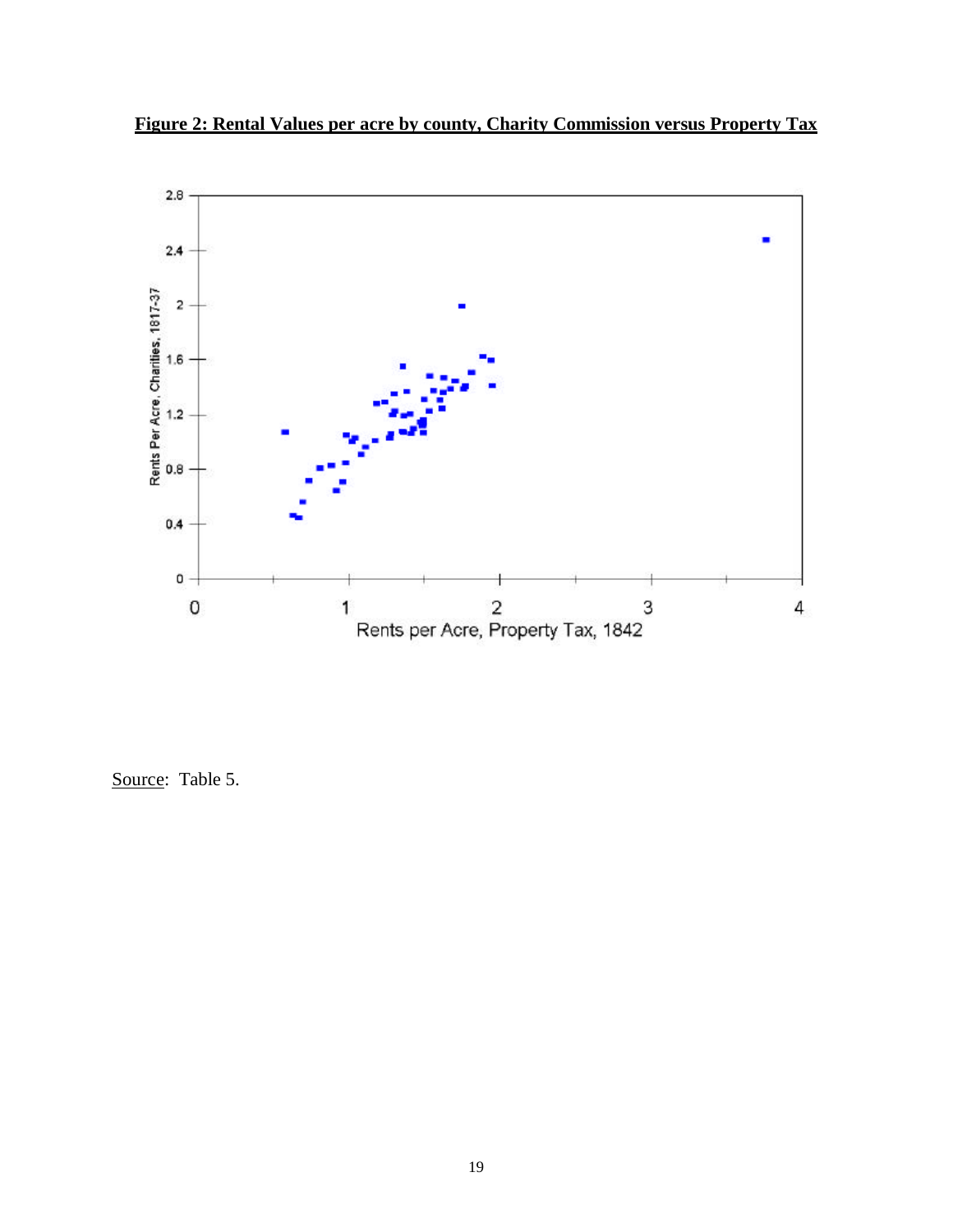Using the county average rents in Table 5 I can fix the average rent per acre in each region of the county in the benchmark years of 1820-24. These regional benchmarks are also shown in Table 4. Rents at this time vary little across the four different regions I have defined for England.

#### **Rents 1500-1912**

To move from the benchmark estimate of rents to an index of rents over time I again use regression estimates to correct the charity sample for the ways in which it is unrepresentative. Figure 3 shows the raw average rent per acre from the sample of farms and holdings from 1500 to 1912 that record an area, calculated as the total rent recorded in each period divided by the total area. I need to correct this raw series to allow for differences in the frequency with which different regions appear in the sample, for potentially different movement of rents over time on smaller plots which appear more in the charity sample, and for potentially different movement of rents in more densely populated parishes which are again overrepresented in the charity sample.

To derive a national rent index the strategy employed here is to first derive regional rent indexes for land of constant type. Then I allow for the effects on rents of differences in the amount of common and enclosed land over time by region, before amalgamating these into general rent indices using as weights the total amount of land rent from each region in 1820-24 from the benchmark estimates. To estimate the land rent movement by region over time I estimate the coefficients of the following regression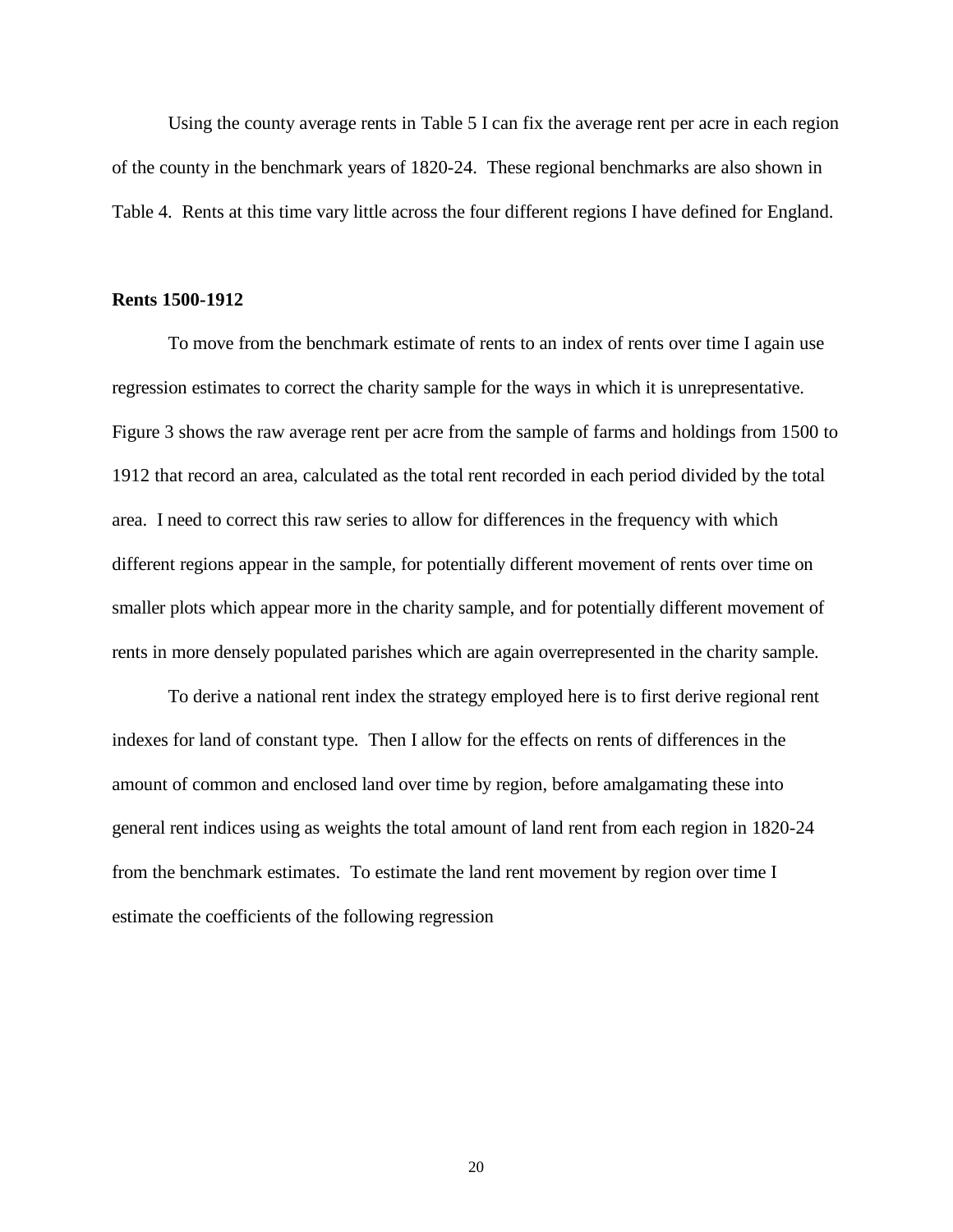**Figure 3: Raw Average Rents versus a Corrected Rent Series, England, 1500-1912**



Note: The raw average rent per acre for each period is the total rent and tithe paid divided by the total land area recorded.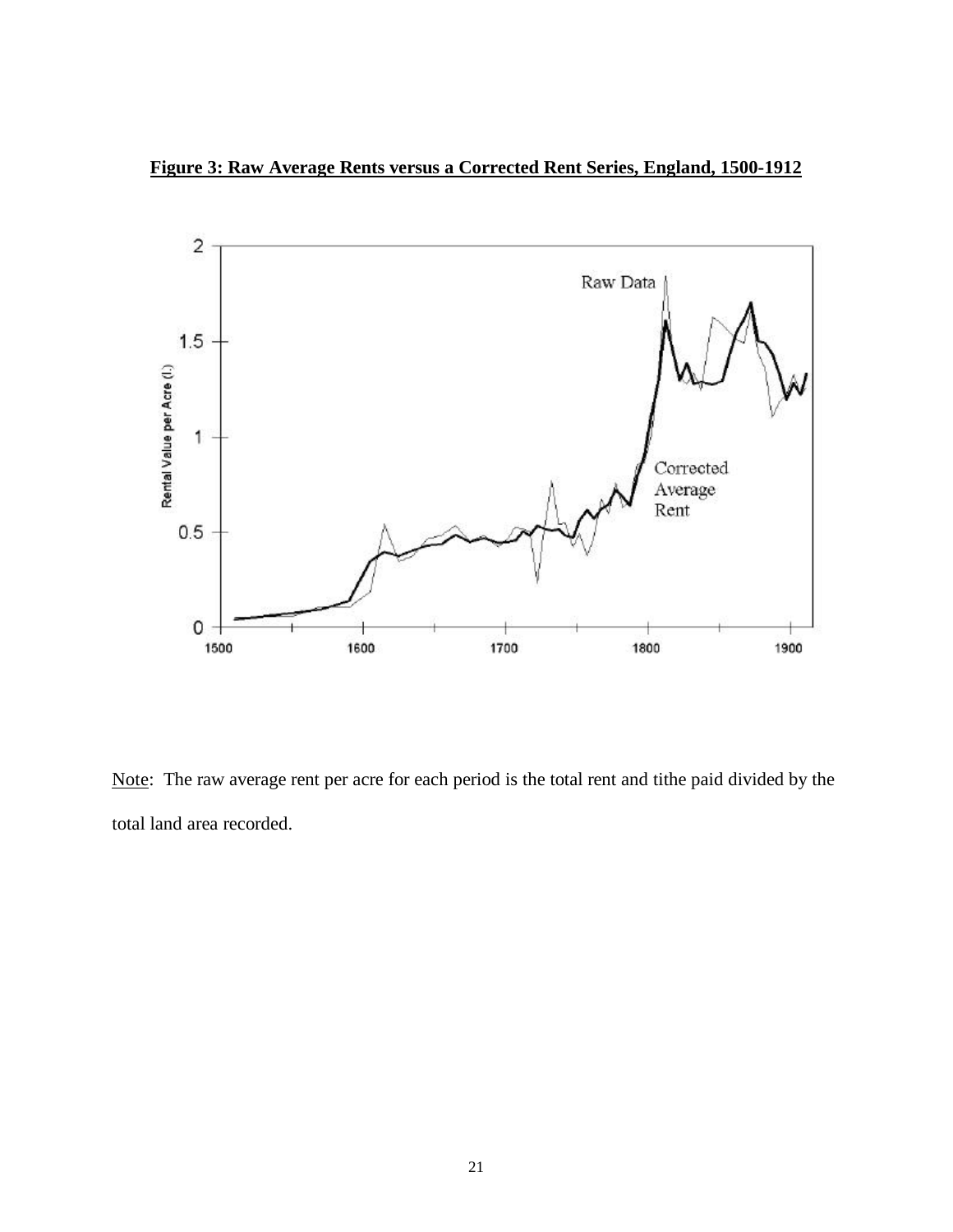## Variable Name Description RENT<sub>it</sub> Value of rent and tithes for each of 7.236 plots in any year observed.  $DT_k$  Set of 56 indicator variables, which equal one in each period k and 0 otherwise. DREG<sub>l</sub> Set of 5 indicator variables, one for each of the four regions of England, and one for Wales. HPA, CPA, BPA Houses, cottages and barns per acre of land. Where there is no information these numbers are set to 0. DNBUILDINFO Indicator which equals 1 if there is no information for that year on the stock of buildings on the land, 0 otherwise. FCOM Fraction of land with common rights of some sort. This variable is set to 0 if there is no information on the enclosure status of the land. FCOMW Fraction of land with common rights and unrestricted access. This variable is set to 0 if there is no information on the enclosure status of the land. FCOMP Fraction of land with common rights of some sort as indicated by the Parliamentary records. This variable is set to 0 if there **is** information on the enclosure status of the individual plot. DNTI0, DNTI1 Indicators that equal 1 if there is no information on the tithe status in the years before 1840, or after 1839, 0 otherwise. FCLEAR The fraction of the land for which the rent received is net of any deductions for repairs, tithe etc. DCURR0, DCURR1, DCURR2 DCURR0 is an indictor that equals 1 in 1560-1609 if the rent observation is of the current rent of the land (rather than a newly formed rental contract), 0 otherwise. DCURR1 and DCURR2 are the same indicator for other years of rent inflation – 1795-1819, and 1850-1874. SMALL16, SMALL17, SMALL181 Indicator variable which is 1 if the plot is smaller than 20 acres, 0 otherwise for the years 1500-1699, 1700-1799, and 1850-1912. MDEN, HDEN, VHDEN Indicator variables which are 1 when the parish the land is located in has a population density in 1841 of .3-.499, .5-.999, 1.0-, people per acre respectively, 0 otherwise.

### **Table 6: Variables used in the Rent Regression**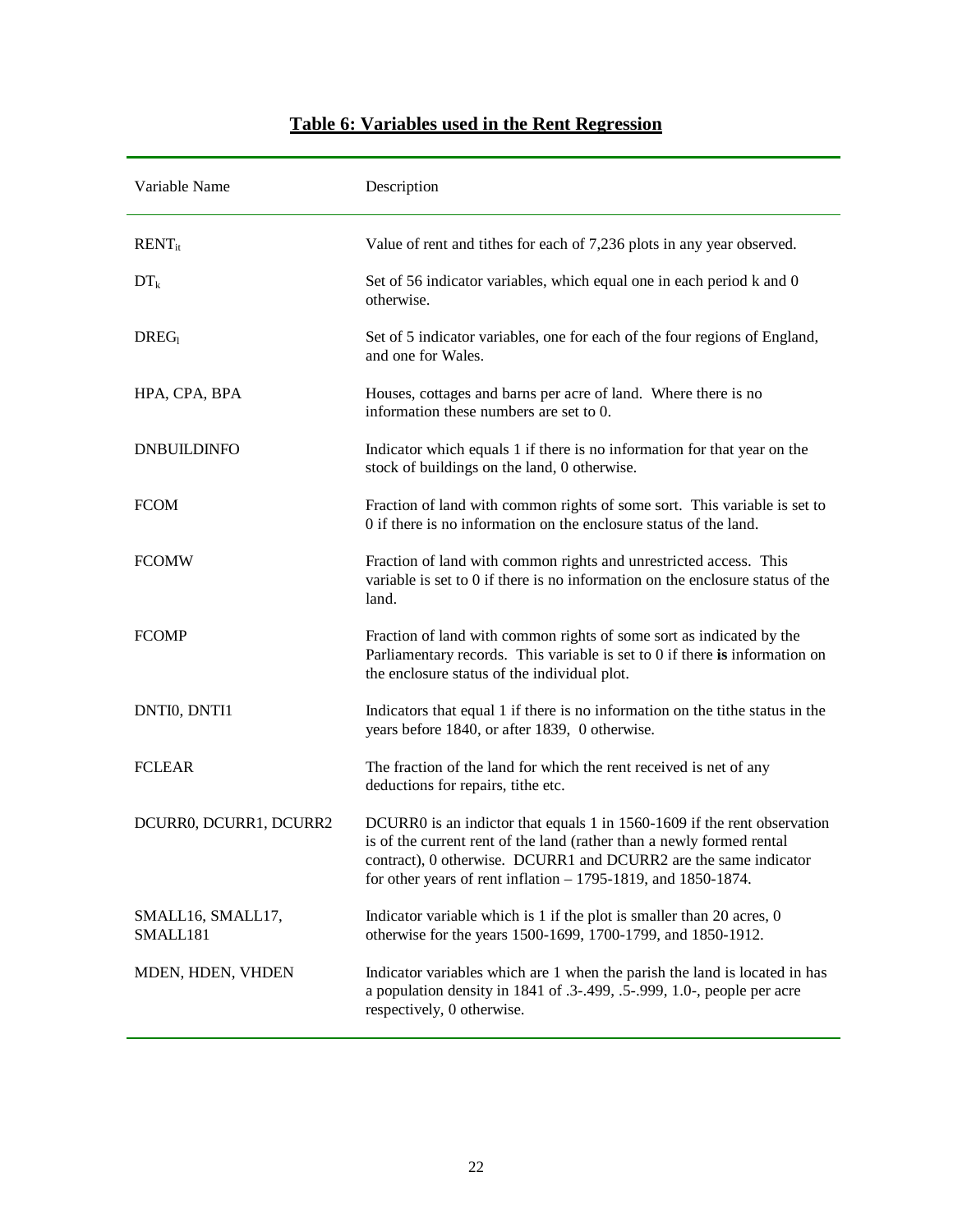*i i i it VHDEN VHDEN VHDEN ? ? ?* ? ? ? 16 17 18 7 8 9  $?$ <sub>1</sub>MHDEN16<sub>i</sub> ? ?<sub>2</sub>MHDEN17<sub>i</sub> ? ?<sub>3</sub>MHDEN18<sub>i</sub> ? ?<sub>4</sub>HDEN16<sub>i</sub> ? ?<sub>5</sub>HDEN17<sub>i</sub> ? ?<sub>6</sub>HDEN18<sub>i</sub> ? ? *i i i DCURR DCURR DCURR DSMALL DSMALL DSMALL ? ? ? ? ? ?* ? ? ? ? ? ? 0 1 2 16 17 18 11 12 13 1 2 3  $2^{n}$ <sub>5</sub>  $FCOM_{ii}$   $2^{n}$ <sub>2</sub>  $FCOMW_{ii}$   $2^{n}$ <sub>2</sub>  $FCOMP_{ii}$   $2^{n}$ <sub>3</sub>  $DNTINFO0_{ii}$   $2^{n}$ <sub>3</sub>  $DNTINFO1_{ii}$   $2^{n}$ <sub>10</sub>  $FCLEAR$  2 *it it it it k l*  $\ln(RENT_{ii})$ ??<sub>*it*</sub>??<sub>*iHDT<sub>k</sub>*?*DREG<sub>t</sub>*??<sub>1</sub>HPA<sub>it</sub>??<sub>2</sub>CPA<sub>it</sub>??<sub>3</sub>BPA<sub>it</sub>??<sub>4</sub>DNBUILDINFO<sub>it</sub>?</sub> ,

on all linked observations where the variables in the regression are as defined in table 6. The regression controls for variations in the fertility and location of individual plots by use of 7,236 intercept terms, one for each plot (the  $?_k$ ). The thirteen "?" variables control for features of plots that affect the rental value and that change on any given plot over time over time: whether the land is held in common or not, what buildings are being rented with the land, whether the tithe status of the land is known, whether the rent is clear of all deductions to the landowner, and lastly whether the rent recorded is just that currently being paid for the land. The regression has as a dependant variable the logarithm of rent because then the estimated coefficients for the control variables can be interpreted as showing the percentage influence of these variables on the levels of rents. Thus we shall see that common land rents on average for nearly 30% less than the same land when enclosed.

The regression estimates the level of rent in each region in each of the time periods 1500- 39, 1540-59, 1560-79, 1580-99, 1600-09,..., the set of 56 period indicator variables  $DT_k$  and 5 region indicator variables DREG<sub>l</sub>. The estimated coefficients  $?_{kl}$  are the estimated levels of rents in each period and region for enclosed land in plots of 20 acres or greater in parishes with less than 0.3 persons per acre of land, where the land is tithe free and has no buildings on it. The remaining variables identify the rent movements in the long run on different types of land. Thus the "?" variables identify how rents in the long run were moving on small plots relative to large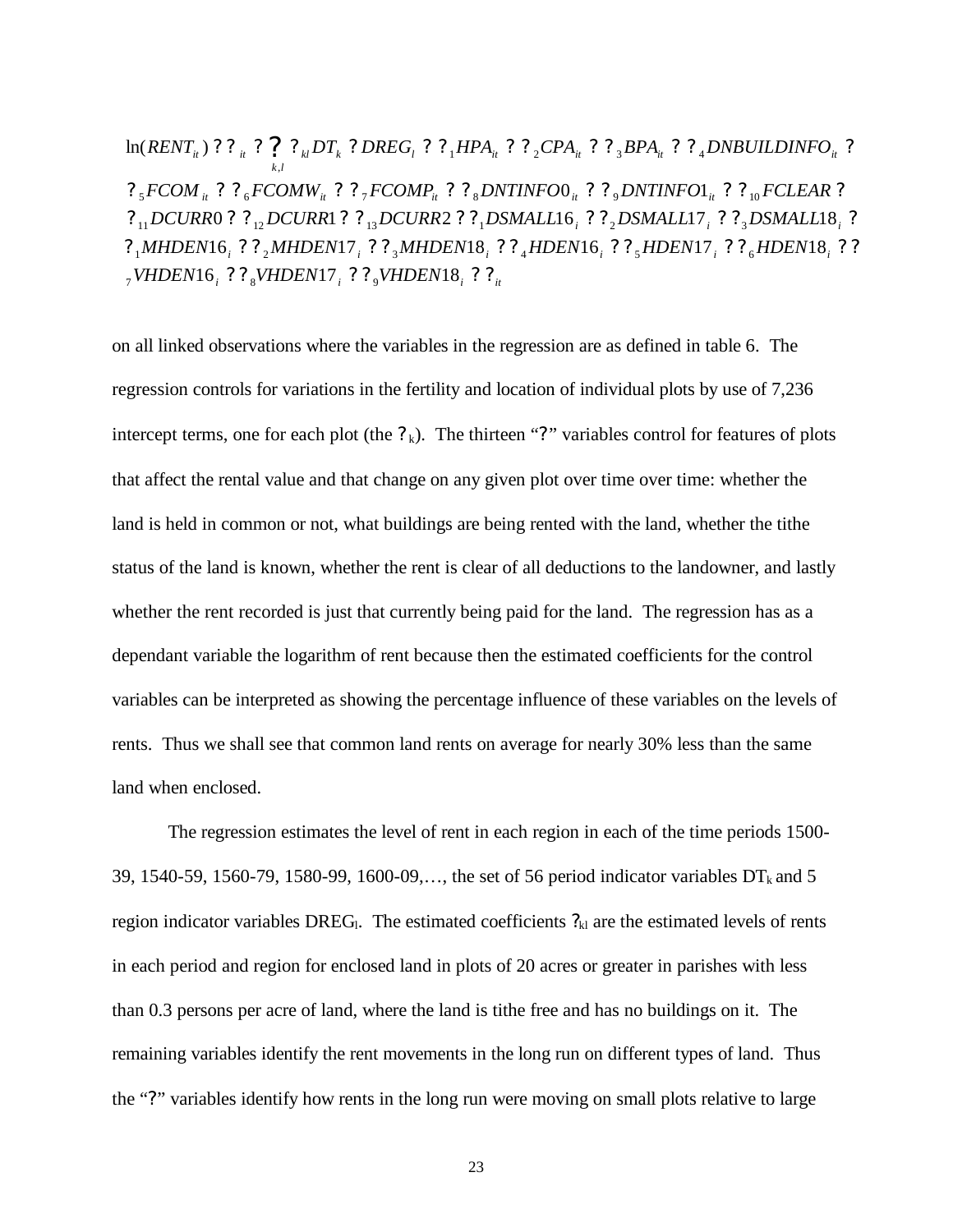plots. The "?" variables estimate how rents were moving in parishes of different levels of population density in 1841.

Table 7 reports the estimated coefficients from the regression as well as the standard errors of each coefficient. As can be seen the "?" coefficients all have the expected sign. Thus plots with accompanying houses, cottages and barns were worth more than those without buildings. And the effect was greater for houses than for cottages. Holdings where the rent paid was stated to be clear of all deductions rented at 5.5% lower on average than those where the landlord might be paying for repairs etc.

Common arable and meadow rented for 25% less than such land when enclosed. Common waste rented for 47% less than waste that was enclosed. These results are in very close to those reported in Clark (1998b) on the effects of enclosure on rent. They suggest that the enclosure movement had little aggregate effect on rents or productivity over time since as Clark (2001b) indicates most of England was already enclosed by 1600.

The estimated values for the variable for plots less than 20 acres suggests that in general the movement of rents on large plots was very similar to that on small plots. In the years before 1700 small plots are estimated to rent for 7.5% more than large plots. Again in the years after 1850 small plots are estimated to rent for 3.4% more than the large plots. Thus in the long run rent trends on small plots were very similar to those on large plots. Rents in the more densely populated parishes did rise much more between the years 1500-1699 and 1800-49 than in the least densely populated parishes. Rents rose 27% more in parishes with a population density by 1841 of one or more persons per acre than they did in parishes with less than 0.3 persons per acre in 1841.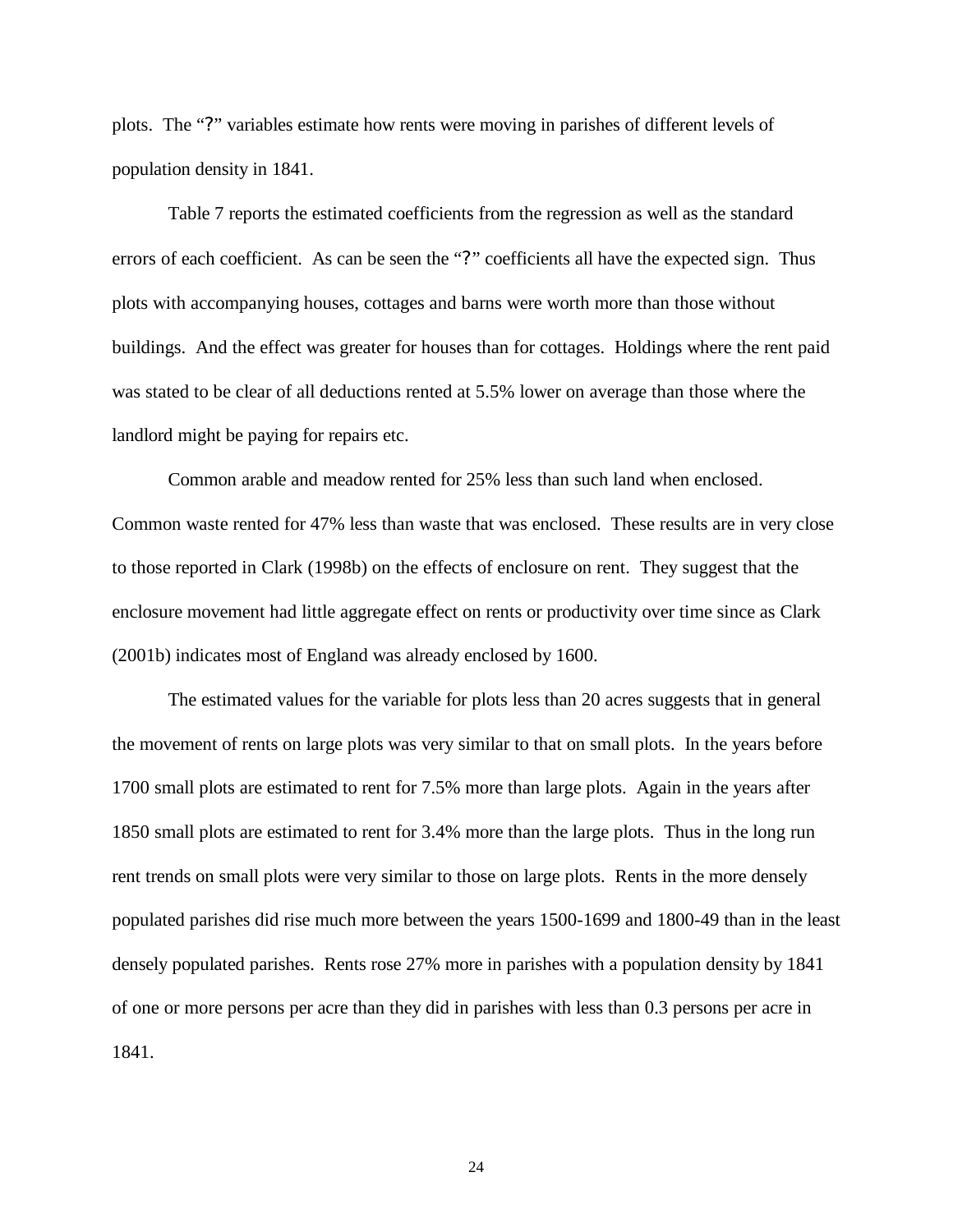| Variable                         | Coefficient<br>Estimate | <b>Standard Error</b> | T-statistic |
|----------------------------------|-------------------------|-----------------------|-------------|
| <b>Holding Characteristics</b>   |                         |                       |             |
| $HPA**$                          | 1.181                   | 0.240                 | 4.92        |
| $CPA**$                          | 1.062                   | 0.141                 | 7.52        |
| <b>BPA</b>                       | 0.376                   | 0.219                 | 1.71        |
| <b>DNBINFO</b>                   | $-0.009$                | 0.019                 | $-0.48$     |
| DCURR0*                          | 0.128                   | 0.065                 | 1.96        |
| DCURR1**                         | $-0.139$                | 0.024                 | $-5.92$     |
| DCURR2**                         | $-0.093$                | 0.021                 | $-4.48$     |
| FCLEAR**                         | $-0.058$                | 0.016                 | $-3.70$     |
| DNTI0*                           | $-0.055$                | 0.028                 | $-2.00$     |
| <b>DNTI1</b>                     | 0.019                   | 0.029                 | 0.63        |
| FCOM**                           | $-0.253$                | 0.020                 | $-12.62$    |
| FCOMW**                          | $-0.347$                | 0.065                 | $-5.35$     |
| FCOMP**                          | $-0.171$                | 0.040                 | $-4.24$     |
| <b>Holding Area</b>              |                         |                       |             |
| $DSMALL16**$                     | 0.075                   | 0.023                 | 3.36        |
| DSMALL17                         | $-0.018$                | 0.016                 | $-1.13$     |
| DSMALL18**                       | 0.034                   | 0.013                 | 2.66        |
|                                  |                         |                       |             |
| <b>Parish Population Density</b> |                         |                       |             |
| MDEN16                           | $-0.007$                | 0.028                 | $-0.26$     |
| MDEN17                           | 0.008                   | 0.020                 | 0.41        |
| MDEN18                           | 0.029                   | 0.015                 | 1.94        |
| HDEN16**                         | $-0.168$                | 0.034                 | $-4.90$     |
| HDEN17                           | 0.012                   | 0.024                 | 0.48        |
| HDEN18                           | 0.031                   | 0.019                 | 1.63        |
| VHDEN16**                        | $-0.285$                | 0.032                 | $-8.97$     |
| VHDEN17**                        | $-0.105$                | 0.025                 | $-4.24$     |
| VHDEN18                          | $-0.013$                | 0.021                 | $-0.63$     |
|                                  |                         |                       |             |

**Table 7: Estimated Coefficients in the Rent Regression**

Note: \*\* indicates the coefficient is estimated to be significantly different from 0 at the 1% level, \* indicates significantly different from 0 at the 5% level.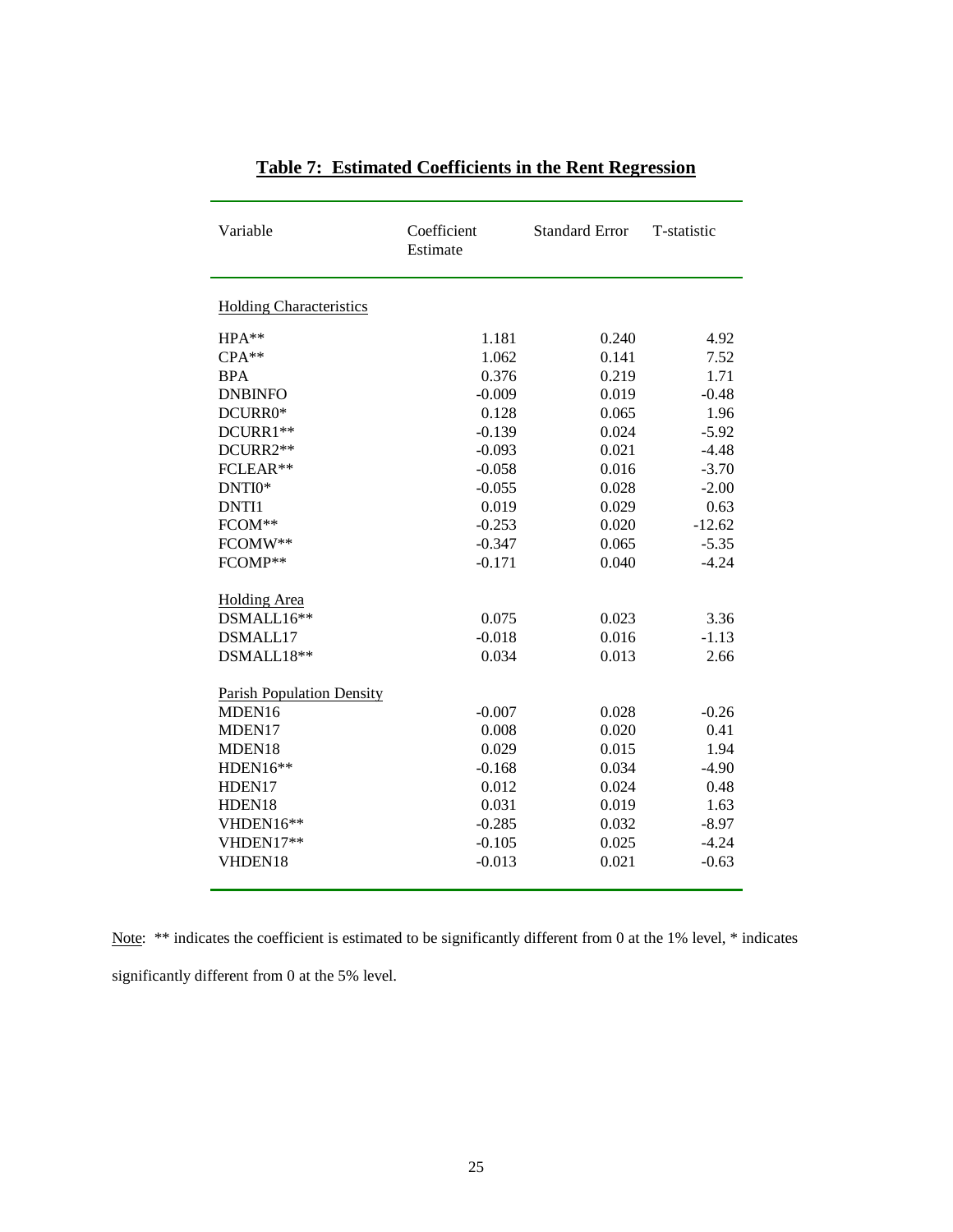Using the coefficients estimated from the regression I estimate for each of the four regions of England the rental value of an average acre of farmland adjusted for the estimated amount of common land in each period and for the regional distribution of land across parishes of different densities.<sup>4</sup> These estimates are shown in table 8. The level of rents in 1820-4 is set to the benchmark levels for each region in table 3. The basic pattern in the regional movement of rents is first that the North moves from being region of low rents in the years 1600-1750 to being a period of the highest rents by the late nineteenth century. Secondly the South East moves from being the region of high rents in the sixteenth century to being the region of low rents by the nineteenth century.

For most of the period before 1750 rents in the North are estimated to be much below the other three regions of the country. In the seventeenth century northern rents were typically only 70 percent of those in the Midlands, South-East and South-West. In the eighteenth century rents in the North begin to catch up with those in the rest of the country and by the 1770s there is little difference. Average rents are pretty similar across regions from 1770 until 1775 when a divergence sets in in the late nineteenth century. After 1875 rents in the more arable areas, the South-East in particular, begin to fall relative to rents in the most pastoral districts. By the 1900s rents in the South-East are only 89 percent of the national average.

-

<sup>4</sup> Since the amount of common land varied over time by region we need an estimate of the amount of common land in each region over time to control for this. This is obtained from another data set constructed from the charity data that looks at the fraction of land common over time.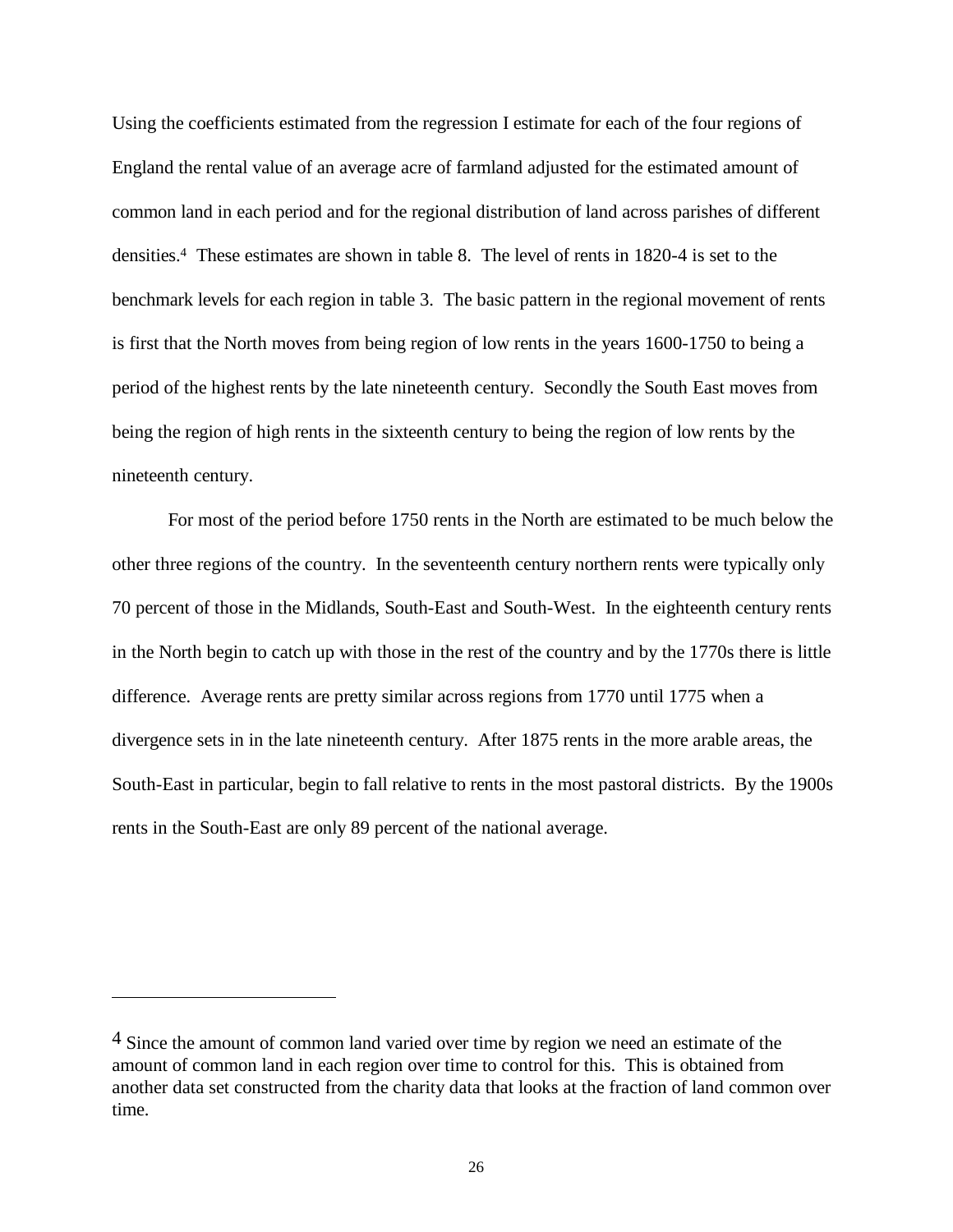| Period  | Average of<br>England | Approximate<br><b>Standard Error</b><br>(% ) | North | Midlands | South East | South West |
|---------|-----------------------|----------------------------------------------|-------|----------|------------|------------|
| 1500-39 | 0.044                 | 8.9                                          |       | 0.041    | 0.040      | 0.058      |
| 1540-59 | 0.077                 | 8.1                                          | 0.097 | 0.046    | 0.093      | 0.072      |
| 1560-79 | 0.095                 | 9.5                                          |       | 0.106    | 0.134      | 0.068      |
| 1580-99 | 0.141                 | 8.0                                          | 0.110 | 0.152    | 0.212      | 0.096      |
|         |                       |                                              |       |          |            |            |
| 1600-09 | 0.351                 | 8.5                                          | 0.464 | 0.389    | 0.272      | 0.275      |
| 1610-19 | 0.398                 | 5.1                                          | 0.236 | 0.382    | 0.427      | 0.551      |
| 1620-29 | 0.373                 | 4.8                                          | 0.279 | 0.401    | 0.426      | 0.394      |
| 1630-39 | 0.404                 | 3.9                                          | 0.327 | 0.484    | 0.414      | 0.396      |
| 1640-49 | 0.429                 | 5.0                                          | 0.287 | 0.476    | 0.480      | 0.483      |
| 1650-59 | 0.440                 | 3.9                                          | 0.293 | 0.444    | 0.434      | 0.593      |
| 1660-69 | 0.487                 | 4.1                                          | 0.390 | 0.464    | 0.551      | 0.553      |
| 1670-79 | 0.451                 | 3.2                                          | 0.313 | 0.487    | 0.462      | 0.549      |
| 1680-89 | 0.470                 | 3.2                                          | 0.318 | 0.556    | 0.497      | 0.516      |
| 1690-99 | 0.447                 | 3.0                                          | 0.303 | 0.470    | 0.466      | 0.554      |
| 1700-04 | 0.450                 | 4.3                                          | 0.359 | 0.519    | 0.487      | 0.439      |
| 1705-09 | 0.458                 | 3.8                                          | 0.353 | 0.534    | 0.463      | 0.487      |
| 1710-14 | 0.506                 | 4.0                                          | 0.390 | 0.539    | 0.572      | 0.531      |
| 1715-19 | 0.484                 | 3.3                                          | 0.388 | 0.542    | 0.446      | 0.563      |
| 1720-24 | 0.536                 | 3.3                                          | 0.409 | 0.602    | 0.534      | 0.605      |
| 1725-29 | 0.519                 | 3.5                                          | 0.383 | 0.579    | 0.496      | 0.623      |
| 1730-34 | 0.510                 | 3.1                                          | 0.445 | 0.529    | 0.501      | 0.570      |
| 1735-39 | 0.517                 | 3.4                                          | 0.457 | 0.535    | 0.539      | 0.542      |
| 1740-44 | 0.482                 | 3.6                                          | 0.400 | 0.548    | 0.498      | 0.487      |
| 1745-49 | 0.474                 | 3.6                                          | 0.399 | 0.515    | 0.492      | 0.494      |
| 1750-54 | 0.560                 | 3.8                                          | 0.536 | 0.548    | 0.566      | 0.594      |
| 1755-59 | 0.618                 | 3.7                                          | 0.631 | 0.624    | 0.515      | 0.697      |
|         |                       | 3.6                                          |       |          |            | 0.616      |
| 1760-64 | 0.572                 |                                              | 0.563 | 0.582    | 0.525      |            |
| 1765-69 | 0.620                 | 3.9                                          | 0.582 | 0.781    | 0.582      | 0.538      |
| 1770-74 | 0.648                 | 3.6                                          | 0.626 | 0.760    | 0.612      | 0.597      |
| 1775-79 | 0.722                 | 3.8                                          | 0.696 | 0.770    | 0.694      | 0.731      |
| 1780-84 | 0.686                 | 3.2                                          | 0.728 | 0.662    | 0.631      | 0.720      |
| 1785-89 | 0.641                 | 2.3                                          | 0.623 | 0.616    | 0.619      | 0.710      |
| 1790-94 | 0.793                 | 3.8                                          | 0.686 | 0.948    | 0.763      | 0.779      |
| 1795-99 | 0.898                 | 3.1                                          | 0.793 | 0.941    | 0.926      | 0.942      |
| 1800-84 | 1.110                 | 2.3                                          | 1.108 | 1.136    | 1.018      | 1.180      |
| 1805-09 | 1.294                 | 1.9                                          | 1.220 | 1.332    | 1.353      | 1.285      |
| 1810-14 | 1.611                 | 1.7                                          | 1.517 | 1.590    | 1.570      | 1.774      |
| 1815-19 | 1.454                 | 1.3                                          | 1.477 | 1.532    | 1.423      | 1.390      |
| 1820-24 | 1.295                 | 0.0                                          | 1.334 | 1.349    | 1.225      | 1.275      |
| 1825-29 | 1.387                 | 1.3                                          | 1.383 | 1.459    | 1.314      | 1.395      |
| 1830-34 | 1.279                 | 2.2                                          | 1.243 | 1.323    | 1.240      | 1.314      |
| 1835-39 | 1.290                 | 1.9                                          | 1.282 | 1.401    | 1.206      | 1.274      |

## **Table 8: Land Rental Values by Period and Region (£/acre)**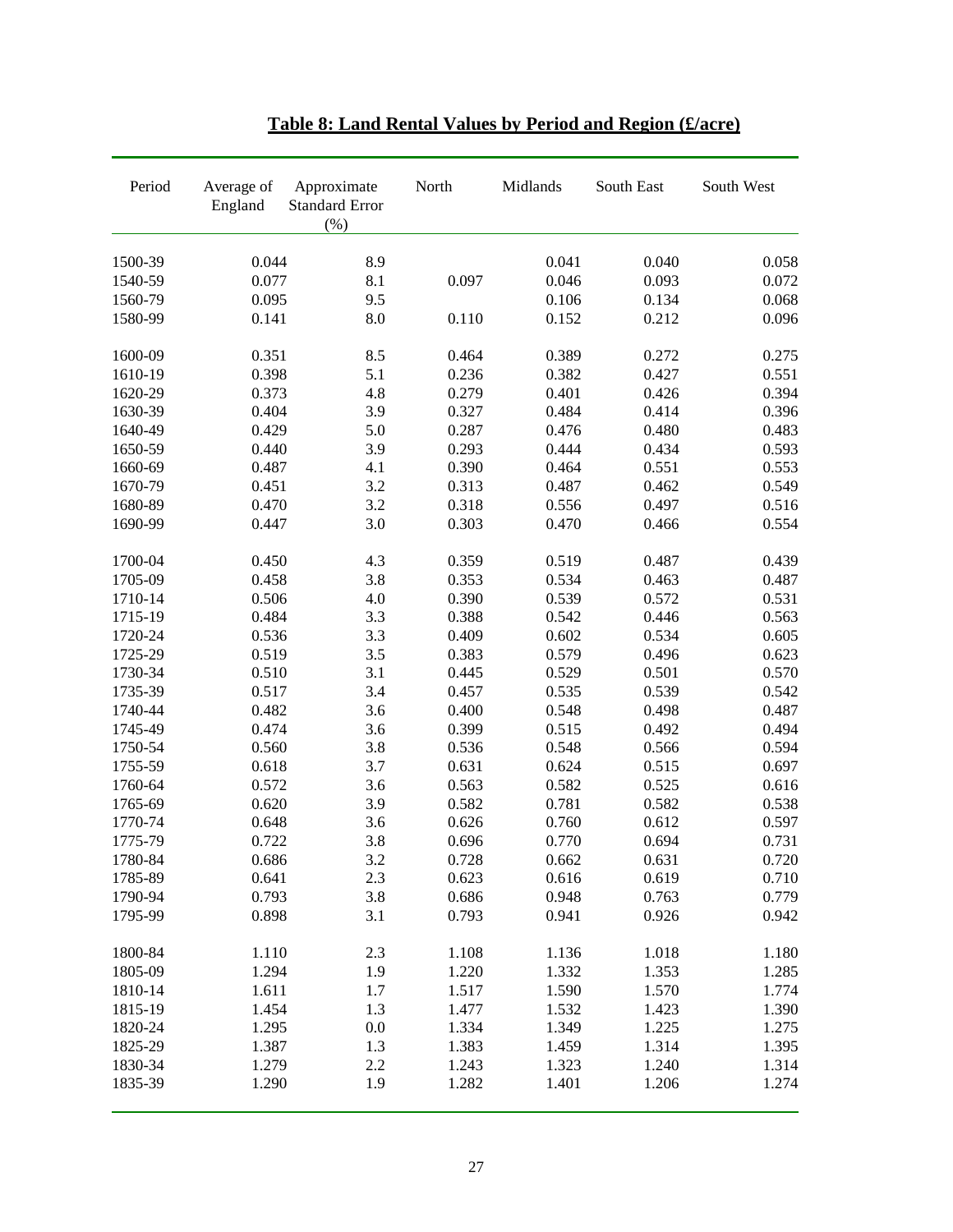| Period  | Average of<br>England | Approximate<br><b>Standard Error</b><br>(% ) | North | Midlands | South East | South West |
|---------|-----------------------|----------------------------------------------|-------|----------|------------|------------|
| 1840-49 | 1.275                 | 5.3                                          | 1.194 | 1.447    | 1.224      | 1.242      |
| 1850-54 | 1.292                 | 5.5                                          | 1.345 | 1.430    | 1.340      | 1.065      |
| 1855-59 | 1.433                 | 4.3                                          | 1.444 | 1.507    | 1.332      | 1.450      |
| 1860-64 | 1.550                 | 2.9                                          | 1.577 | 1.619    | 1.477      | 1.531      |
| 1865-69 | 1.614                 | 2.4                                          | 1.583 | 1.686    | 1.642      | 1.556      |
| 1870-74 | 1.705                 | 2.3                                          | 1.679 | 1.838    | 1.669      | 1.643      |
| 1875-79 | 1.501                 | 3.0                                          | 1.558 | 1.588    | 1.377      | 1.480      |
| 1880-84 | 1.491                 | 3.7                                          | 1.709 | 1.529    | 1.387      | 1.337      |
| 1885-89 | 1.435                 | 4.0                                          | 1.443 | 1.739    | 1.149      | 1.398      |
| 1890-94 | 1.331                 | 3.2                                          | 1.382 | 1.408    | 1.190      | 1.341      |
| 1895-99 | 1.198                 | 2.6                                          | 1.356 | 1.260    | 0.963      | 1.203      |
| 1900-04 | 1.284                 | 2.6                                          | 1.458 | 1.323    | 1.058      | 1.282      |
| 1905-09 | 1.222                 | 2.0                                          | 1.221 | 1.172    | 1.182      | 1.315      |
| 1910-12 | 1.332                 | 3.8                                          | 1.545 | 1.262    | 1.158      | 1.351      |

Note: The average for England 1480-1539 and 1560-79 is the weighted average of the Midlands, South East and South West alone adjusted to the level of the general average in 1580-1599. The standard error of the estimated rent level for 1820-4 is 0 since the standard errors report the likely estimate error for these rents relative to their level in 1820-4.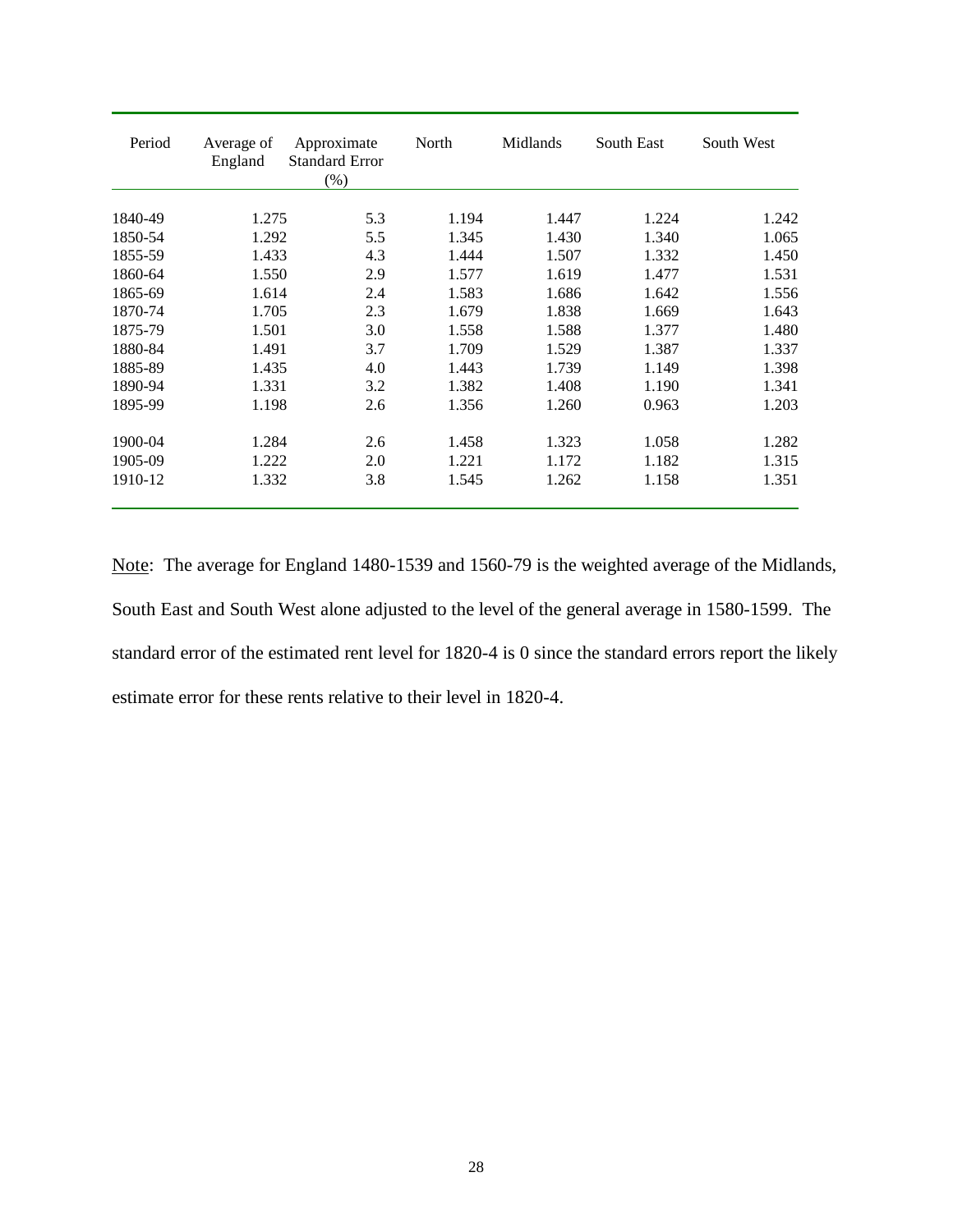Table 8 also gives the estimated average nominal rental value per acre of farmland for England as a whole, constructed as a weighted average of these regional rent series based on the amount of farm and woodland reported in each region in the 1888 agricultural reports. In the years 1480-39 and 1560-79 where there are no observations from the North the national level of rents is estimated using just the movement of rents in the other three regions. This national series is shown in Figure 3. As can be seen the regression method successfully smoothes out many of the bumps in the raw series caused by the changing composition of observations. The average level of rents and tithe in the early sixteenth century before the Price Revolution, based on a very small number of observations, was about £0.044 per acre, or about 10.5 d. Rents rise sharply in the late sixteenth century before reaching a plateau of about £0.45 in the 1640s, at which level rents remained until the 1740s. Then another rapid rise took place, so that by 1805 nominal rents reached a rough new nineteenth century plateau at about £1.3 per acre.

Since this national rent series is based on a sample of plots that is quite small for the sixteenth century it is also useful to have a measure of how much uncertainty there is in the rent estimate for each period as a result of sampling error. The third column of table 8 shows the approximate standard error of the estimated national rent, relative to 1820-4, expressed as a percentage of the level of rents in each period. The true rent will lie within two standard errors above or below the estimated rent nineteen times out of twenty. Thus there is only one chance in twenty that the rents estimated for the seventeenth century will lie more than about 17 percent above or below their estimated level, relative to the level estimated for 1820-4. By the 1670s the rents can be estimated with a sampling error of eight percent or less in either direction in each five-year period.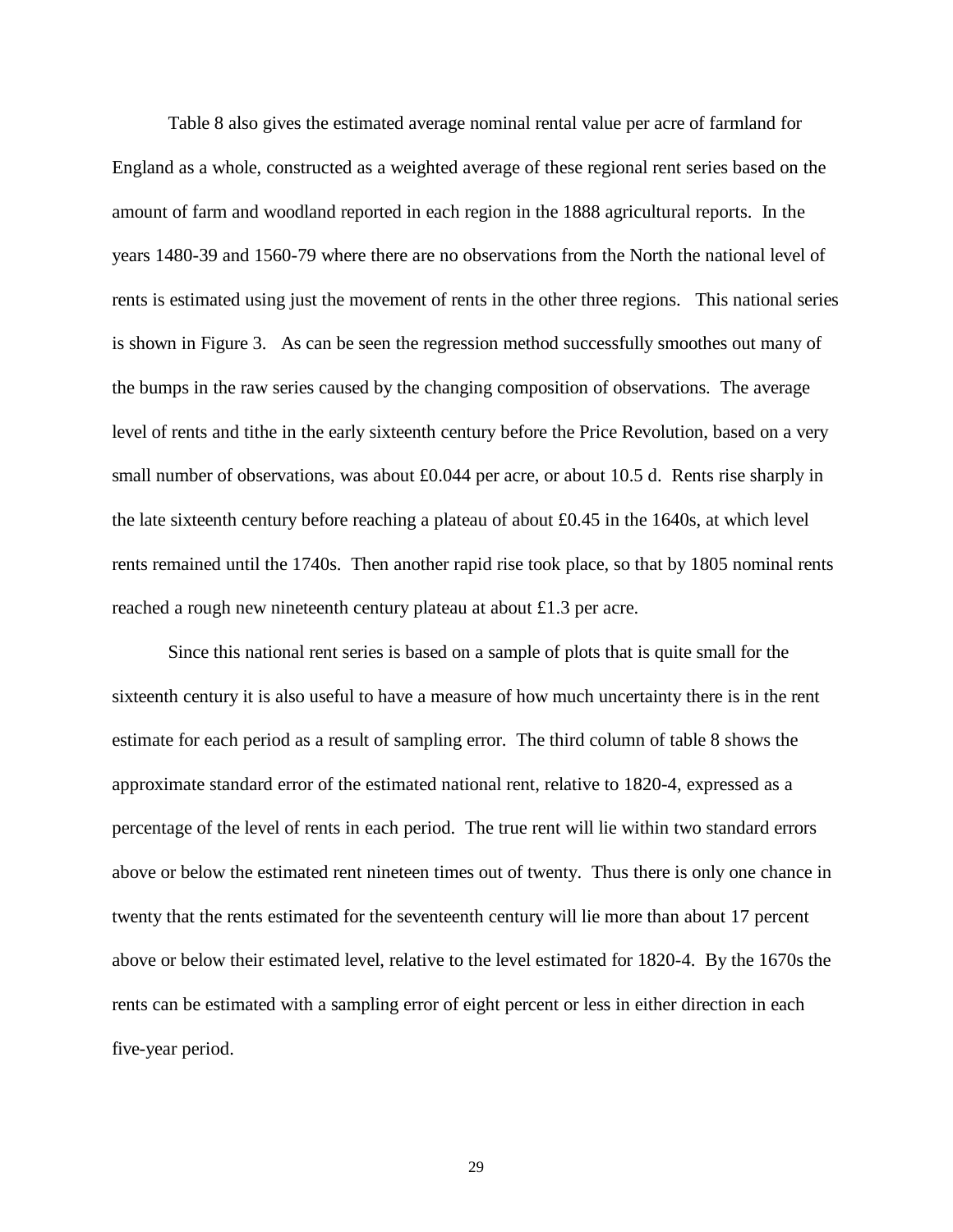#### **Comparison with Earlier Rent Series**

The method of construction of the regional and national rent series differs from that of others who have built rent series for parts of the interval 1500-1912. How do these results compare with these other methods? For the years after 1690 there are two national series on rents available. The first is from the Property and Income Tax assessments of land values for the years 1806, 1808, 1810, 1814 and 1842-1914. The second is the land rent series constructed recently for mainly large agricultural estates by Michael Turner, John Beckett and Bethany Afton of average rents assessed on large estates for the years 1690 to 1914. Figure 4 shows the Charity Commission series and these alternative rent series. As can be seen for the years 1842-1912 the tax valuations, though consistently about 6% higher than the Charity rental values, move in a very similar way. The earlier tax valuations for 1806-1814 are 22% lower than the charity valuations. Elsewhere I argue that there is good evidence that these early tax returns systematically under assessed land and housing by about one third.<sup>5</sup>

The charity rental value series is also consistent with the Turner, Beckett and Afton series for the years after 1860. Though the average estimated rent for England based on charity land is 17% higher than the average rents on the large estates Turner, Beckett and Afton look at, the series move in harmony. But the earlier we go before 1860 the more the series diverge, until finally when we get back to 1690-9 the charity rents exceed those of Turner et al. by 255%. Clark (1998d) and Turner, Beckett and Afton (1998) debate which of these series is more plausible. The charity series is much more consistent with the Land Tax assessments of 1693.

-

<sup>5</sup> See Clark (2000a).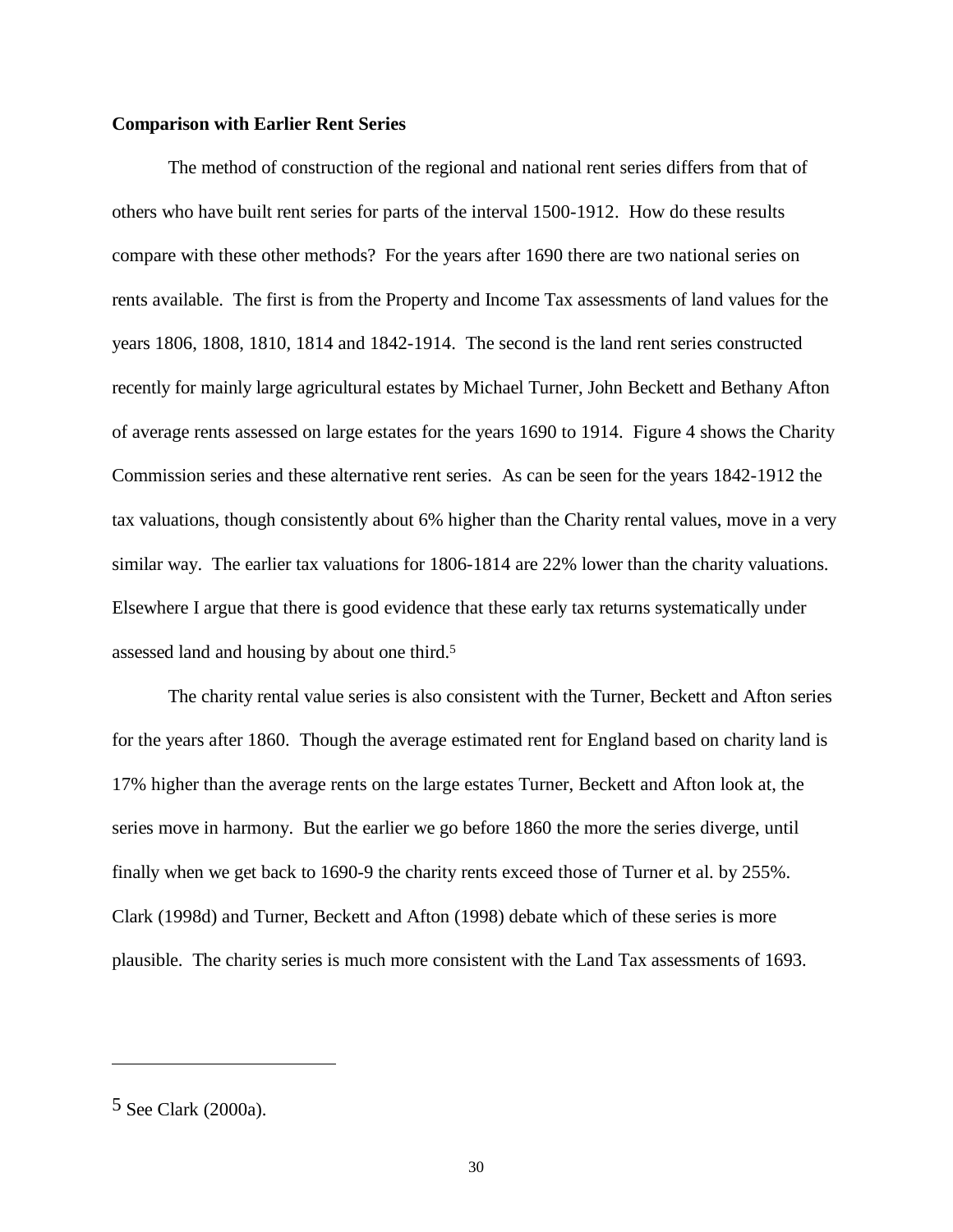**Figure 4: Charity Rental Values, 1690-1912 versus Alternative Estimates**



Notes: The Land Tax assessment for the 1690s has been corrected for undervaluation of rental incomes in the land tax returns in accordance with Clark (1998d). Young's estimates are taken from Turner, Beckett and Afton (1997).

Sources: Turner, Beckett and Afton (1997), pp. 163-4, 314-318. Stamp (1920), pp. 49, 54-5.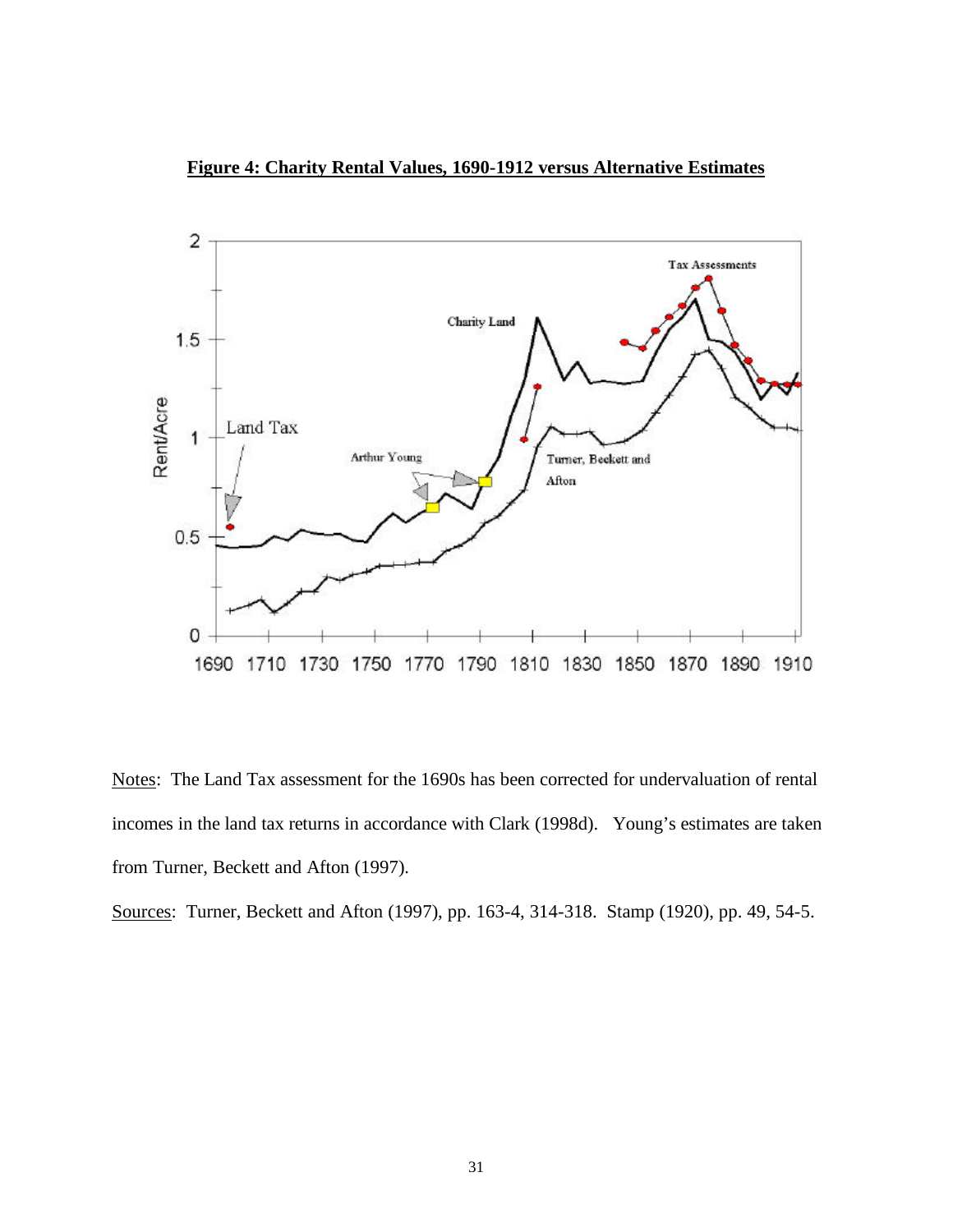The land tax collected outside major towns, where it would fall overwhelmingly on farm property, implies a rental value of £0.55 per acre in 1693, which is higher even than the charity based average rental of £0.45 in these years.<sup>6</sup> Though the differential between the tax based assessment and the charity series is very similar to that post 1840.

The land rent estimates here are also much closer to the contemporary estimates of Arthur Young in 1770 and the 1790s than the Turner, Beckett and Afton series. Indeed Young's estimates for 1770 and the 1790s for land in England as a whole is essentially the same as the estimates from charity sources for both dates.<sup>7</sup> Arthur Young has been generally dismissed as a too optimistic estimator of the state of agriculture in England in the 1760s and 1770s. But the charity lands rents suggest that his assessments were accurate. Interestingly an estimate of agricultural wages in the years 1670-1850 from farm sources suggests his wage figures were also relatively accurate.<sup>8</sup>

The charity data also reveal quite clearly a decline in rents in the decade 1740-9 compared to the decades 1720-9 and 1730-9. Rental values on charity plots are estimated to be 10% lower in the 1740s than in the 1720s, and 7% lower than in the 1730s. The fall in rents from the average of the 1720s and 1730s to the average of the 1740s occurs in all four regions of England, and also in Wales. Gordon Mingay in 1956 published an article suggesting that the years 1730-50 were a period of depression in agriculture based on evidence of declining rents. Interestingly the Turner, Beckett and Afton series shows no such decline in rents in these years. Instead rents are 43%

-

 $6$  Gregory King estimates average land rents per acre in 1696 at only £0.35, but the sources of his estimates are far from clear.

<sup>&</sup>lt;sup>7</sup> In all these cases rentals on a national basis have been converted into rentals per acre using the reported agricultural area from the 1888 agricultural returns. Parliamentary Papers (1888). 8 See Clark (2001), table 5.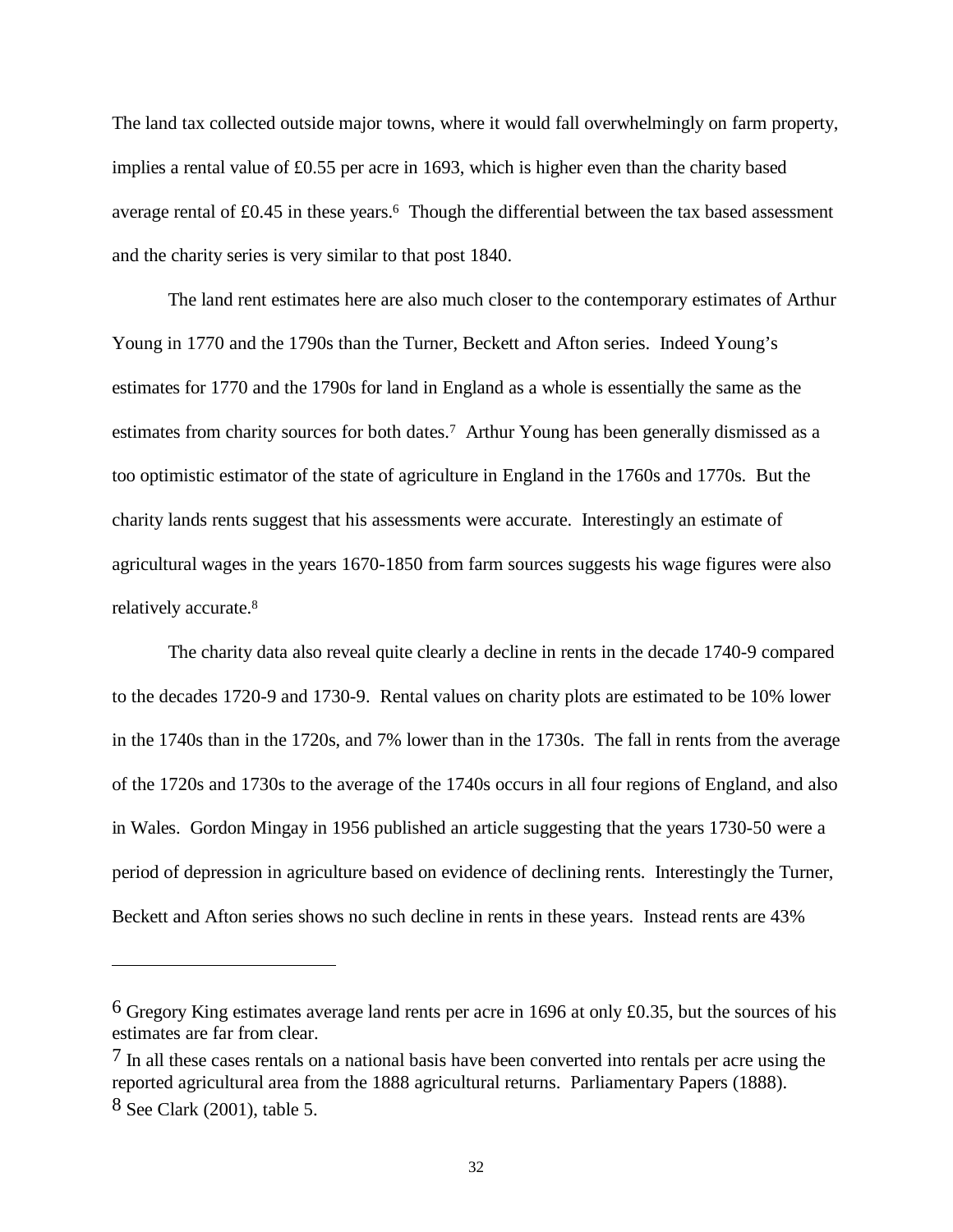higher in the 1740s than the 1720s and 10% higher than the 1730s on their series. This I would argue is another reason for preferring the charity rent series.

Robert Allen, using a variety of sources, has constructed a rent series for the South Midlands by 25-year intervals from 1500 to 1849. Figure 5 shows the rental values for the Midlands calculated from the charity land for the years 1500-1850 compared to Allen's series for the southern part of the Midlands.<sup>9</sup> As can be seen the two series though derived from completely different sources and by different methods are remarkably concordant for the years 1600 to 1800. There is more divergence at both ends of the series. Thus Allen finds average rents of £0.029 in 1500-49, while I find a higher level of £0.041 (but based on very small numbers of observations). This means that Allen's series shows rents in 1625-49 14.8 times those of 1500-49. In contrast the rents on charity land overall in 1630-49 are only a 9.6 times those of 1500-39.

Eric Kerridge reported rents for the chalk country of Wiltshire in the years 1510-1659 for the Herbert Estates (Kerridge (1953)). In contrast to Allen Kerridge finds rents in 1630-49 are only a 5.8 times those of 1510-39, compared to the charity ratio over the same period of 9.6. Further the level of rents Kerridge estimates for the seventeenth century are only half those I estimate nationally. Figure 6 shows my estimated national rent series, as well as the 95 percent confidence interval around these estimates, alongside the regional estimates of Allen and Kerridge for the years before 1660. Kerridge concludes that real rents, measured in farm output prices, rose only very modestly beyond inflation between the first half of the sixteenth century

-

<sup>9</sup> Thus my midlands series includes observations from Lincoln, Nottingham, Derby and Stafford which are excluded from Allen's data.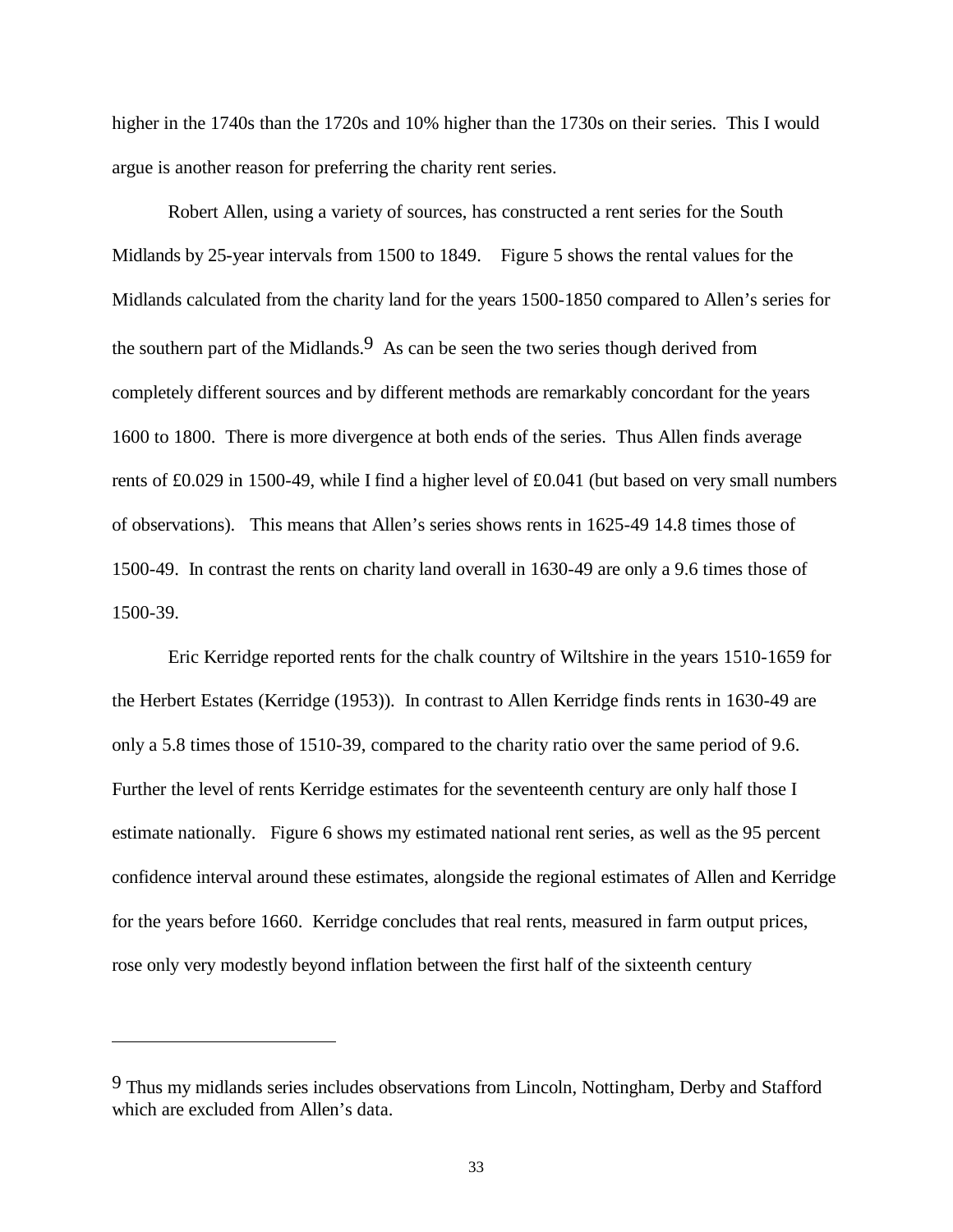## **Figure 5: Rent per Acre from Charity land in the Midlands versus Rents per Acre from**

### **Allen for the south Midlands**



Source: Allen (1988).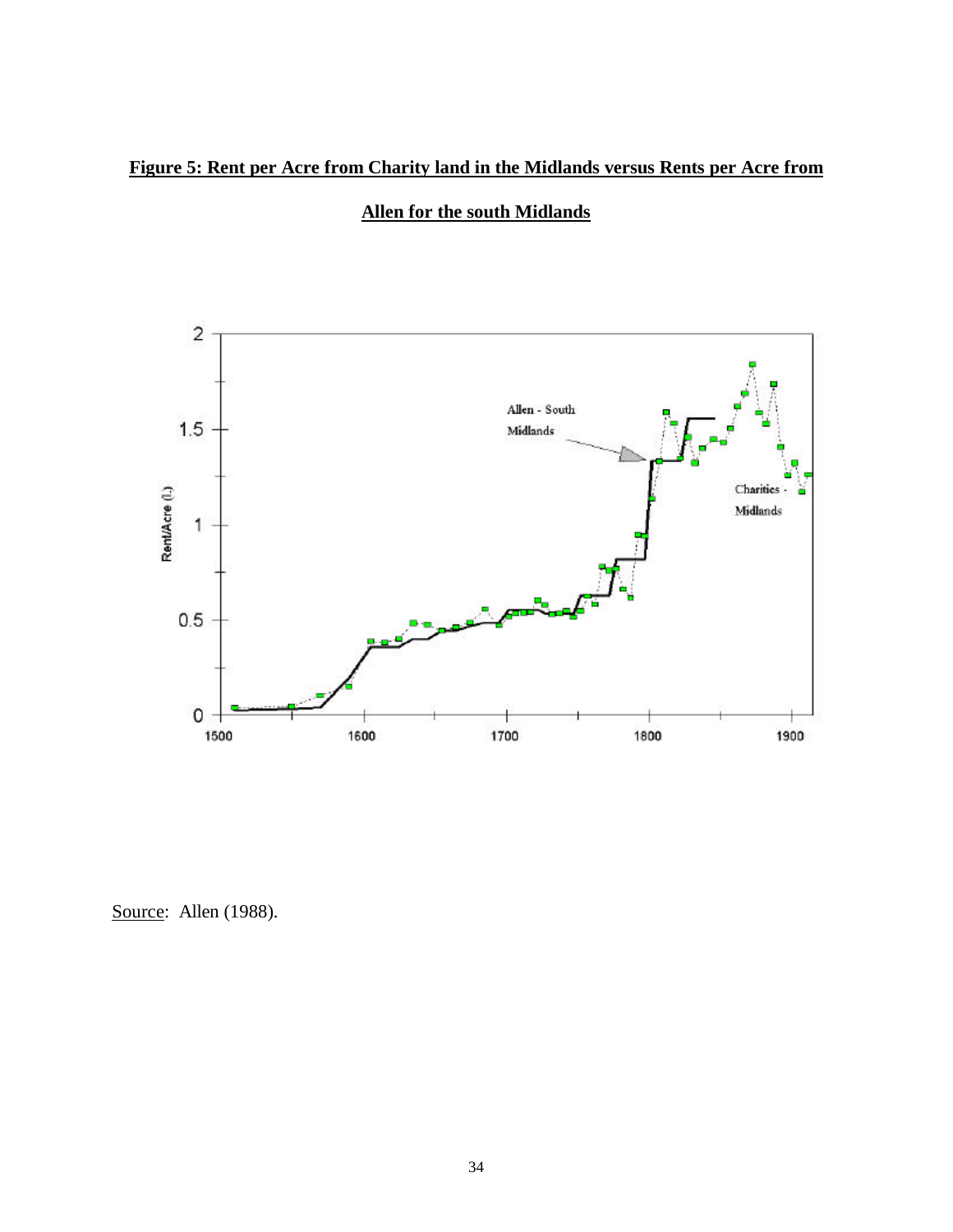### **Figure 6: Various Estimates of Rents, 1550-1660**



Note: The Kerridge series is for new takings on the Herbert Estates. The dotted lines show the upper and lower bounds of the 95% confidence interval around the rents estimated here. Sources: Allen (1988). Kerridge (1953), p. 217.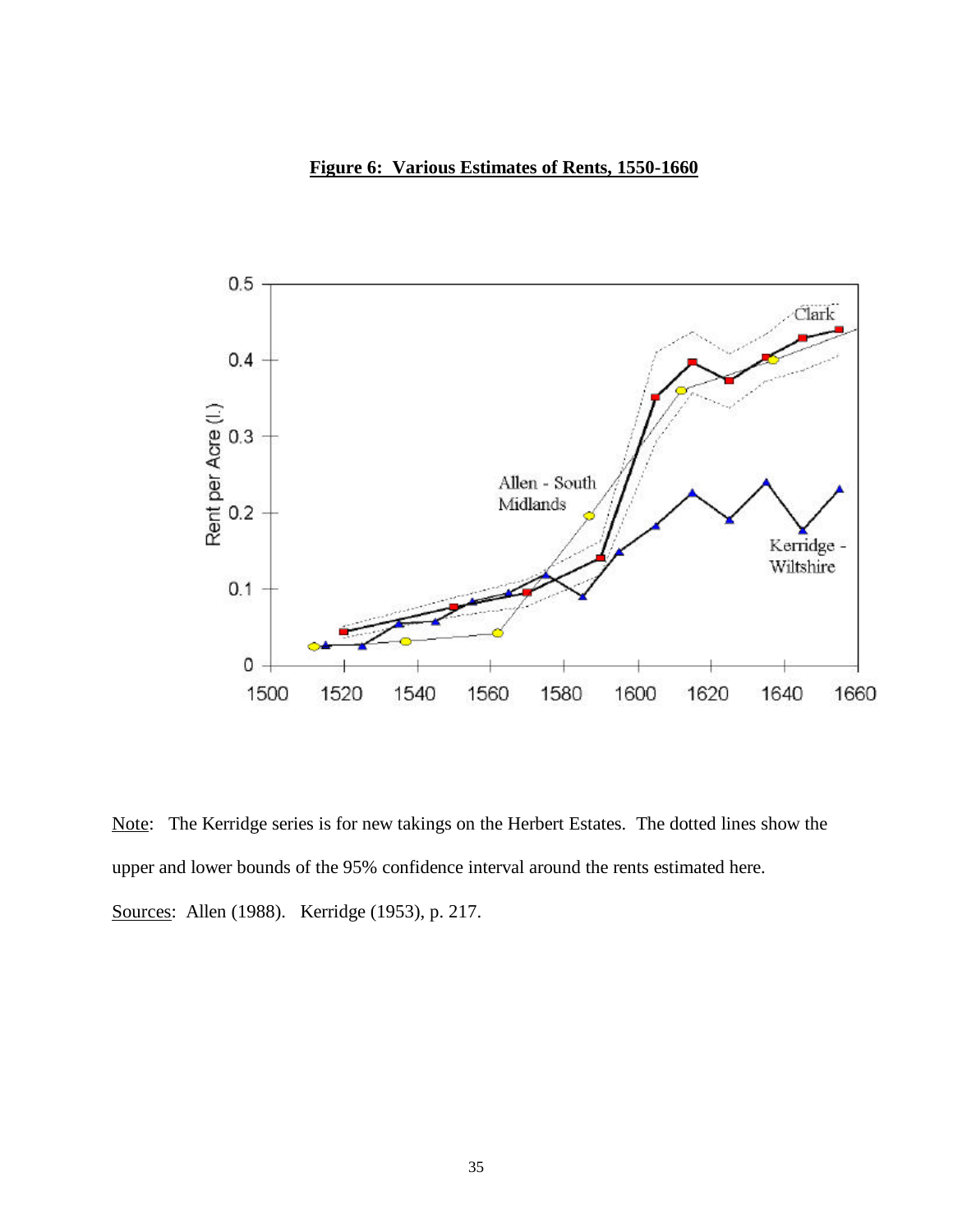and the first half of the seventeenth century. We shall see below that I find that real rents more than doubled in this period.

#### **Real Rents**

To calculate real rents I use a price series based on the prices of eleven farm commodities. These are wheat, barley, oats, beef, mutton, tallow, butter, cheese, hay, wool and firewood. The index is formed as a geometric index of the prices of each component, with revenue shares used as weights. Thus it assumes constant revenue shares on each item as relative prices change. Thus if grain prices are unusually high relative to meat prices then it is assumed that grain output is proportionately lower. That is, if  $p_i$  is the price index for each commodity *i* in year *t*, and  $\gamma$  *i* is the revenue share of commodity *i*, then the overall price level in each year,  $p_t$  is calculated as,

$$
p_{t} ? ? p_{it}^{a_{it}}
$$

This assumes that if a commodity increased in price by 10% relative to other prices its output decreased by 10% so that the share of revenue from each commodity did not change. The output shares for each of the commodities in the series are changed over time to reflect differences in the composition of farm output, in the way outlined in the appendix. To measure real output accurately where output prices of different commodities are diverging we need to know the trends in the shares of each outputs in the total value of output. At present I only have crude estimates of these share trends, but since there are no very marked differences in the movement of different output prices this is not too much of a problem. The various shares used are shown in the appendix. Table 7 shows the price index used.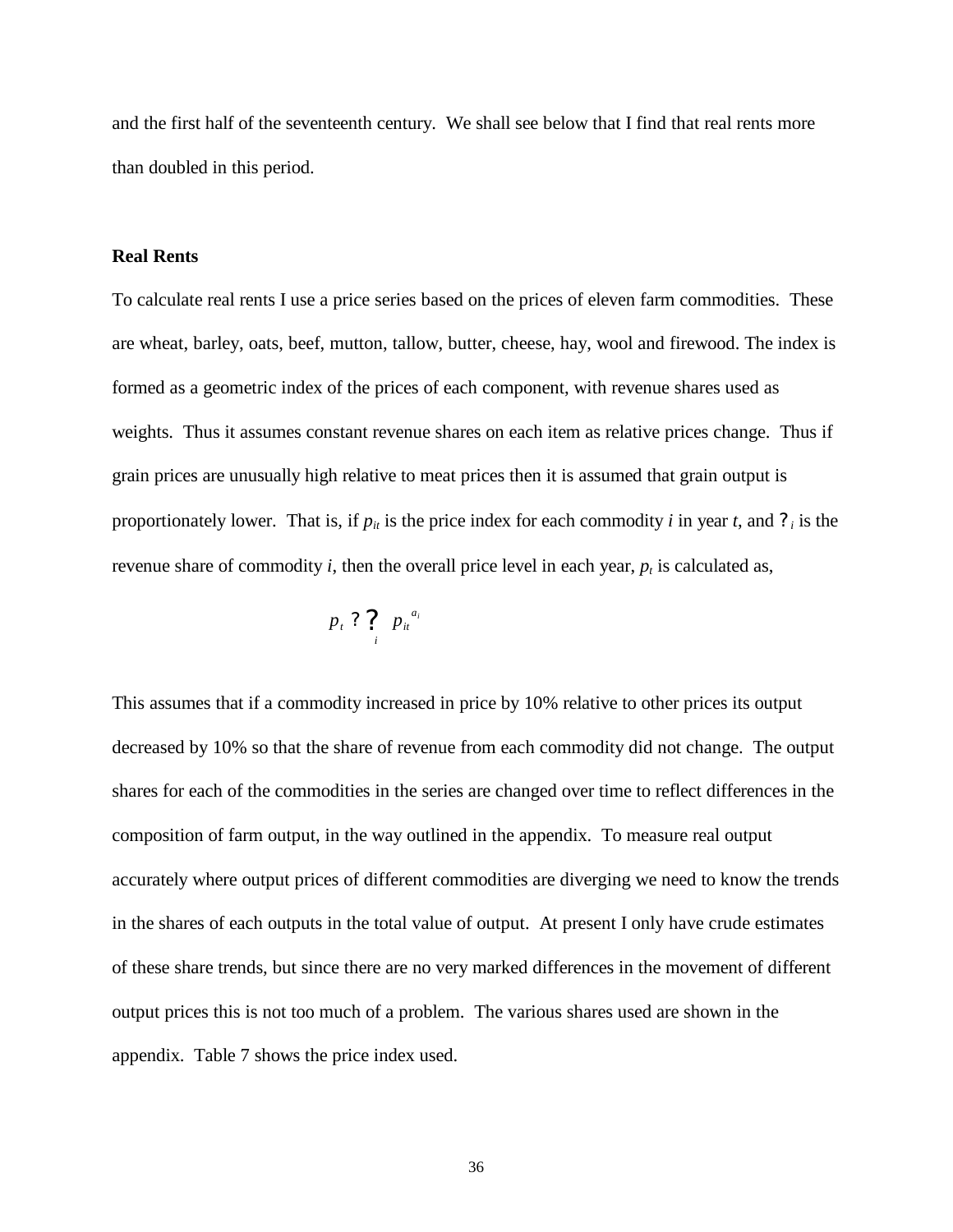| Period  | Prices<br>$(1860-9=100)$ | Tax Burden as a<br>share of Rents | Real rent and<br>taxes<br>$(1860-9=100)$ | Farm Wages<br>(d. per day) | <b>Real Wages</b><br>$(1860-9=100)$ | Rent/Wages<br>$(1860-9=100)$ |
|---------|--------------------------|-----------------------------------|------------------------------------------|----------------------------|-------------------------------------|------------------------------|
| 1500-39 | 15.9                     |                                   | 16.0                                     | 3.3                        | 82.0                                | 19.5                         |
| 1540-59 | 24.7                     |                                   | 18.1                                     | 4.4                        | 70.6                                | 25.6                         |
| 1560-79 | 30.4                     | 0.009                             | 18.2                                     | 6.0                        | 77.7                                | 23.4                         |
| 1580-99 | 38.8                     | 0.005                             | 21.0                                     | 7.1                        | 71.6                                | 29.3                         |
| 1600-09 | 42.6                     | 0.006                             | 47.7                                     | 7.2                        | 71.6                                | 29.3                         |
| 1610-19 | 49.5                     | 0.004                             | 46.5                                     | 7.4                        | 66.5                                | 71.8                         |
| 1620-29 | 49.1                     | 0.006                             | 44.1                                     | 8.3                        | 58.6                                | 79.3                         |
| 1630-39 | 58.3                     | 0.007                             | 40.2                                     | 8.8                        | 66.3                                | 66.5                         |
| 1640-49 | 58.2                     | 0.007                             | 42.8                                     | 9.8                        | 59.1                                | 68.1                         |
| 1650-59 | 58.1                     | 0.009                             | 44.0                                     | 11.0                       | 65.9                                | 64.9                         |
| 1660-69 | 56.8                     | 0.010                             | 49.9                                     | 10.8                       | 74.6                                | 59.1                         |
| 1670-79 | 54.3                     | 0.011                             | 48.4                                     | 11.6                       | 74.9                                | 66.6                         |
| 1680-89 | 51.3                     | 0.015                             | 53.6                                     | 11.4                       | 84.0                                | 57.6                         |
| 1690-99 | 57.3                     | 0.021                             | 45.8                                     | 10.7                       | 87.0                                | 61.6                         |
| 1700-09 | 50.6                     | 0.023                             | 52.9                                     | 10.9                       | 84.5                                | 62.7                         |
| 1710-19 | 54.5                     | 0.031                             | 54.0                                     | 10.9                       | 78.4                                | 68.8                         |
| 1720-29 | 53.7                     | 0.034                             | 58.6                                     | 11.0                       | 80.3                                | 73.0                         |
| 1730-39 | 49.2                     | 0.032                             | 62.1                                     | 11.7                       | 93.1                                | 66.7                         |
| 1740-49 | 51.4                     | 0.048                             | 56.1                                     | 11.4                       | 87.1                                | 64.4                         |
| 1750-59 | 55.8                     | 0.039                             | 63.2                                     | 11.4                       | 80.6                                | 78.4                         |
| 1760-69 | 58.0                     | 0.050                             | 62.2                                     | 12.0                       | 81.5                                | 76.3                         |
| 1770-79 | 67.2                     | 0.058                             | 62.1                                     | 13.4                       | 78.3                                | 79.4                         |
| 1780-89 | 67.2                     | 0.079                             | 61.5                                     | 14.5                       | 84.6                                | 72.7                         |
| 1790-99 | 83.4                     | 0.094                             | 63.9                                     | 16.4                       | 77.4                                | 82.6                         |
| 1800-09 | 118.8                    | 0.101                             | 64.2                                     | 20.9                       | 69.2                                | 92.9                         |
| 1810-19 | 127.4                    | 0.104                             | 76.5                                     | 24.5                       | 75.5                                | 101.3                        |
| 1820-29 | 95.3                     | 0.104                             | 89.5                                     | 22.0                       | 90.5                                | 98.8                         |
| 1830-39 | 89.6                     | 0.082                             | 89.4                                     | 21.9                       | 95.9                                | 93.2                         |
| 1840-49 | 88.9                     | 0.079                             | 89.2                                     | 22.3                       | 98.6                                | 90.5                         |
| 1850-59 | 92.5                     | 0.056                             | 89.6                                     | 23.2                       | 98.6                                | 90.9                         |
| 1860-69 | 100.0                    |                                   | 100.0                                    | 25.5                       | 100.0                               | 100.0                        |
| 1870-79 | 105.8                    | 0.101                             | 96.2                                     | 29.6                       | 110.0                               | 87.4                         |
| 1880-89 | 88.2                     | 0.098                             | 105.0                                    | 29.1                       | 129.5                               | 81.1                         |
| 1890-99 | 73.1                     | 0.114                             | 111.1                                    | 29.8                       | 160.1                               | 69.4                         |
| 1900-09 | 78.2                     |                                   | 102.9                                    | 32.4                       | 162.5                               | 63.3                         |
| 1910-12 | 84.7                     |                                   | 101.0                                    | 33.0                       | 152.9                               | 66.1                         |

| <b>Table 7: Agricultural Prices and Real Rental Values and Wages</b> |  |  |  |  |  |  |  |
|----------------------------------------------------------------------|--|--|--|--|--|--|--|
|----------------------------------------------------------------------|--|--|--|--|--|--|--|

Sources: Farm wages are day wages in pence in the winter. Wages 1500-1669 are from Clark (1999b). Wages 1670-1869 are from Clark (2001). Wages 1870-1902 are from Fox (1903). Wages 1903-1912 are from Arthur Bowley for Britain as a whole as reported in Mitchell (1988).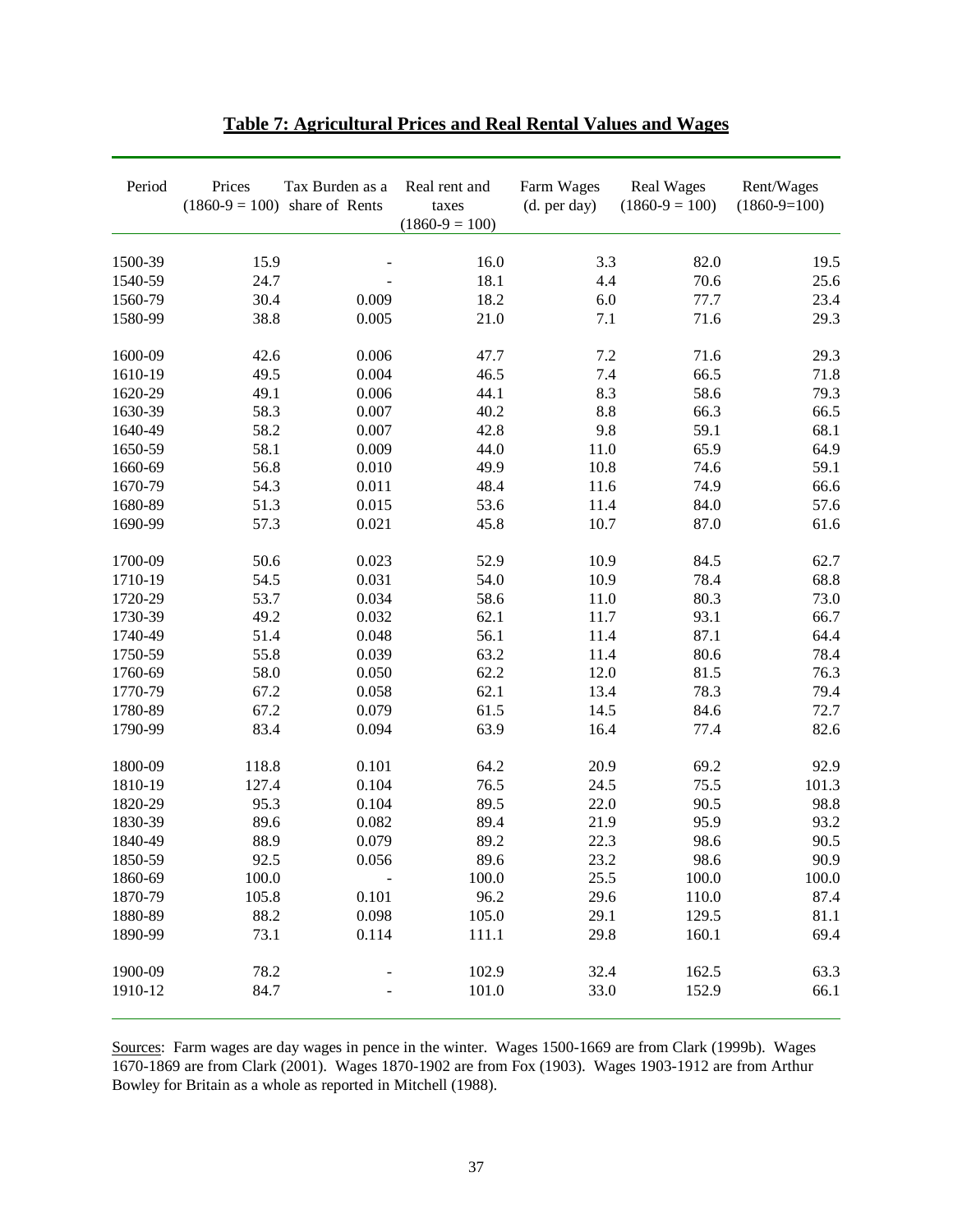Nominal rent plus tithe is shown in table 6. But for the purpose of estimating total agricultural output and agricultural productivity we also need to know any taxes paid by land occupiers. For these taxes effectively make the state a partial landowner, entitled to receive some of the land rent. Taxes paid by the landlord we need not consider since these will be included in the rents and tithe as calculated. Appendix 2 details how the incidence of local taxes relative to land rents was estimated for the various years. For some periods such as before 1570, the 1860s, and the years 1894-1912 where sources were not available the estimates given in table 7 were extrapolated or interpolated. The series on local taxes in table 7 shows that these tended to rise over time as a share of rents. Before 1670 they were 1% or less of rents, but by 1815-19 they had risen to more than 10% of rents.

Table 7 and figure 7 show the resulting estimate of the real rental value of farmland (inclusive of tithe and taxes paid by occupiers) in England as an index, where the decade 1860-9 is fixed at 100. Figure 7 also show in comparison the implied real rents from the Turner, Beckett and Afton (these rents do not include local taxes). Real rents increase fivefold between the sixteenth century and the 1860s. The most dramatic period of increase is in the late sixteenth century when real rents increase by about 150%. From 1600 to 1809 real rents show a very modest upward trend, never exceeding 70 percent of their level in the 1860s. The next big jump in real rents, but still a modest jump in proportionate terms compared to the jump in the late sixteenth century comes at the end of the Napoleonic Wars. By the early 1820s real rents are nearly 90 percent of their level in the 1860s.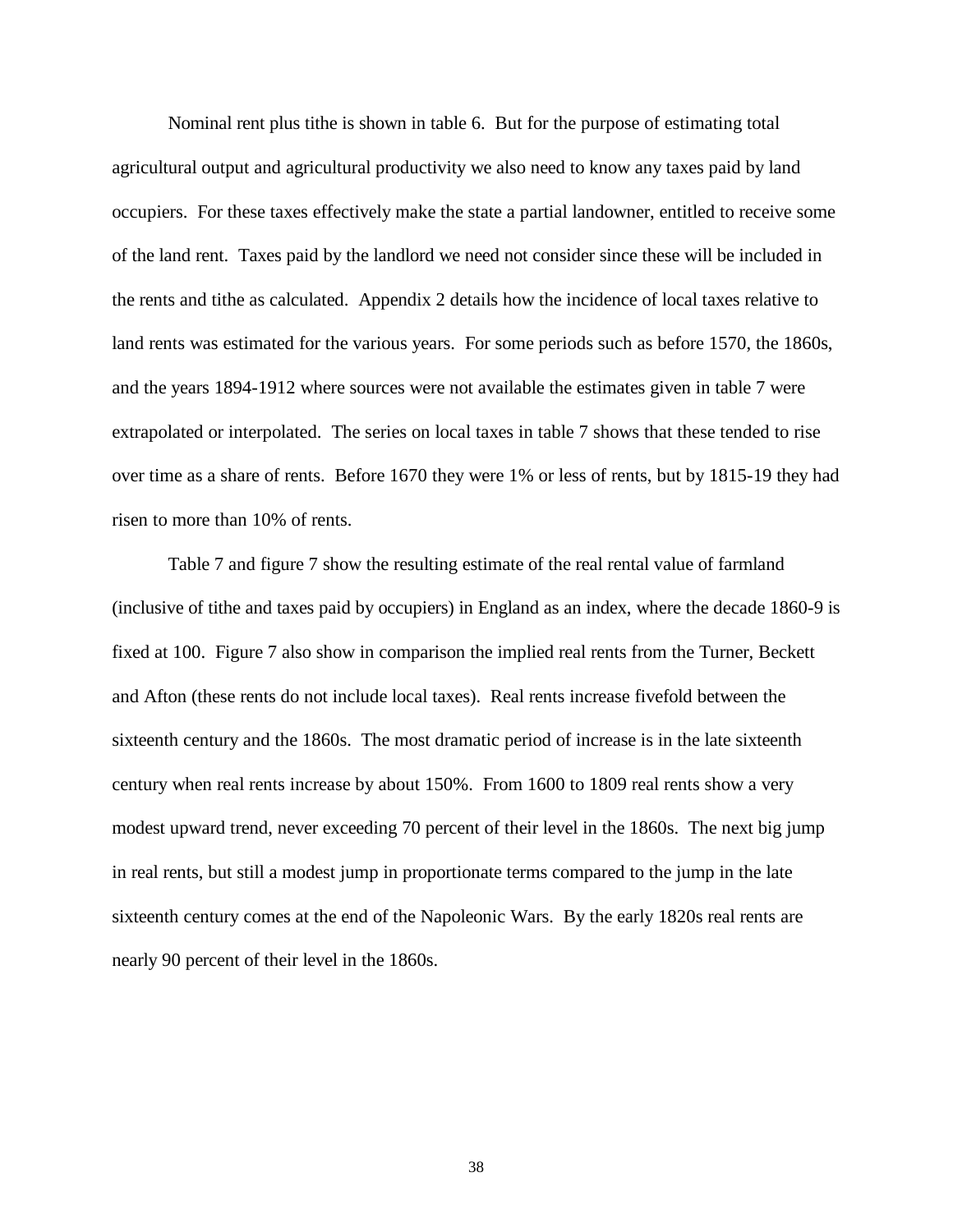## **Figure 7: Real Rental Values per Acre, 1500-1912**



Notes: Real rents for both series have been set to average 100 in 1860-9.

Sources: Table 7.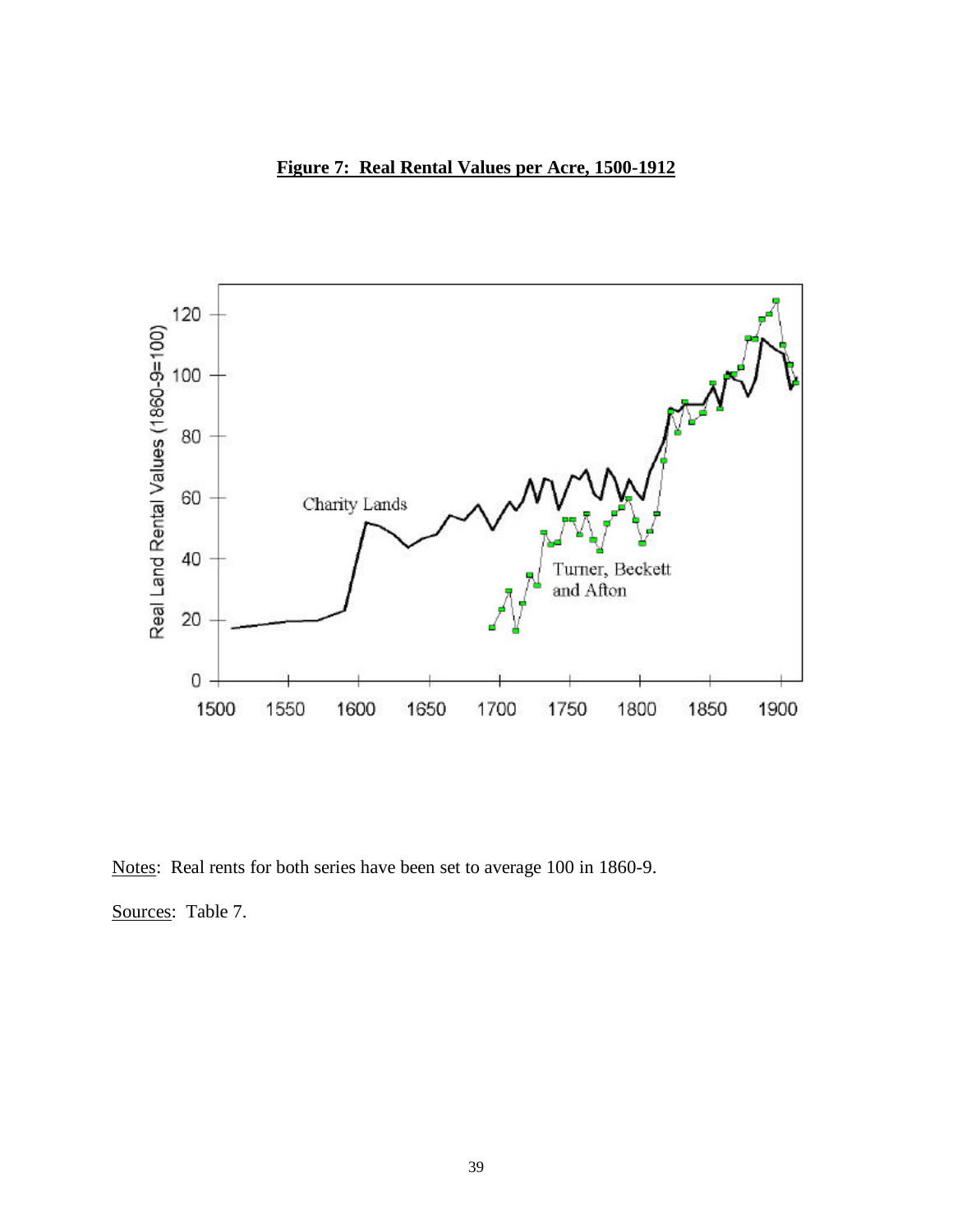#### **Rent versus Wages**

Clark (2001, 1999b) calculates the day wages of agricultural laborers outside harvest in the interval 1500 to 1869. Using these wages, and the wages for 1870-1912 calculated by A. Wilson Fox and Arthur Bowley, table 7 shows the nominal winter wage of farm workers from 1500-1912 and the implied real wage measured in terms of farm output.

Figure 8 shows the implied ratio of rents to farm wages from 1500 to 1912 for England as a whole based on table 7, with 1860-9 fixed at 100. As can be seen the factor distribution of income switches sharply in favor of land in the first decade of the seventeenth century, when land rents relative to wages more than triple. Thereafter the ratio is fairly constant at about 70% of the level of 1860-9 until the late eighteenth century when it begins to rise, reaching a peak of 101 in 1810-9, before declining in the nineteenth century to be eventually only about two thirds of the ratio of 1860-9. Part of the reason for this later rise and decline was undoubtedly the Corn Laws in force between 1696 and 1846, which restricted the import of cheaper foreign foodstuffs as population in England grew after 1760. Another element in the late nineteenth century decline was the reduction of transportation costs and the subsequent opening up of the British economy to large-scale food imports.

The finding here of a huge switch of factor incomes in favor of land in the late sixteenth century was pre-figured by Allen's work on rents in the south Midlands compared to Bowden's estimates of farm wages (Allen (1992), p. 286). However, Allen finds a rise in rent/wage ratios from 1500-24 to 1600-24, which is twice as great as the one I find. Whichever of these estimates is correct the sharp rise in land rents relative to wages (and to prices) in the early seventeenth century implies that the portion of society which relied heavily on land rents as a source of income faired well economically in the Elizabethan period.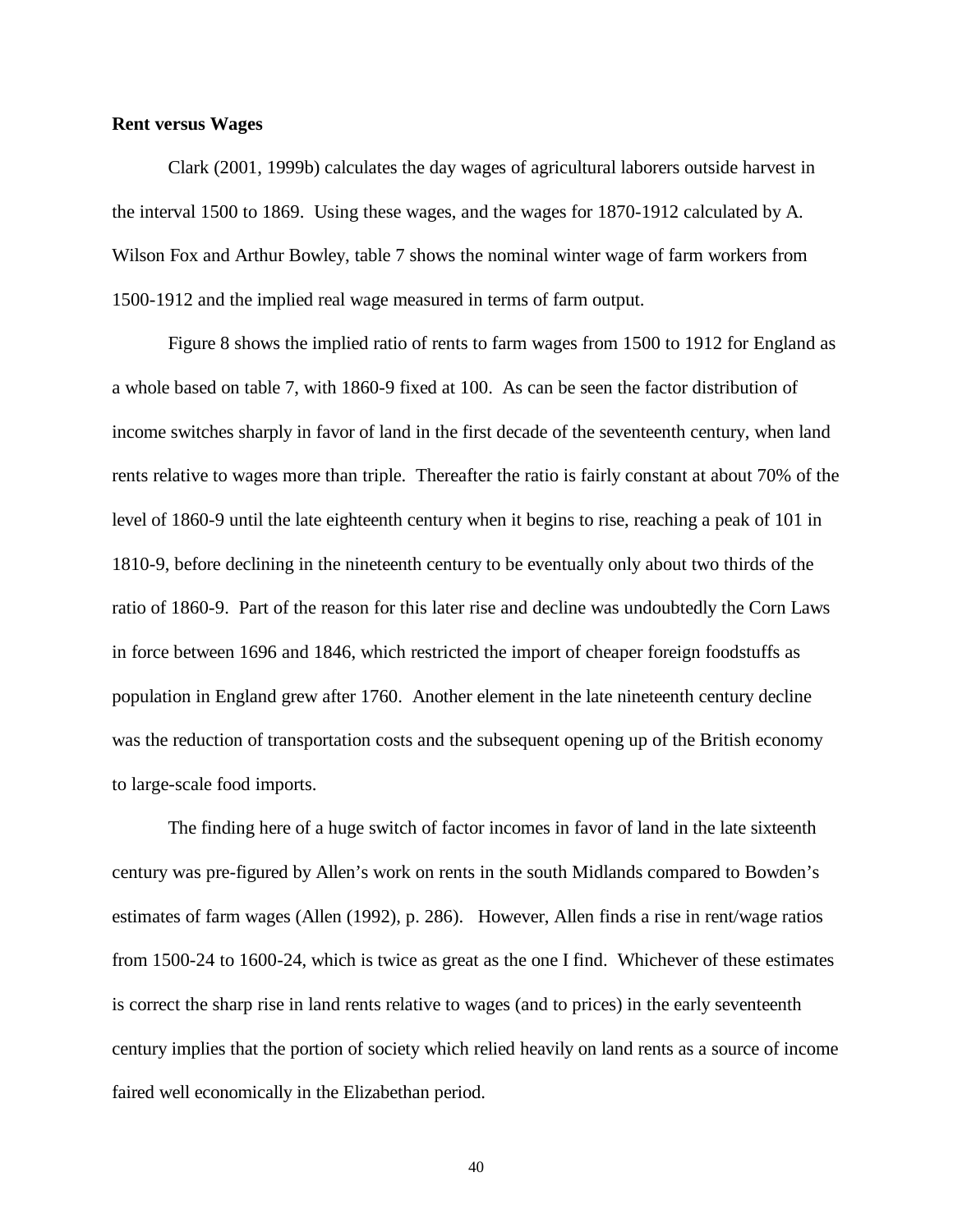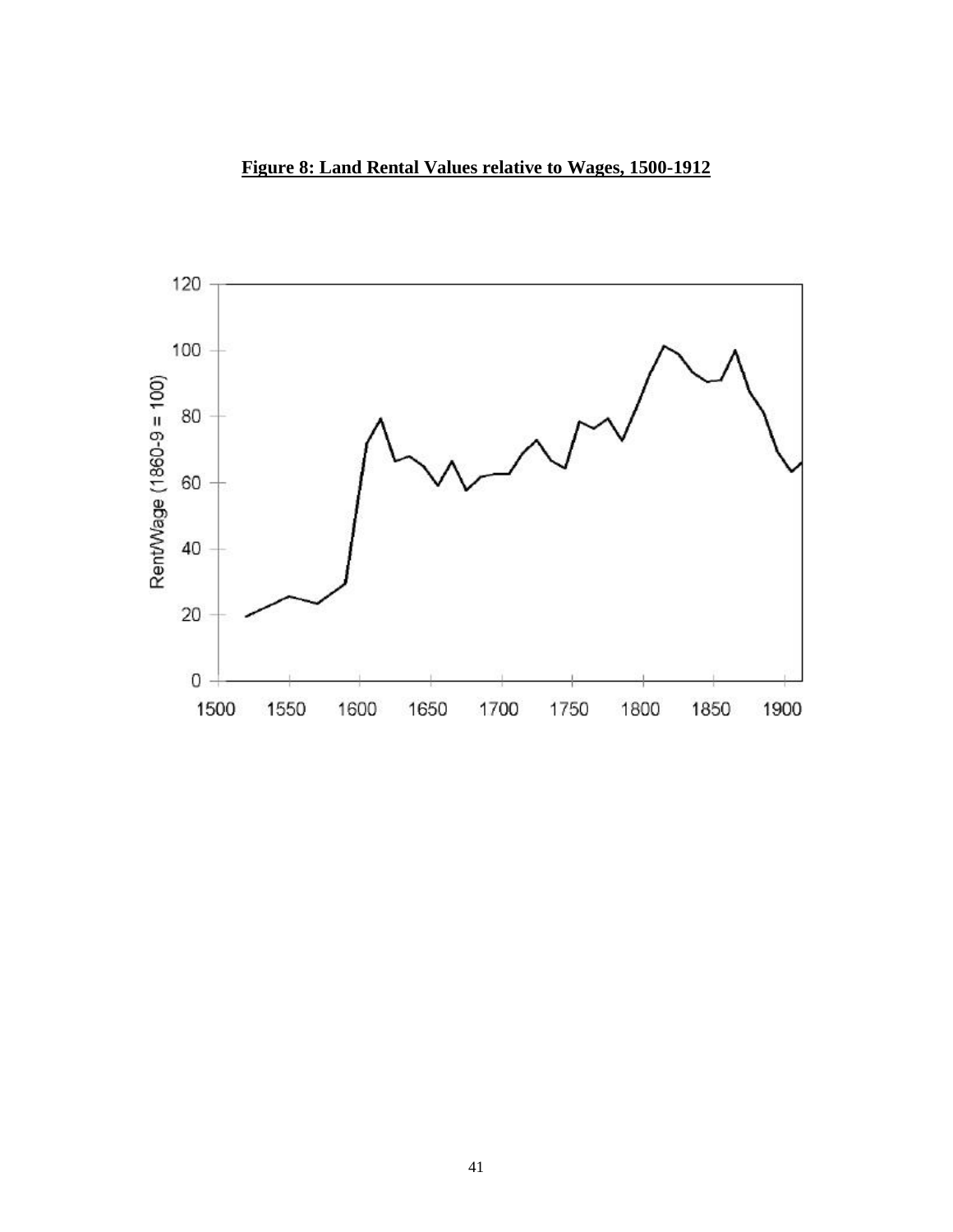#### **Land Rental Values and Net Agricultural Output, 1500-1912**

Having constructed rent per acre of land from 1500 to 1912, wages, and a price index for agricultural output I can estimate the total output of English agriculture over these years if I can estimate two further things: the number of workers employed by period and the payments to capital. For the net output of the agricultural sector will equal in value the sum of the payments to labor, and land and capital owners.

This measure of net output will have a number of advantages compared to attempts to estimate output by estimating crop yields, such as the probate inventory studies of Mark Overton and others, or the labor input method used by Clark. For these methods are confounded by the need to also estimate land use allocations to get an idea of overall net output per acre. But the rental data incorporated here for the same sets of plots of land over time allows for the changing uses of land in estimating overall net output.

To estimate the number of workers employed we have information from the population censuses from 1801 onwards. The first good census in terms of occupations, that of 1851, shows 1.036 m. male farm workers (including farmers themselves) between the ages of 15 and 64, 24 percent of the occupied male population. Using census records of occupations for male workers, or earlier for families, suggests that the share of males employed in agriculture declined from about 37 percent circa 1801 to 10 percent circa 1911. This gives the figures shown in table 8 for males in agriculture from 1800-9 on. For the earlier years I assume that the male farm labor force started as 60% of the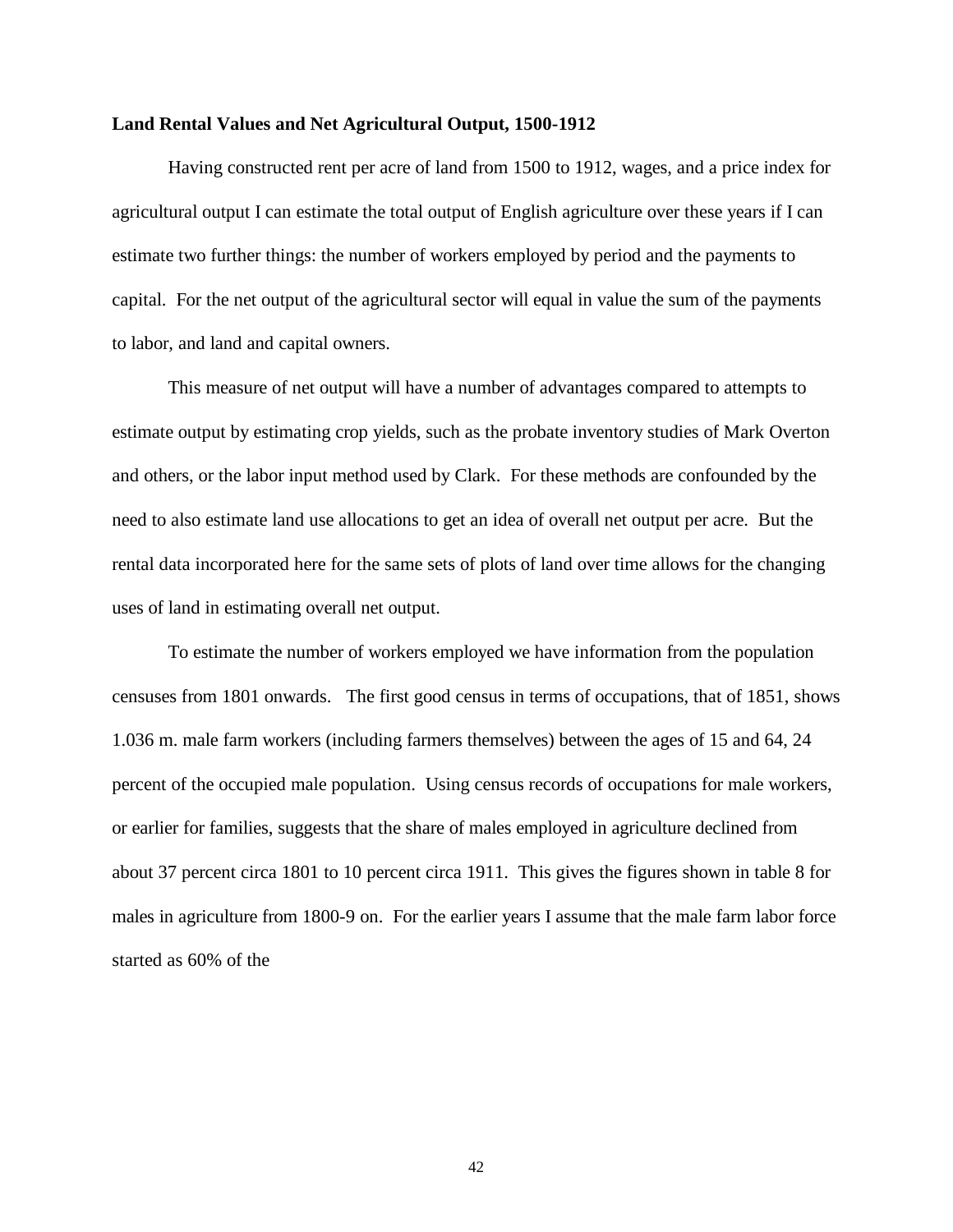| 2.1<br>1500-39<br>2.55<br>0.60<br>369<br>1.2<br>1.0<br>3.3<br>2.92<br>0.60<br>2.2<br>1540-59<br>422<br>1.6<br>2.7<br>3.14<br>0.60<br>455<br>4.8<br>1560-79<br>2.2<br>3.62<br>0.60<br>523<br>6.5<br>4.0<br>3.0<br>1580-99<br>5.1<br>1600-09<br>4.12<br>0.60<br>596<br>7.6<br>9.9<br>4.43<br>0.60<br>641<br>8.3<br>5.7<br>1610-19<br>11.2<br>4.70<br>0.60<br>680<br>9.9<br>10.5<br>5.4<br>1620-29<br>4.88<br>0.60<br>10.9<br>1630-39<br>706<br>11.4<br>5.8<br>5.08<br>0.60<br>12.1<br>6.3<br>1640-49<br>735<br>12.6<br>5.26<br>0.60<br>760<br>14.7<br>12.4<br>1650-59<br>5.6<br>5.23<br>0.60<br>14.4<br>13.8<br>6.0<br>1660-69<br>756<br>5.11<br>0.60<br>739<br>15.1<br>12.8<br>6.2<br>1670-79<br>5.06<br>0.59<br>720<br>14.4<br>13.3<br>5.7<br>1680-89<br>705<br>13.2<br>5.3<br>1690-99<br>5.05<br>0.58<br>12.6<br>5.16<br>0.57<br>709<br>13.5<br>5.2<br>1700-09<br>12.8<br>5.33<br>0.56<br>720<br>13.8<br>14.0<br>5.3<br>1710-19<br>5.45<br>0.55<br>723<br>13.9<br>1720-29<br>14.9<br>5.6<br>1730-39<br>5.36<br>0.54<br>698<br>14.3<br>5.4<br>14.5<br>5.67<br>0.53<br>724<br>14.5<br>13.5<br>1740-49<br>4.9<br>5.87<br>0.52<br>735<br>14.8<br>16.6<br>1750-59<br>5.4<br>6.25<br>0.49<br>738<br>15.6<br>16.8<br>1760-69<br>5.7<br>6.56<br>0.46<br>728<br>17.1<br>19.4<br>1770-79<br>6.5<br>0.43<br>740<br>18.8<br>18.8<br>7.2<br>1780-89<br>7.14<br>8.9<br>1790-99<br>7.77<br>0.40<br>749<br>21.6<br>23.9<br>0.37<br>1800-09<br>8.59<br>756<br>27.8<br>34.0<br>12.5<br>9.77<br>0.35<br>813<br>35.0<br>43.3<br>15.9<br>1810-19<br>11.35<br>0.33<br>894<br>34.5<br>37.9<br>14.2<br>1820-29<br>937<br>1830-39<br>0.30<br>36.0<br>36.3<br>14.0<br>13.16<br>38.2<br>1840-49<br>15.78<br>0.26<br>975<br>36.0<br>14.1<br>17.77<br>0.24<br>42.3<br>38.5<br>15.3<br>1850-59<br>1036<br>0.21<br>1860-69<br>19.97<br>1013<br>45.3<br>44.7<br>17.7<br>0.17<br>1870-79<br>22.75<br>956<br>49.8<br>45.3<br>18.3<br>25.78<br>1880-89<br>0.15<br>921<br>47.1<br>41.3<br>15.9 | Period  | Population<br>(m.) | Share of<br>males in<br>Agriculture | Males in<br>Agriculture<br>(000) | Farm<br>Wages<br>(f. m.) | Total land<br>rents and<br>local taxes<br>(f. m.) | Assumed<br>Capital<br>Payments<br>(f. m.) | Nominal<br>Net Farm<br>Output<br>(f. m.) |
|-------------------------------------------------------------------------------------------------------------------------------------------------------------------------------------------------------------------------------------------------------------------------------------------------------------------------------------------------------------------------------------------------------------------------------------------------------------------------------------------------------------------------------------------------------------------------------------------------------------------------------------------------------------------------------------------------------------------------------------------------------------------------------------------------------------------------------------------------------------------------------------------------------------------------------------------------------------------------------------------------------------------------------------------------------------------------------------------------------------------------------------------------------------------------------------------------------------------------------------------------------------------------------------------------------------------------------------------------------------------------------------------------------------------------------------------------------------------------------------------------------------------------------------------------------------------------------------------------------------------------------------------------------------------------------------------------------------------------------------------------------------------------------------------------------------------------------------------------------------------------------------------------------------------------------------------------------------|---------|--------------------|-------------------------------------|----------------------------------|--------------------------|---------------------------------------------------|-------------------------------------------|------------------------------------------|
|                                                                                                                                                                                                                                                                                                                                                                                                                                                                                                                                                                                                                                                                                                                                                                                                                                                                                                                                                                                                                                                                                                                                                                                                                                                                                                                                                                                                                                                                                                                                                                                                                                                                                                                                                                                                                                                                                                                                                             |         |                    |                                     |                                  |                          |                                                   |                                           | 4.4                                      |
|                                                                                                                                                                                                                                                                                                                                                                                                                                                                                                                                                                                                                                                                                                                                                                                                                                                                                                                                                                                                                                                                                                                                                                                                                                                                                                                                                                                                                                                                                                                                                                                                                                                                                                                                                                                                                                                                                                                                                             |         |                    |                                     |                                  |                          |                                                   |                                           | 7.1                                      |
|                                                                                                                                                                                                                                                                                                                                                                                                                                                                                                                                                                                                                                                                                                                                                                                                                                                                                                                                                                                                                                                                                                                                                                                                                                                                                                                                                                                                                                                                                                                                                                                                                                                                                                                                                                                                                                                                                                                                                             |         |                    |                                     |                                  |                          |                                                   |                                           | 9.7                                      |
|                                                                                                                                                                                                                                                                                                                                                                                                                                                                                                                                                                                                                                                                                                                                                                                                                                                                                                                                                                                                                                                                                                                                                                                                                                                                                                                                                                                                                                                                                                                                                                                                                                                                                                                                                                                                                                                                                                                                                             |         |                    |                                     |                                  |                          |                                                   |                                           | 13.5                                     |
|                                                                                                                                                                                                                                                                                                                                                                                                                                                                                                                                                                                                                                                                                                                                                                                                                                                                                                                                                                                                                                                                                                                                                                                                                                                                                                                                                                                                                                                                                                                                                                                                                                                                                                                                                                                                                                                                                                                                                             |         |                    |                                     |                                  |                          |                                                   |                                           | 22.6                                     |
|                                                                                                                                                                                                                                                                                                                                                                                                                                                                                                                                                                                                                                                                                                                                                                                                                                                                                                                                                                                                                                                                                                                                                                                                                                                                                                                                                                                                                                                                                                                                                                                                                                                                                                                                                                                                                                                                                                                                                             |         |                    |                                     |                                  |                          |                                                   |                                           | 25.3                                     |
|                                                                                                                                                                                                                                                                                                                                                                                                                                                                                                                                                                                                                                                                                                                                                                                                                                                                                                                                                                                                                                                                                                                                                                                                                                                                                                                                                                                                                                                                                                                                                                                                                                                                                                                                                                                                                                                                                                                                                             |         |                    |                                     |                                  |                          |                                                   |                                           | 25.9                                     |
|                                                                                                                                                                                                                                                                                                                                                                                                                                                                                                                                                                                                                                                                                                                                                                                                                                                                                                                                                                                                                                                                                                                                                                                                                                                                                                                                                                                                                                                                                                                                                                                                                                                                                                                                                                                                                                                                                                                                                             |         |                    |                                     |                                  |                          |                                                   |                                           | 28.2                                     |
|                                                                                                                                                                                                                                                                                                                                                                                                                                                                                                                                                                                                                                                                                                                                                                                                                                                                                                                                                                                                                                                                                                                                                                                                                                                                                                                                                                                                                                                                                                                                                                                                                                                                                                                                                                                                                                                                                                                                                             |         |                    |                                     |                                  |                          |                                                   |                                           | 31.1                                     |
|                                                                                                                                                                                                                                                                                                                                                                                                                                                                                                                                                                                                                                                                                                                                                                                                                                                                                                                                                                                                                                                                                                                                                                                                                                                                                                                                                                                                                                                                                                                                                                                                                                                                                                                                                                                                                                                                                                                                                             |         |                    |                                     |                                  |                          |                                                   |                                           | 32.9                                     |
|                                                                                                                                                                                                                                                                                                                                                                                                                                                                                                                                                                                                                                                                                                                                                                                                                                                                                                                                                                                                                                                                                                                                                                                                                                                                                                                                                                                                                                                                                                                                                                                                                                                                                                                                                                                                                                                                                                                                                             |         |                    |                                     |                                  |                          |                                                   |                                           | 34.3                                     |
|                                                                                                                                                                                                                                                                                                                                                                                                                                                                                                                                                                                                                                                                                                                                                                                                                                                                                                                                                                                                                                                                                                                                                                                                                                                                                                                                                                                                                                                                                                                                                                                                                                                                                                                                                                                                                                                                                                                                                             |         |                    |                                     |                                  |                          |                                                   |                                           | 34.2                                     |
|                                                                                                                                                                                                                                                                                                                                                                                                                                                                                                                                                                                                                                                                                                                                                                                                                                                                                                                                                                                                                                                                                                                                                                                                                                                                                                                                                                                                                                                                                                                                                                                                                                                                                                                                                                                                                                                                                                                                                             |         |                    |                                     |                                  |                          |                                                   |                                           | 33.6                                     |
|                                                                                                                                                                                                                                                                                                                                                                                                                                                                                                                                                                                                                                                                                                                                                                                                                                                                                                                                                                                                                                                                                                                                                                                                                                                                                                                                                                                                                                                                                                                                                                                                                                                                                                                                                                                                                                                                                                                                                             |         |                    |                                     |                                  |                          |                                                   |                                           | 31.4                                     |
|                                                                                                                                                                                                                                                                                                                                                                                                                                                                                                                                                                                                                                                                                                                                                                                                                                                                                                                                                                                                                                                                                                                                                                                                                                                                                                                                                                                                                                                                                                                                                                                                                                                                                                                                                                                                                                                                                                                                                             |         |                    |                                     |                                  |                          |                                                   |                                           | 31.9                                     |
|                                                                                                                                                                                                                                                                                                                                                                                                                                                                                                                                                                                                                                                                                                                                                                                                                                                                                                                                                                                                                                                                                                                                                                                                                                                                                                                                                                                                                                                                                                                                                                                                                                                                                                                                                                                                                                                                                                                                                             |         |                    |                                     |                                  |                          |                                                   |                                           | 33.5                                     |
|                                                                                                                                                                                                                                                                                                                                                                                                                                                                                                                                                                                                                                                                                                                                                                                                                                                                                                                                                                                                                                                                                                                                                                                                                                                                                                                                                                                                                                                                                                                                                                                                                                                                                                                                                                                                                                                                                                                                                             |         |                    |                                     |                                  |                          |                                                   |                                           | 35.0                                     |
|                                                                                                                                                                                                                                                                                                                                                                                                                                                                                                                                                                                                                                                                                                                                                                                                                                                                                                                                                                                                                                                                                                                                                                                                                                                                                                                                                                                                                                                                                                                                                                                                                                                                                                                                                                                                                                                                                                                                                             |         |                    |                                     |                                  |                          |                                                   |                                           | 34.7                                     |
|                                                                                                                                                                                                                                                                                                                                                                                                                                                                                                                                                                                                                                                                                                                                                                                                                                                                                                                                                                                                                                                                                                                                                                                                                                                                                                                                                                                                                                                                                                                                                                                                                                                                                                                                                                                                                                                                                                                                                             |         |                    |                                     |                                  |                          |                                                   |                                           | 33.5                                     |
|                                                                                                                                                                                                                                                                                                                                                                                                                                                                                                                                                                                                                                                                                                                                                                                                                                                                                                                                                                                                                                                                                                                                                                                                                                                                                                                                                                                                                                                                                                                                                                                                                                                                                                                                                                                                                                                                                                                                                             |         |                    |                                     |                                  |                          |                                                   |                                           | 37.4                                     |
|                                                                                                                                                                                                                                                                                                                                                                                                                                                                                                                                                                                                                                                                                                                                                                                                                                                                                                                                                                                                                                                                                                                                                                                                                                                                                                                                                                                                                                                                                                                                                                                                                                                                                                                                                                                                                                                                                                                                                             |         |                    |                                     |                                  |                          |                                                   |                                           | 39.0                                     |
|                                                                                                                                                                                                                                                                                                                                                                                                                                                                                                                                                                                                                                                                                                                                                                                                                                                                                                                                                                                                                                                                                                                                                                                                                                                                                                                                                                                                                                                                                                                                                                                                                                                                                                                                                                                                                                                                                                                                                             |         |                    |                                     |                                  |                          |                                                   |                                           | 44.1                                     |
|                                                                                                                                                                                                                                                                                                                                                                                                                                                                                                                                                                                                                                                                                                                                                                                                                                                                                                                                                                                                                                                                                                                                                                                                                                                                                                                                                                                                                                                                                                                                                                                                                                                                                                                                                                                                                                                                                                                                                             |         |                    |                                     |                                  |                          |                                                   |                                           | 46.3                                     |
|                                                                                                                                                                                                                                                                                                                                                                                                                                                                                                                                                                                                                                                                                                                                                                                                                                                                                                                                                                                                                                                                                                                                                                                                                                                                                                                                                                                                                                                                                                                                                                                                                                                                                                                                                                                                                                                                                                                                                             |         |                    |                                     |                                  |                          |                                                   |                                           | 56.7                                     |
|                                                                                                                                                                                                                                                                                                                                                                                                                                                                                                                                                                                                                                                                                                                                                                                                                                                                                                                                                                                                                                                                                                                                                                                                                                                                                                                                                                                                                                                                                                                                                                                                                                                                                                                                                                                                                                                                                                                                                             |         |                    |                                     |                                  |                          |                                                   |                                           | 77.6                                     |
|                                                                                                                                                                                                                                                                                                                                                                                                                                                                                                                                                                                                                                                                                                                                                                                                                                                                                                                                                                                                                                                                                                                                                                                                                                                                                                                                                                                                                                                                                                                                                                                                                                                                                                                                                                                                                                                                                                                                                             |         |                    |                                     |                                  |                          |                                                   |                                           | 98.7                                     |
|                                                                                                                                                                                                                                                                                                                                                                                                                                                                                                                                                                                                                                                                                                                                                                                                                                                                                                                                                                                                                                                                                                                                                                                                                                                                                                                                                                                                                                                                                                                                                                                                                                                                                                                                                                                                                                                                                                                                                             |         |                    |                                     |                                  |                          |                                                   |                                           | 90.6                                     |
|                                                                                                                                                                                                                                                                                                                                                                                                                                                                                                                                                                                                                                                                                                                                                                                                                                                                                                                                                                                                                                                                                                                                                                                                                                                                                                                                                                                                                                                                                                                                                                                                                                                                                                                                                                                                                                                                                                                                                             |         |                    |                                     |                                  |                          |                                                   |                                           | 89.3                                     |
|                                                                                                                                                                                                                                                                                                                                                                                                                                                                                                                                                                                                                                                                                                                                                                                                                                                                                                                                                                                                                                                                                                                                                                                                                                                                                                                                                                                                                                                                                                                                                                                                                                                                                                                                                                                                                                                                                                                                                             |         |                    |                                     |                                  |                          |                                                   |                                           | 91.2                                     |
|                                                                                                                                                                                                                                                                                                                                                                                                                                                                                                                                                                                                                                                                                                                                                                                                                                                                                                                                                                                                                                                                                                                                                                                                                                                                                                                                                                                                                                                                                                                                                                                                                                                                                                                                                                                                                                                                                                                                                             |         |                    |                                     |                                  |                          |                                                   |                                           | 98.2                                     |
|                                                                                                                                                                                                                                                                                                                                                                                                                                                                                                                                                                                                                                                                                                                                                                                                                                                                                                                                                                                                                                                                                                                                                                                                                                                                                                                                                                                                                                                                                                                                                                                                                                                                                                                                                                                                                                                                                                                                                             |         |                    |                                     |                                  |                          |                                                   |                                           | 111.7                                    |
|                                                                                                                                                                                                                                                                                                                                                                                                                                                                                                                                                                                                                                                                                                                                                                                                                                                                                                                                                                                                                                                                                                                                                                                                                                                                                                                                                                                                                                                                                                                                                                                                                                                                                                                                                                                                                                                                                                                                                             |         |                    |                                     |                                  |                          |                                                   |                                           | 117.9                                    |
|                                                                                                                                                                                                                                                                                                                                                                                                                                                                                                                                                                                                                                                                                                                                                                                                                                                                                                                                                                                                                                                                                                                                                                                                                                                                                                                                                                                                                                                                                                                                                                                                                                                                                                                                                                                                                                                                                                                                                             |         |                    |                                     |                                  |                          |                                                   |                                           | 108.4                                    |
|                                                                                                                                                                                                                                                                                                                                                                                                                                                                                                                                                                                                                                                                                                                                                                                                                                                                                                                                                                                                                                                                                                                                                                                                                                                                                                                                                                                                                                                                                                                                                                                                                                                                                                                                                                                                                                                                                                                                                             | 1890-99 | 28.83              | 0.12                                | 845                              | 44.2                     | 35.7                                              | 13.5                                      | 97.6                                     |
| 810<br>1900-09<br>32.12<br>0.10<br>46.0<br>35.4<br>14.0                                                                                                                                                                                                                                                                                                                                                                                                                                                                                                                                                                                                                                                                                                                                                                                                                                                                                                                                                                                                                                                                                                                                                                                                                                                                                                                                                                                                                                                                                                                                                                                                                                                                                                                                                                                                                                                                                                     |         |                    |                                     |                                  |                          |                                                   |                                           | 99.5                                     |
| 1910-12<br>34.30<br>0.10<br>843<br>48.8<br>37.6<br>14.9                                                                                                                                                                                                                                                                                                                                                                                                                                                                                                                                                                                                                                                                                                                                                                                                                                                                                                                                                                                                                                                                                                                                                                                                                                                                                                                                                                                                                                                                                                                                                                                                                                                                                                                                                                                                                                                                                                     |         |                    |                                     |                                  |                          |                                                   |                                           | 105.7                                    |

## **Table 8: Net Agricultural Output, England, 1500-1912**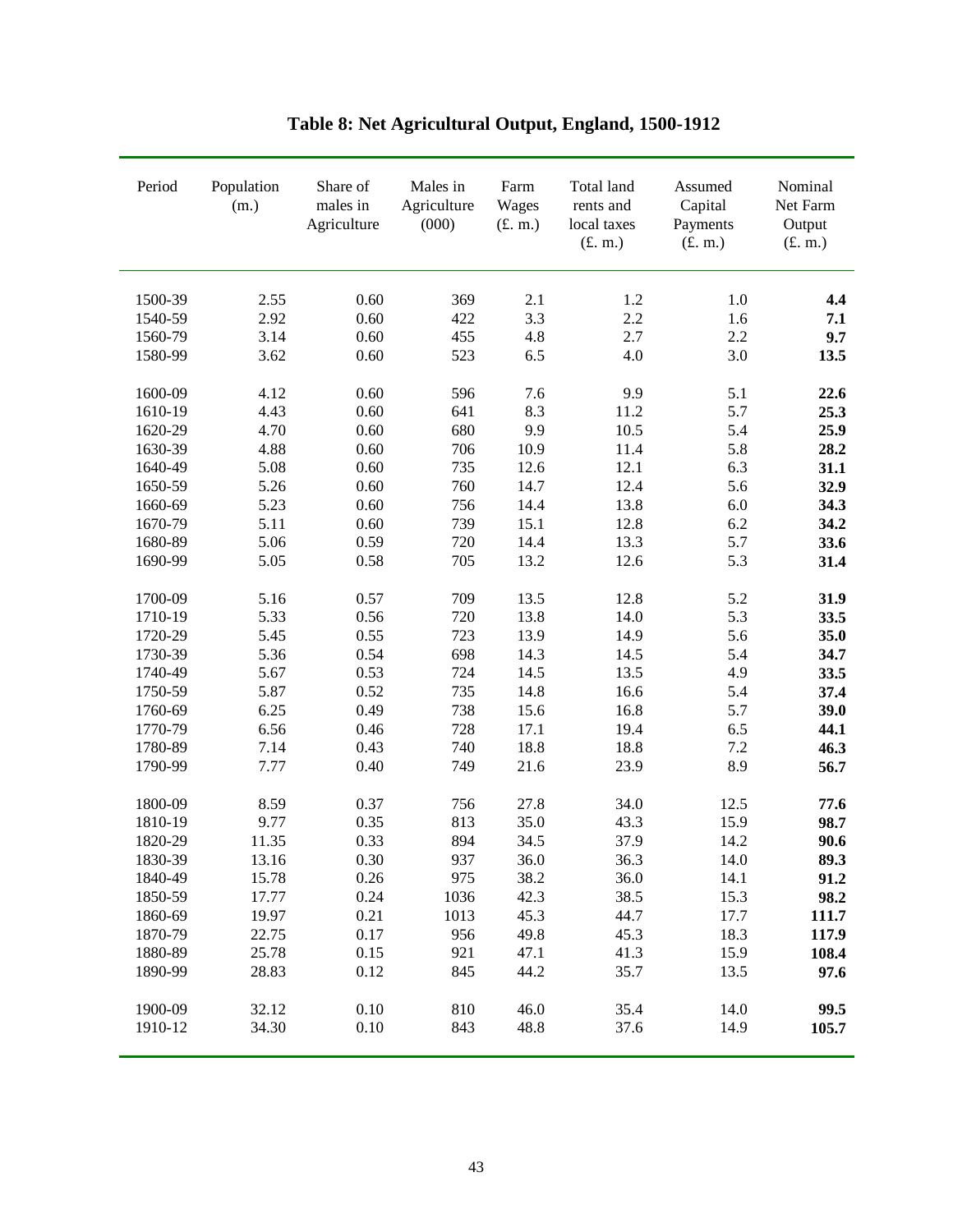population before 1680, fell linearly to 52% by 1750-9, and then fell linearly to 37% by 1801.<sup>10</sup> The share in agriculture in 1680-1801 is based on the work of Peter Lindert on occupations (Lindert (1980), Lindert and Williamson (1982)). The assumed share for the years before 1680 is arbitrary. Allen (2000) assumes a higher share of 74% of labor in agriculture in 1500. But the estimated outputs and productivity change little before 1700 if we assume a lower share of male labor in agriculture, since a reduction of 10% in the assumed share of male labor in agriculture reduces estimated farm output, given the methods used here by only about 5%.

Multiplying the estimated population of England by the share of adult males assumed to work in agriculture gives the estimated male labor force of table 8. This rises in line with population until the 1680s when the number of workers employed in agriculture from then until the 1790s remains fairly constant despite rising population. From 1800 to the 1850s, however, the male labor force rises by over a third, despite the falling share of males employed in agriculture. Thereafter the labor force begins a slow decline.

These labor force numbers in turn estimate an estimated wage bill, including an allowance for the labor of farmers. The census of 1851 suggests even if women's and youths' wages were 60 percent those of men in agriculture, 83 percent of all wages were paid to adult males. Thus the wage bill throughout is calculated as 120% of the annual earnings in full employment of adult men. If more women and youths were employed earlier the corresponding wage bill would be somewhat higher earlier. Clark (2001) explains why the assumption of full employment for agricultural laborers is a reasonable one, at least for the years after 1640.

 $\overline{a}$ 

<sup>10</sup> These assumptions are similar to those of Allen (1999).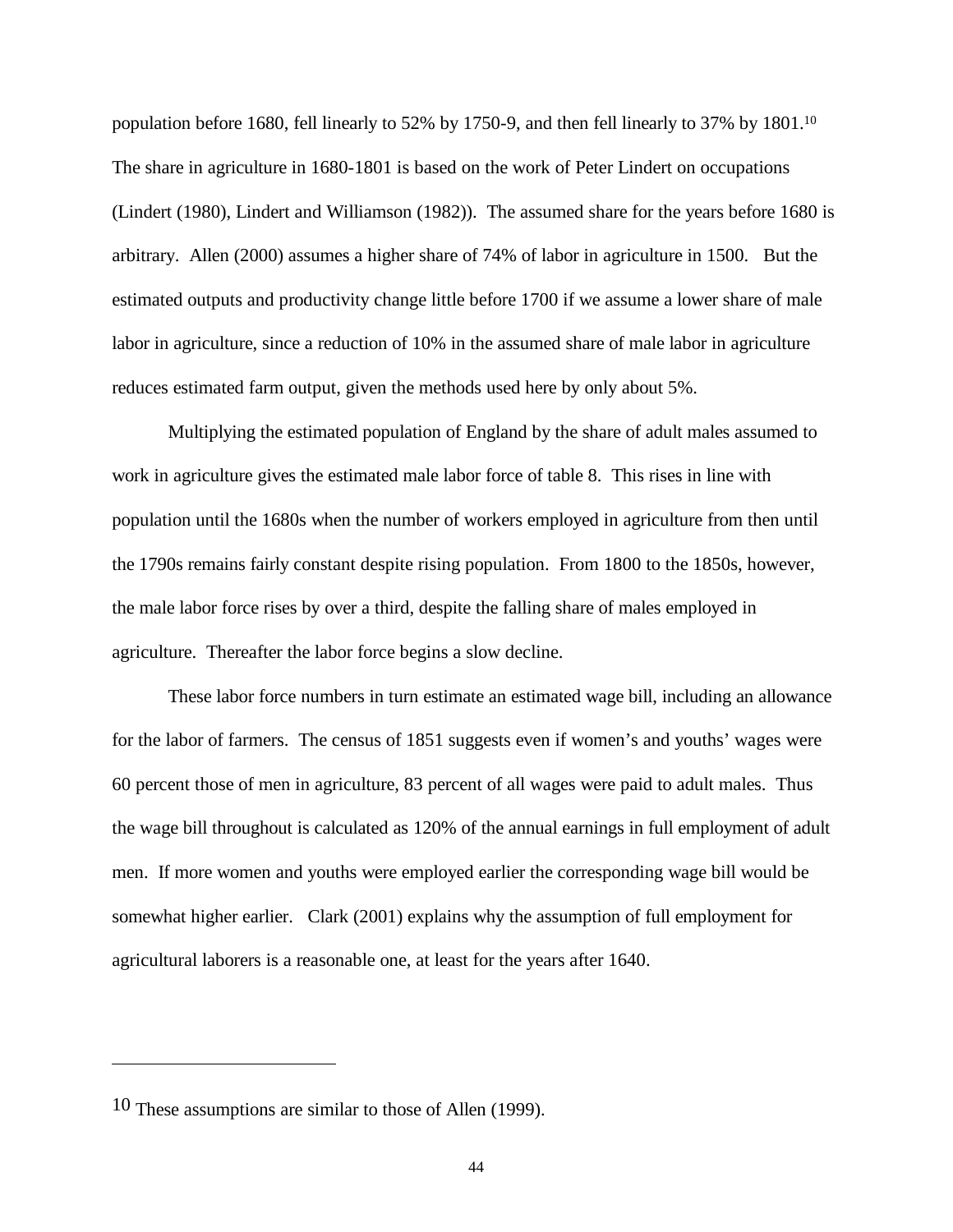There are various estimates on the value of the capital supplied by the tenant per acre of land in England in the nineteenth century, with general agreement on the rough magnitudes involved. The most detailed, by Charles Wratislaw in 1861, and the one I use as a benchmark, suggests that the tenant needed to supply on average £8.68 per acre. Other estimates from 1838 and 1878 suggest respectively £10 and £12 per acre.<sup>11</sup> Wratislaw omits any allowance for the cost of the maintenance of the farmer over the course of the year. Assuming the farmer expends £100 on himself, Wratislaw's capital per acre would be £9.2. This would be composed as follows

| Live Stock                         | $60\%$ |
|------------------------------------|--------|
| Implements                         | 11%    |
| Seed, Labor, Horse and Cattle Food | 21\%   |
| Rent, tithe and taxes in advance   | 3%     |
| Maintenance of farmer              | 5%     |

If we allow 10% depreciation on the workhorses of the farm and on the implements, and nothing on the other items of capital, then the overall depreciation rate will be roughly 2.5%.12 Allowing the farmer the return on capital from bonds or mortgages, this would imply a capital cost in the 1860s of £0.67 per acre. Added to our estimates of rent, tithe and local taxes, and wage payments, this makes total output per acre in the 1860s £4.2. Wages are 41% of costs, rent, tithe and taxes 46% and the farmer's capital 16%. The land rent actually includes a substantial amount that is a return to capital in the form of buildings and land improvement.

<sup>11</sup> Wratislaw (1861), Tomson (1847), Squarey (1878).

<sup>12</sup> Animals such as horses were allowed a higher rate of depreciation of 10%, but some of the capital such as labor paid in advance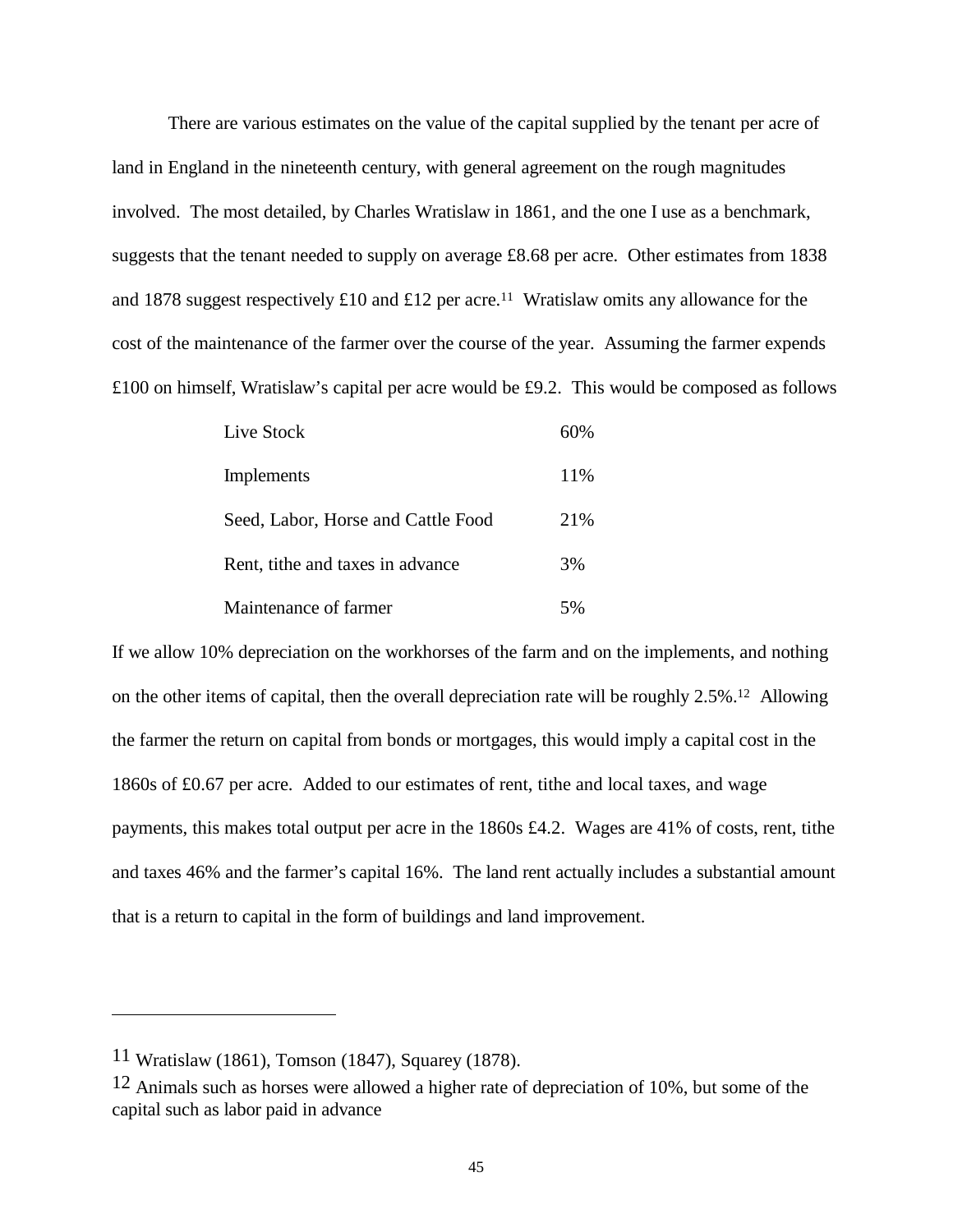To estimate the equivalent capital costs for the other decades I make the following assumptions. First that the interest cost of the capital employed by farmers was the average of the return on bonds and mortgages. Second that the price of capital goods was the same as the price of farm output. Since live stock, seeds, and animal food were the majority of the capital stock, and implements were a small share, this assumption seems reasonably innocuous. Third I assume the depreciation rate was constant at 2.5%. Lastly I assume that the capital-output ratio for the farmer's capital did not change over time. This last assumption is the most contentious. But again when we consider the importance of animals, fodder and seeds in farmer's capital it does not seem that there was any reason to expect any change in the capital output ratio over time. With these assumptions I get the implied payments for capital shown in table 8.<sup>13</sup>

The final column of table 8 shows the implied nominal net output of the agricultural sector from 1500 to 1912. Purchases of inputs such as fertilizers and cattle feed (in the form of oil cake) in the later years of the nineteenth century will not show up in these calculations, and so for the latter decades if we want to calculate the implied flow of produce from the agricultural we need to make an allowance for these purchased inputs. The amounts of these purchased inputs was very small relative to the inputs of land, labor and capital, however, until after 1860. Total purchases of guano and oil cake were less than  $£2$  m. per year before 1870. Thus the omission of these purchased inputs does not distort my estimate of output by very much before 1870, but would be potentially more important thereafter. This calculated output also assumes that the farmer earns

<sup>&</sup>lt;sup>13</sup> The value of the capital stock in each period was calculated as the sum of the payments to land and labor divided by  $(v-(r+d))$  where  $v =$  the output-capital ratio in 1860-9 ( = 2.184),  $r =$  the interest rate for each period, and  $d =$  the depreciation rate = .025). This multiplied by (r+d) gave the implied payments to farmers' capital.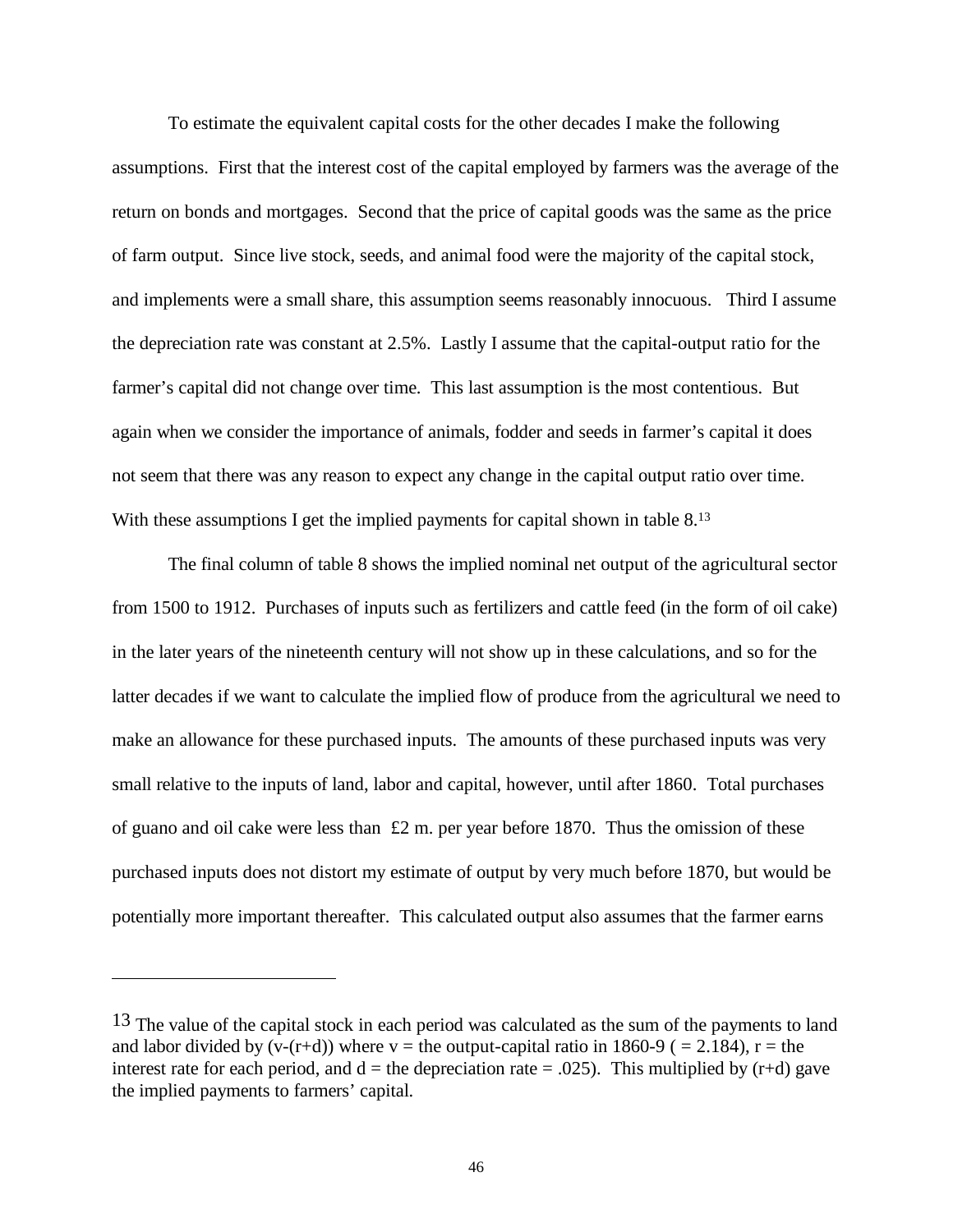nothing for his entrepreneurship beyond the manual wage plus the normal return on the capital he employs. This assumption is consistent with the idea that in a competitive sector like agriculture entrepreneurial returns were low. But if the return to farmers capital were marked up to include some return to entrepreneurship, then the implied rate of productivity growth and output growth would be smaller if that markup was constant over time since I have assumed a constant capitaloutput ratio.

Dividing the value of net output by the price index yields an estimate of real net output, which is shown as the second column of table 9. Figure 9 shows the real net output series, which is also by implication a series for real **net** yield per acre: gross output minus the parts used within the farm sector such as seeds and animal feed. Total net output, and hence net output per acre, increased roughly four fold between the early sixteenth century and the 1860s. There are two periods of particularly fast growth in output, around 1600 and around 1820. Since both these periods followed upon periods of price inflation there is some chance that the appearance of rapid output growth reflects just the catching up of rents with the underlying economic value of land once the inflation has ended and there is time for the land market to fully adjust to the real rental value of land. Table 10 shows the growth rates of net output over the years 1520-1605, 1605- 1795, 1795-1825, 1825-1865, and 1865-1911. In both 1520-1605 and 1795-1825 implied output growth per year was 0.8% or higher. The years 1605-1795 were ones of slow output growth of only 0.13% per year, so that over these 190 years net output per acre increased by only 30%.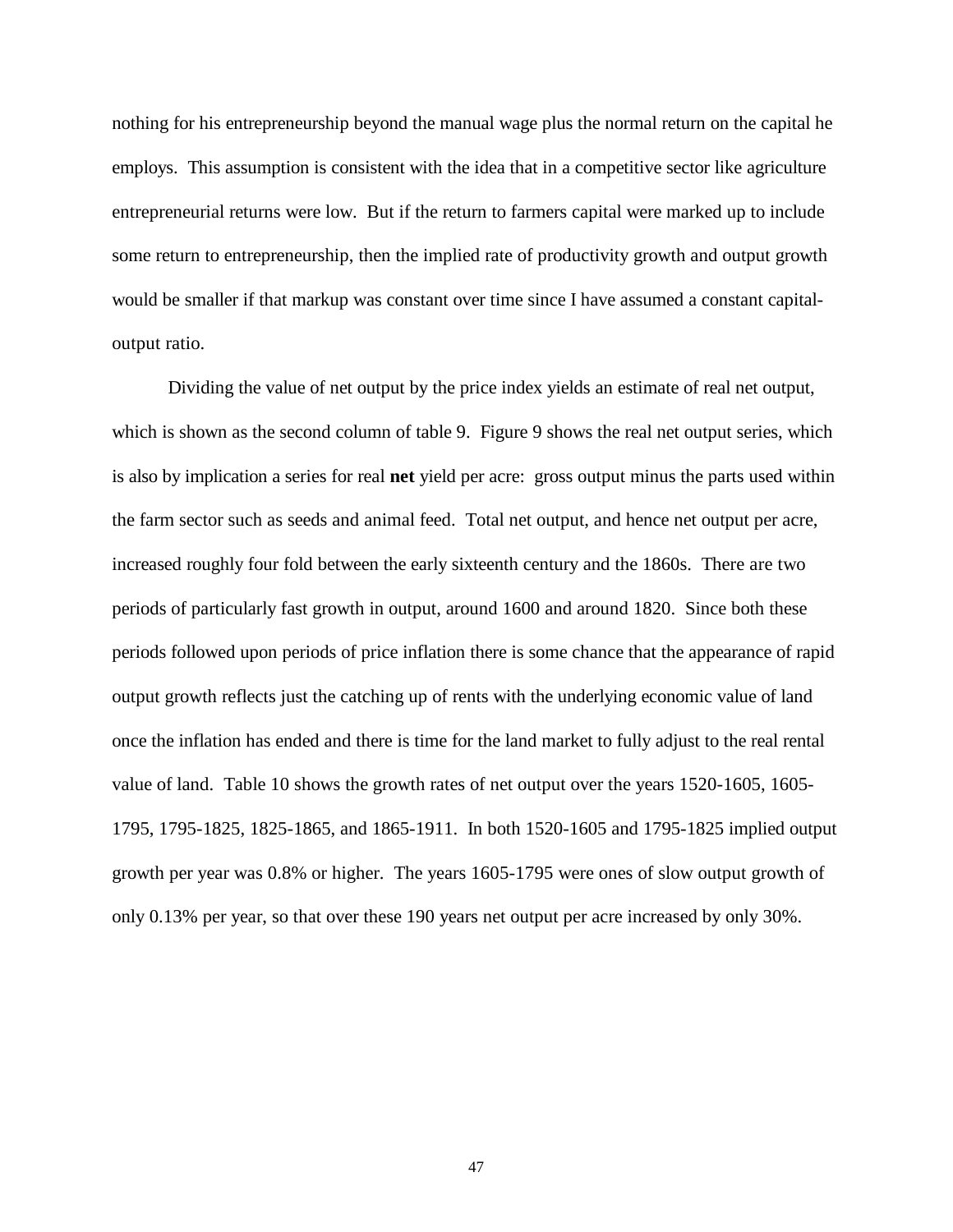| Period  | Real Output $(1860-9)$ =<br>100) | Real Output per<br>Male Farm Worker<br>$(1860-9=100)$ | Real Output per<br>Capita<br>$(1860-9=100)$ | Productivity<br>$(1860-9=100)$ |  |
|---------|----------------------------------|-------------------------------------------------------|---------------------------------------------|--------------------------------|--|
| 1500-39 | 24.6                             | 67.7                                                  | 193.2                                       | 49.2                           |  |
| 1540-59 | 25.6                             | 61.5                                                  | 175.4                                       | 47.4                           |  |
| 1560-79 | 28.6                             | 63.6                                                  | 181.5                                       | 49.8                           |  |
| 1580-99 | 31.3                             | 60.5                                                  | 172.7                                       | 49.9                           |  |
| 1600-09 | 47.4                             | 80.6                                                  | 229.8                                       | 64.8                           |  |
| 1610-19 | 45.8                             | 72.4                                                  | 206.5                                       | 61.1                           |  |
| 1620-29 | 47.2                             | 70.3                                                  | 200.5                                       | 62.0                           |  |
| 1630-39 | 43.3                             | 62.1                                                  | 177.2                                       | 56.9                           |  |
| 1640-49 | 47.8                             | 65.9                                                  | 188.0                                       | 60.8                           |  |
| 1650-59 | 50.7                             | 67.5                                                  | 192.5                                       | 63.3                           |  |
| 1660-69 | 54.0                             | 72.3                                                  | 206.2                                       | 67.1                           |  |
| 1670-79 | 56.4                             | 77.3                                                  | 220.4                                       | 69.7                           |  |
| 1680-89 | 58.6                             | 82.5                                                  | 231.4                                       | 73.2                           |  |
| 1690-99 | 49.0                             | 70.4                                                  | 194.2                                       | 63.8                           |  |
| 1700-09 | 56.5                             | 80.6                                                  | 218.5                                       | 71.6                           |  |
| 1710-19 | 55.0                             | 77.5                                                  | 206.2                                       | 69.8                           |  |
| 1720-29 | 58.3                             | 81.7                                                  | 213.6                                       | 73.1                           |  |
| 1730-39 | 63.1                             | 91.6                                                  | 235.2                                       | 79.2                           |  |
| 1740-49 | 58.4                             | 81.6                                                  | 205.6                                       | 73.2                           |  |
| 1750-59 | 60.1                             | 82.8                                                  | 204.6                                       | 74.6                           |  |
| 1760-69 | 60.1                             | 82.5                                                  | 192.2                                       | 74.5                           |  |
| 1770-79 | 58.8                             | 81.8                                                  | 178.9                                       | 73.4                           |  |
| 1780-89 | 61.7                             | 84.4                                                  | 172.6                                       | 75.9                           |  |
| 1790-99 | 60.8                             | 82.2                                                  | 156.3                                       | 74.6                           |  |
| 1800-09 | 58.5                             | 78.4                                                  | 136.0                                       | 71.6                           |  |
| 1810-19 | 69.3                             | 86.4                                                  | 141.8                                       | 80.0                           |  |
| 1820-29 | 85.0                             | 96.3                                                  | 149.6                                       | 91.8                           |  |
| 1830-39 | 89.2                             | 96.5                                                  | 135.5                                       | 93.9                           |  |
| 1840-49 | 91.9                             | 95.5                                                  | 116.3                                       | 94.7                           |  |
| 1850-59 | 95.0                             | 92.9                                                  | 106.8                                       | 94.9                           |  |
| 1860-69 | 100.0                            | 100.0                                                 | 100.0                                       | 100.0                          |  |
| 1870-79 | 99.8                             | 105.7                                                 | 87.6                                        | 102.2                          |  |
| 1880-89 | 110.0                            | 121.0                                                 | 85.2                                        | 113.5                          |  |
| 1890-99 | 119.5                            | 143.2                                                 | 82.8                                        | 127.2                          |  |
| 1900-09 | 113.9                            | 142.4                                                 | 70.8                                        | 124.4                          |  |
| 1910-12 | 111.7                            | 134.1                                                 | 65.0                                        | 120.1                          |  |

# **Table 9: Real Agricultural Output and Productivity, England, 1500-1912**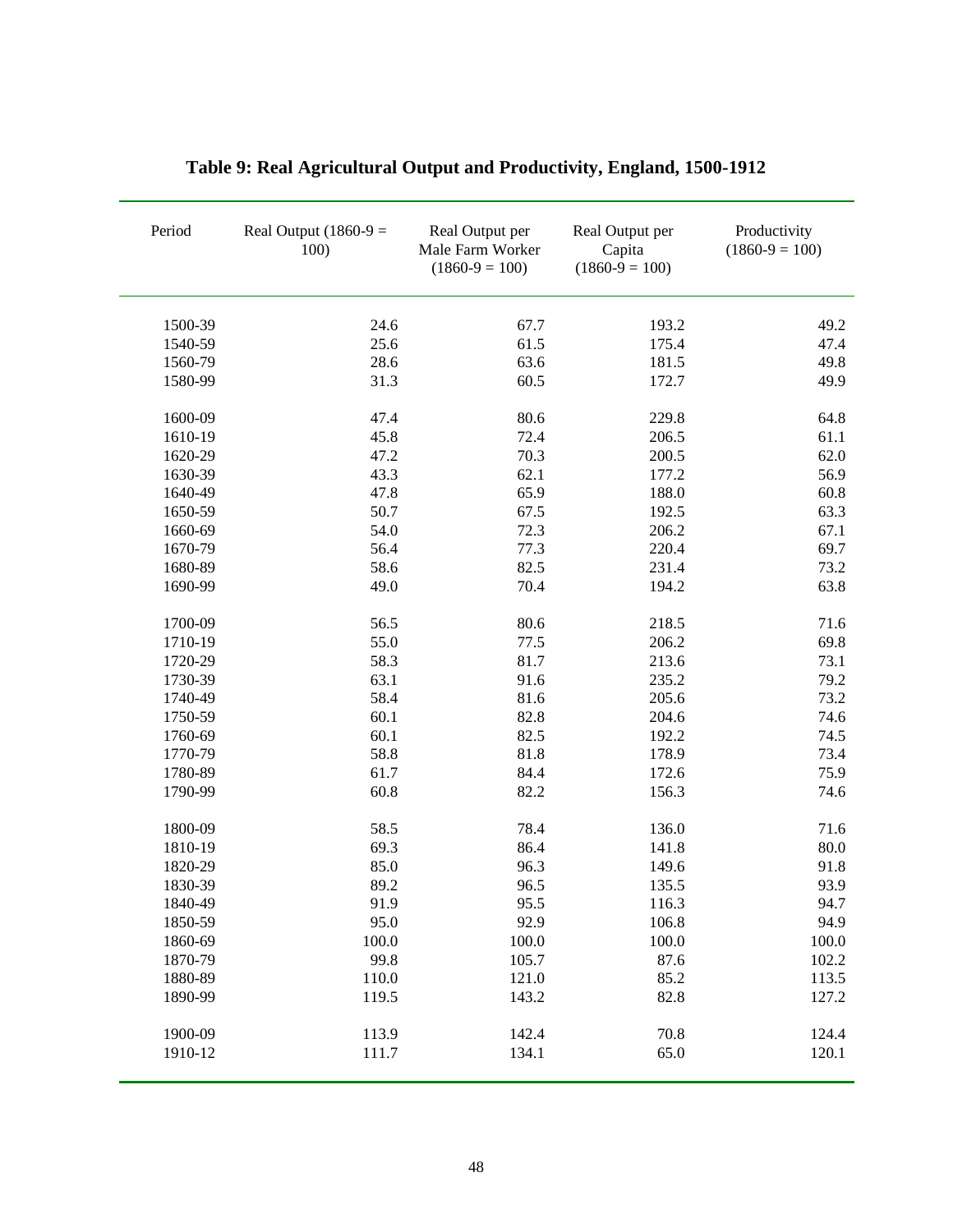**Figure 9: Net Output per Acre and per Male Farm Worker, 1500-1912** 

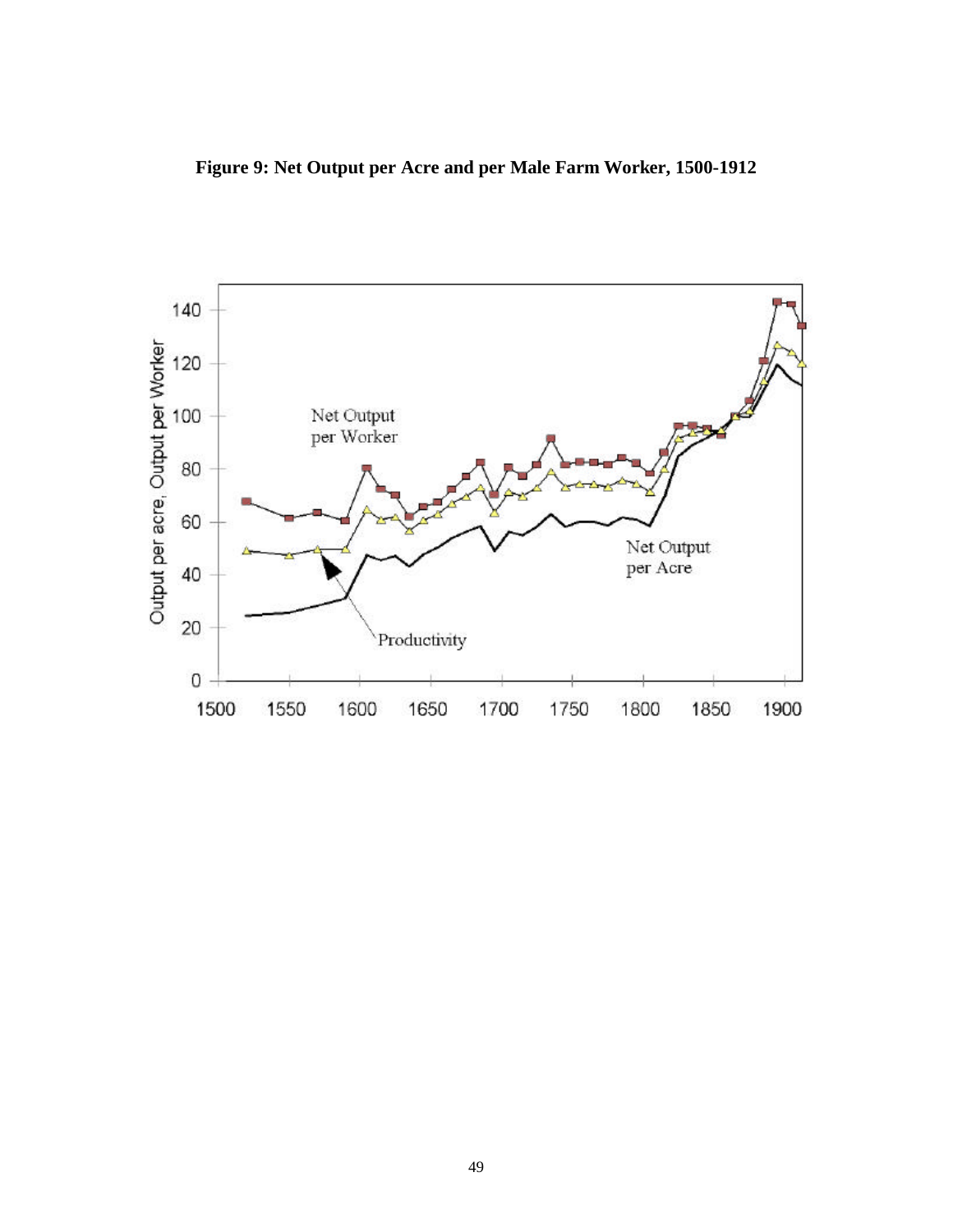| Period    | Net Output $(\%)$ | Net Output per Worker $(\%)$ Productivity $(\%)$ |      |
|-----------|-------------------|--------------------------------------------------|------|
| 1520-1605 | 0.77              | 0.20                                             | 0.38 |
| 1605-1785 | 0.13              | 0.01                                             | 0.05 |
| 1795-1825 | 1.12              | 0.53                                             | 0.69 |
| 1825-1865 | 0.41              | 0.09                                             | 0.22 |
| 1865-1911 | 0.24              | 0.64                                             | 0.40 |
| 1520-1911 | 0.39              | 0.17                                             | 0.23 |
| 1795-1911 | 0.52              | 0.42                                             | 0.41 |
|           |                   |                                                  |      |

**Table 10: Annual Growth Rates of Output, Output per Worker and Productivity by** 

**Period**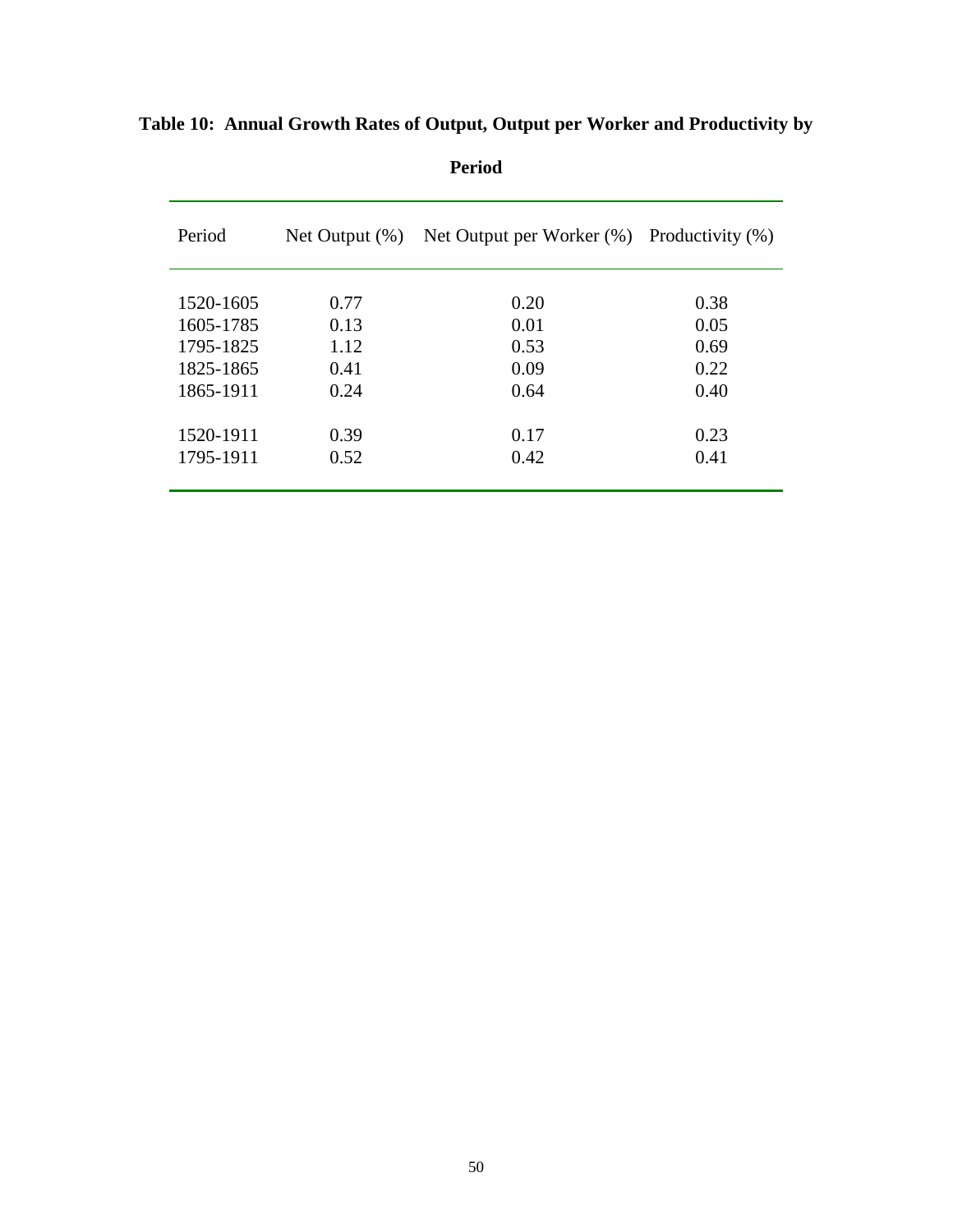Implied net output per worker is shown as the third column of table 9, and also in figure 9. Output per adult male worker consistently grows much more slowly than net output per acre in the years before 1860-9. Only in the late nineteenth century does the growth of output per worker exceed that of output per acre. Thus output per adult male worker in 1500-39 is estimated at 68% of its level 350 years later in 1860-9. By the early seventeenth century real net output per worker is 75% of its level of 1860-9. The fastest rate of growth of output per worker is observed in the years 1860-9 to 1910-12, when there was mechanization of many tasks such as threshing grain, reaping grains, and mowing meadow.

These results are not particularly sensitive to the assumption that the share of male labor in agriculture was only 60% as far back as 1500. If instead I assume that 75% of male labor was in agriculture in 1500, in line with Bob Allen's recent assumption in looking at the movement of land and labor productivity across Europe, falling to 59% by the 1680s, then in 1500-39 implied net output is 28.8 (instead of 24.9), 16% higher. But that still implies a growth of output of nearly threefold between 1500-39 and 1860-9. Net output per worker is correspondingly 7.3% lower in 1500-39, but is still 63% of its level of 1860-9.

These do results imply a remarkable decline in the net agricultural output per person in England in the decades after 1760-9, as column four of table 9 shows. Domestic agricultural output per person in 1860-9 is only half the level in 1760-9. This issue will be considered further below.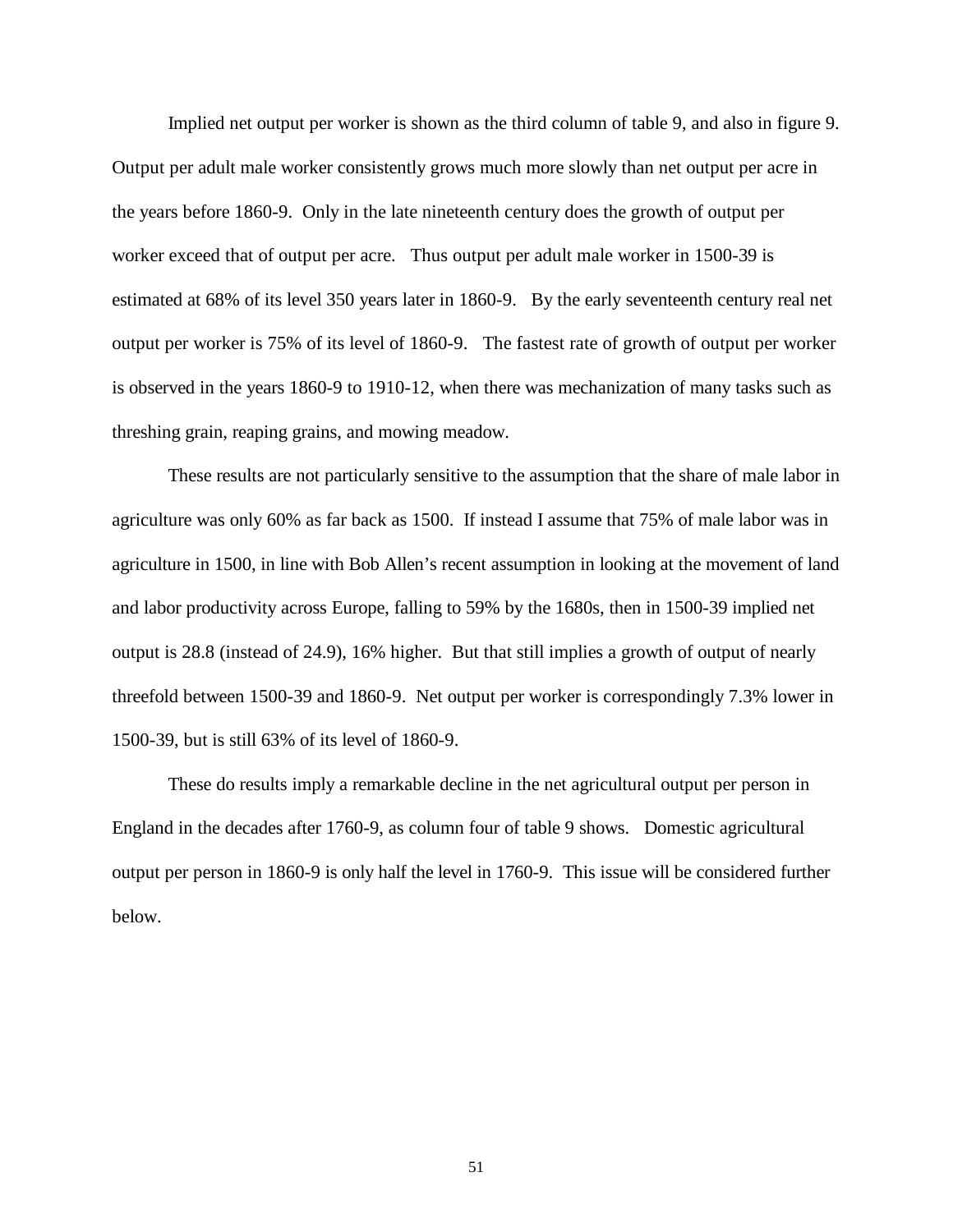## **Agricultural Productivity**

Total factor productivity in agriculture can be approximated using the formula

$$
A ? \bigg| \frac{2 \int_{i,j}^{2} p_i^{2} p_i^{2}}{p_i^{2} p_i^{2}}
$$

where *A* is an index of productivity,  $p_i$  is the price of output *i*, and ? is the share of output *i* in the value of output,  $?$  *j* is the wage paid to input *j*, and  $?$  *j* is the share of input *j* in the total payments to inputs. Tables 7-9 contain all the elements necessary for this calculation, and the last column of table 9 shows productivity in each year calculated with a base of 1860-9 at 100. The weights used for labor, land and capital were 0.40, 0.43 and 0.17 respectively for the years 1600-1879, 0.46, 0.40 and 0.14 for 1880-1912, and 0.48, 0.29 and 0.23 for 1500-1599 in line with the estimated payments to land, labor and capital in table 8. As noted above the labor input in agriculture in the years before 1680 is largely speculative. But if I assume that the share of male workers in agriculture in 1500 started at 75%, and then fell linearly to 60% by 1670-9, then it has little effect on the productivity series before 1680. Thus productivity in 1500-39 instead of being 49.2% of that of 1860-9 would be 50.8%. The reason for this is that increasing the number of workers earlier affects the productivity calculation by increasing the weight of labor earlier and reducing that of land. Thus the shares of labor, and land before 1600 become .51 and .26. Since wages were increasing much less than land this reduces the estimated productivity gains of the sixteenth century, but not by very much.

Over the whole period measured productivity increased at an average rate of 0.23% per year. This is very slow by modern standards. As can be seen the period of most productivity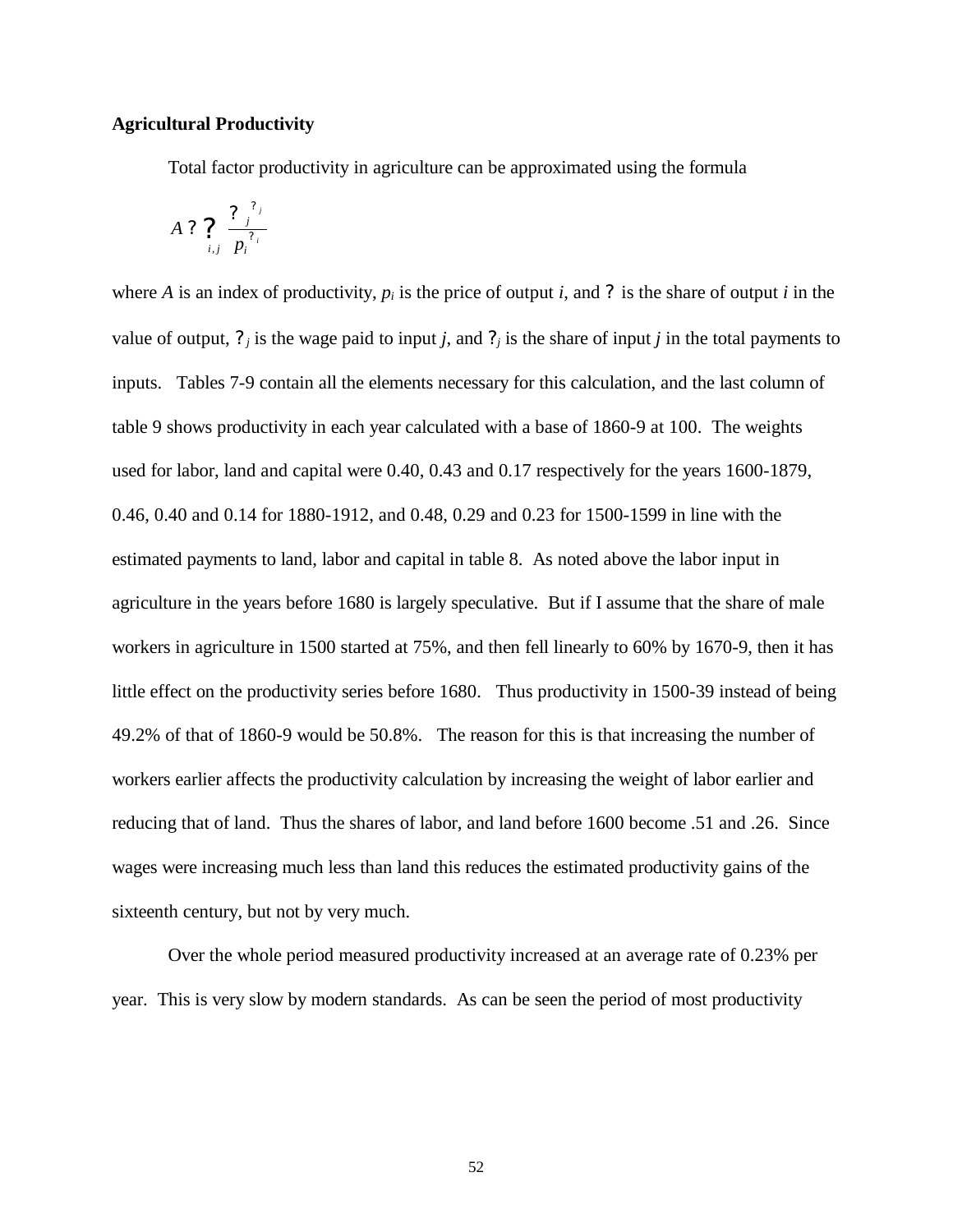growth is the nineteenth century, where there is a 61% gain between 1790-1809 and 1900-12.<sup>14</sup> That gain comes in two distinct phases, one in the early nineteenth century, followed by a pause from 1825 to 1875, and a second in the last quarter of the nineteenth century. There is a long period from 1600-9 to 1800-9 where there is very little productivity growth. In 200 years productivity increases by no more than 20%. The years 1500-39 to 1600-9 do show a much faster rate of productivity growth, with measured productivity increasing by about 30% over the sixteenth century.

Philip Hoffman has recently published estimates of total factor productivity derived in a similar way for a set of farms in the Paris Basin for the years 1520-1789. Figure 10 shows the productivity movement on these farms compared to productivity movement for England where 1750-89 is set to 100 for each case. Overall these farms in the Paris Basin show as much or more evidence of productivity growth in the years 1500-1789 as does England. Thus the conventional picture that in the eighteenth century France had a stagnating agricultural sector mired in the feudal past, while England had a vibrant agricultural sector forging ahead, simply does not appear in this productivity comparison, at least when we compare Northern France to England. These two agricultural regions both were achieving very modest and incremental productivity gains over a very long course of years. There is nothing in the productivity series to suggest that after 1789 England would go on to triumph in the world of industry and commerce, and France would lag.

<sup>&</sup>lt;sup>14</sup> 1800-9 is not used as a base since there was a measured fall in productivity between 1790-9 and 1800-9 that may be just the result of a lag in rents behind the wartime price rises.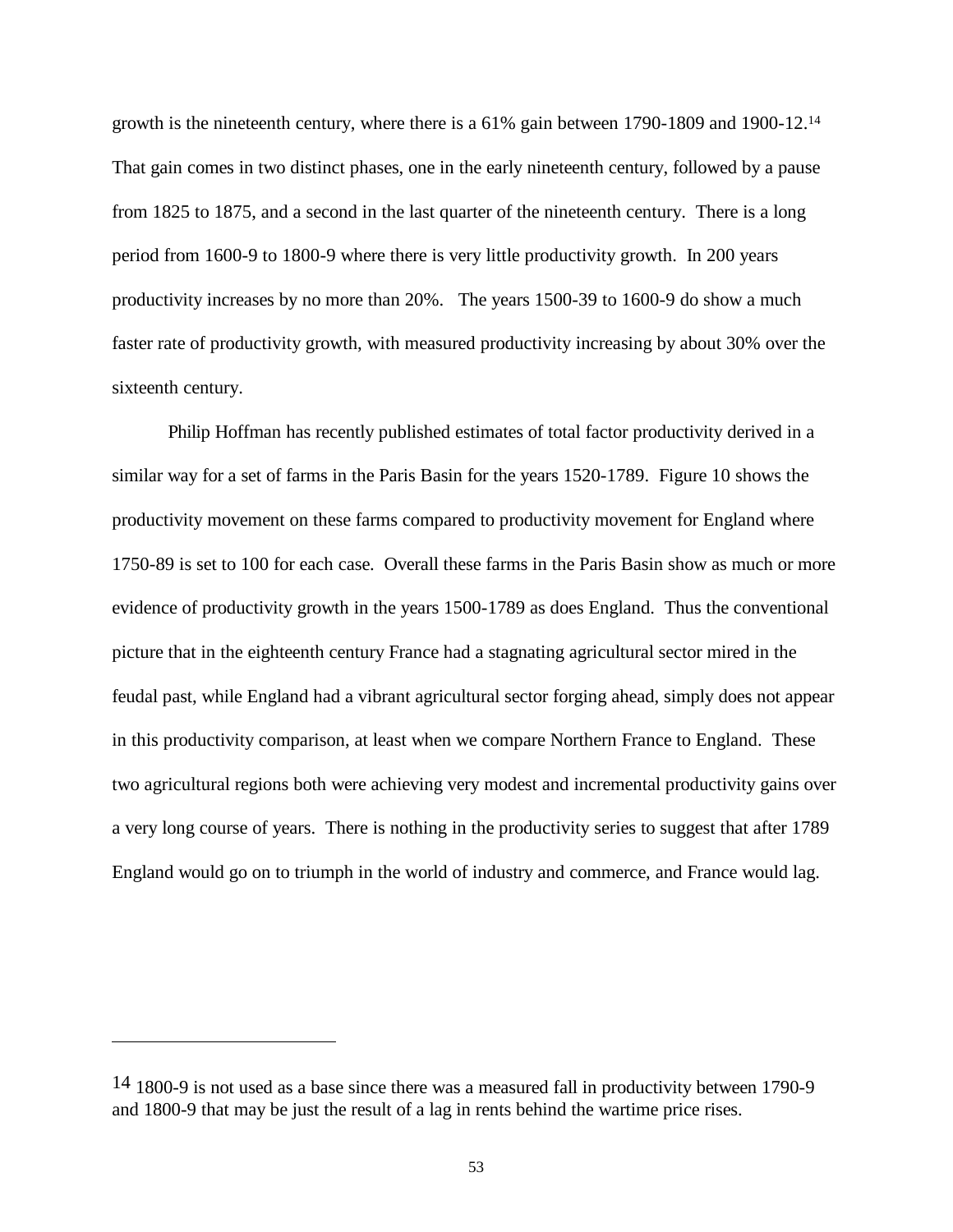## **Figure 10: Productivity Growth, England Compared to Northern France**



Notes: The average of each series is set to 100 for 1750-89.

Sources: Table 9. Hoffman (1997), p. 90.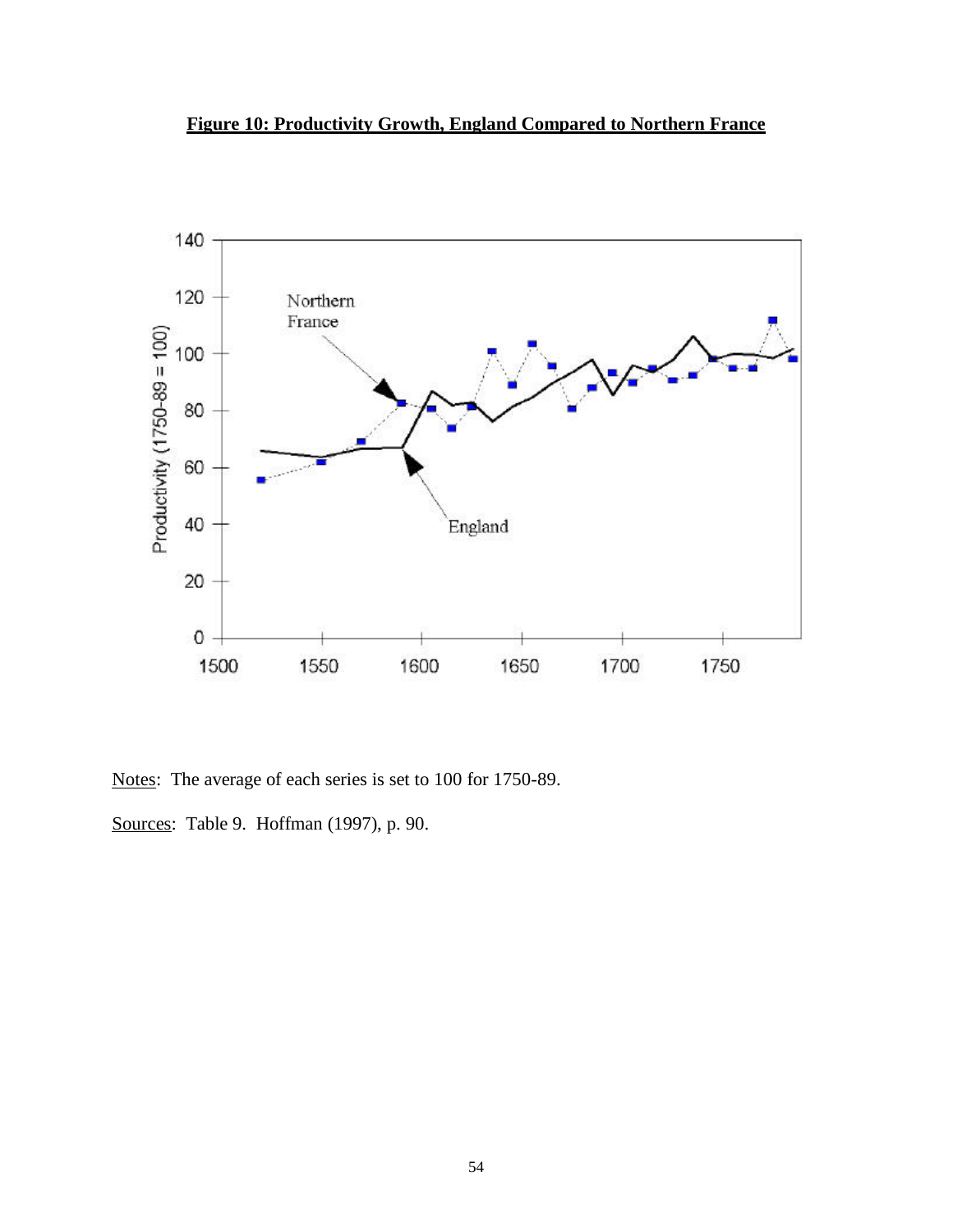#### **Net Farm Output, Food Demands, and the Industrial Revolution**

The real output series produced here shows much slower growth than the conventionally accepted series of output growth for the years 1700-1869. Since these series underlie Crafts' estimates of the overall rate of economic growth in Industrial Revolution Britain if this revision is correct then we need to substantially revise our ideas about the role of agriculture in economic growth in Britain in the Industrial Revolution period, and indeed about the Industrial Revolution itself. Figure 11 shows my estimate of output growth in England with 1700-9 set at 100, compared to the estimate of Crafts for Britain for 1700-1831, and of Deane and Cole for Britain for 1831-1861/71: the series that underpin the standard Crafts account of growth in Industrial Revolution Britain. The estimates of Deane and Cole are derived in the same manner as here from factor payments, but Deane and Cole had not direct evidence of rents in 1831, and the price series they used contained many imported agricultural items. These imported goods – tea, coffee, sugar, tobacco, rum, cinnamon, olive oil, pepper and logwood – were subject to very different price trends, and were also often heavily taxed in earlier years. The estimates of Crafts are derived from consideration of the estimated consumption demand of the population. Figure 11 also shows recent estimates from Bob Allen in 1994 and Mark Overton in 1996 of farm output estimated from partial information on grain yields and animal sizes and stocks. The Crafts/Deane and Cole estimates and those of Bob Allen and Mark Overton from internal evidence on yields in agriculture seemed to match fairly well.

All of these estimates, however, are quite inconsistent with the evidence from farm incomes presented in this paper. Thus farm net output in 1860-9, for example, is less than half as great compared to 1700-9 on my estimates than it is Crafts/Deane and Cole account. This mismatch between the food demands from the British population in the Industrial Revolution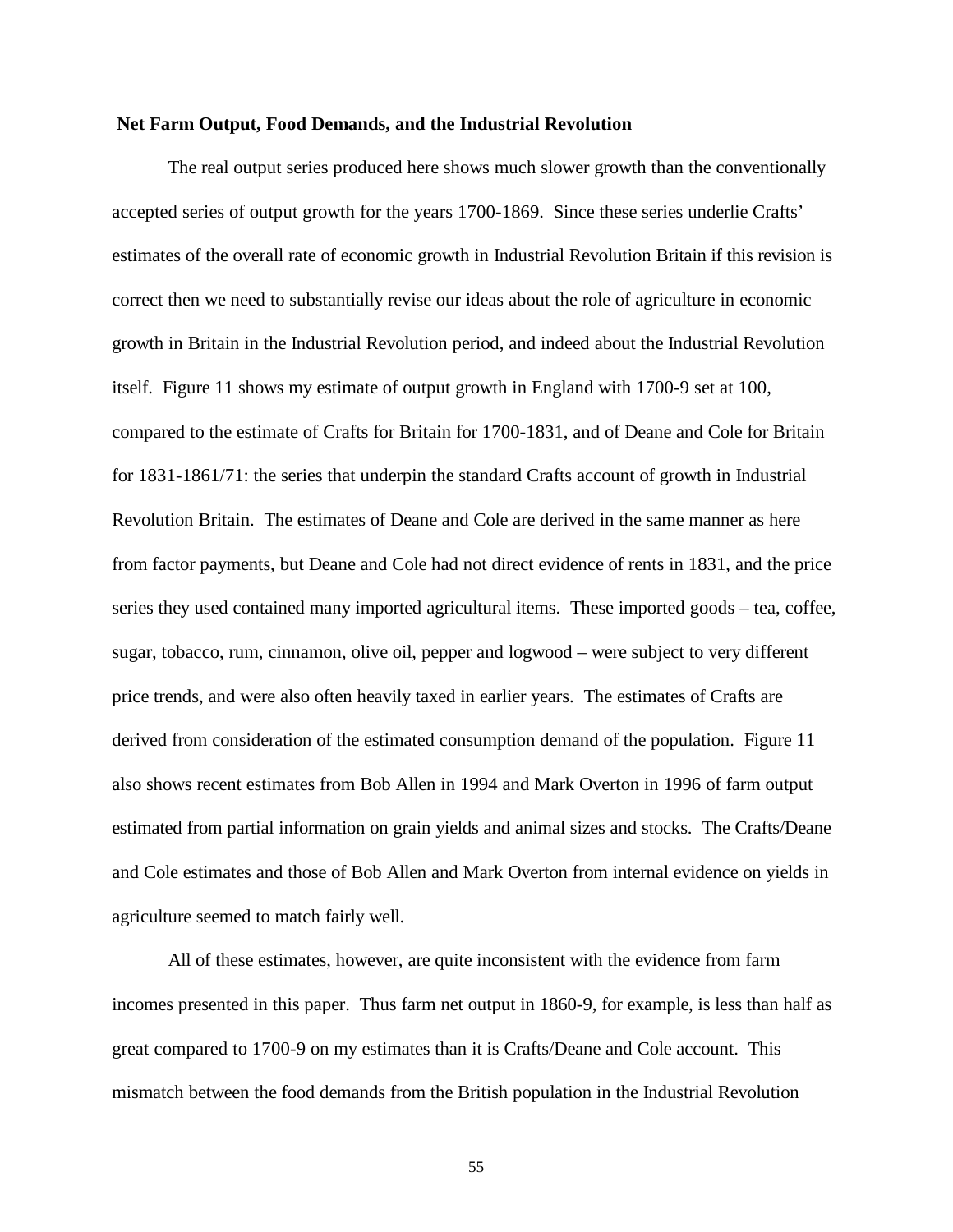

**Figure 10: Alternative Estimates of Output Growth in England/Britain, 1700-1860.**

Sources: Allen (1994), p. 102, Crafts (1985), p. 42, Deane and Cole (1962), pp. 166-70, Overton (1996), p. 75.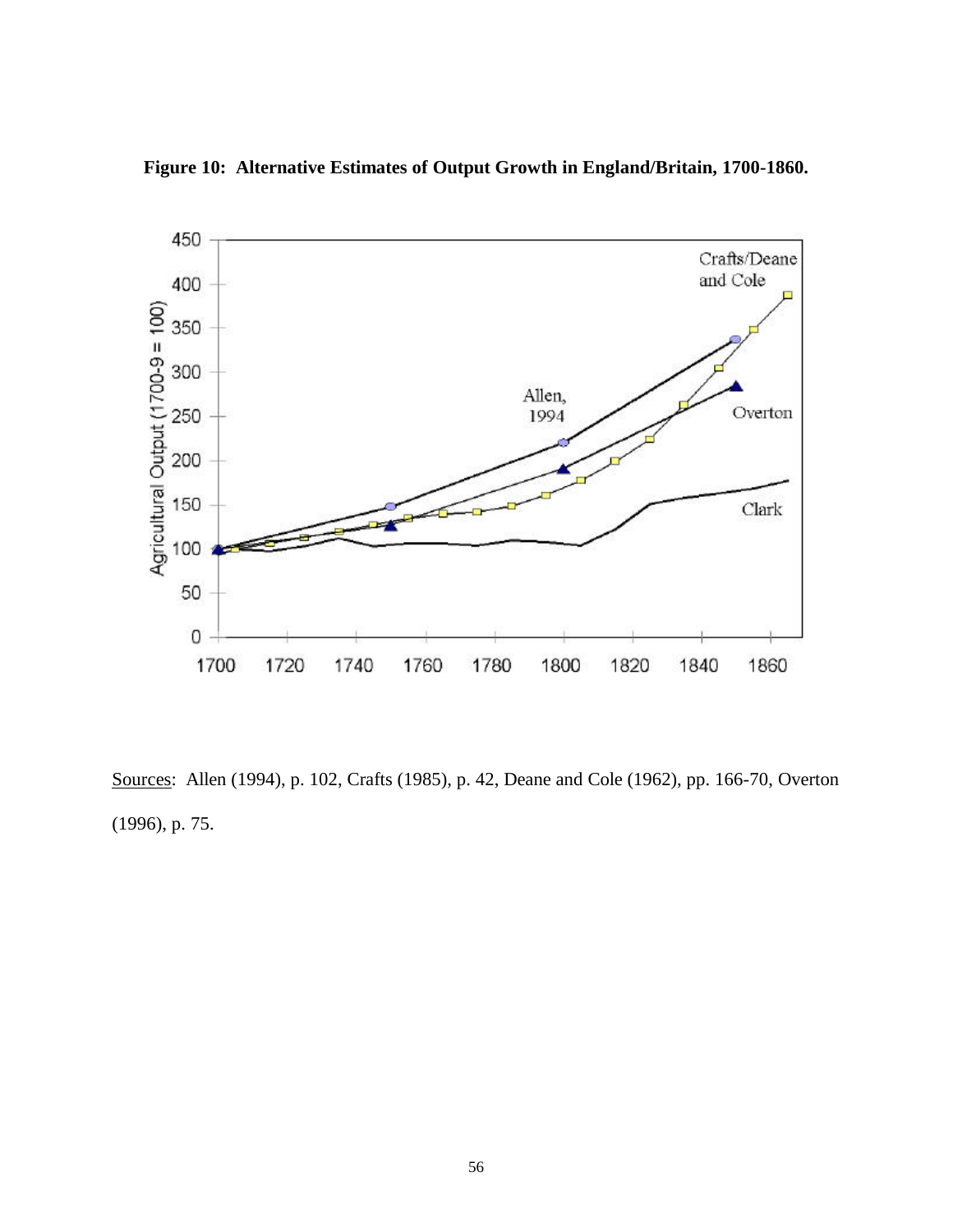period, and the evidence on food supply from domestic agriculture has already been explored in Clark, Huberman and Lindert (1995). But the apparent contradiction between supply based estimates and demand estimates of agricultural output needs to be addressed before we can have any confidence that the agricultural output and productivities series have any validity. Figure 12 shows the seeming contradiction in its most stark form. Total demand for agricultural produce in England is estimated from the equation

## $D$  ?  $aNv^{0.6}$

where *N* is the population of England and *y* is an estimate of real income per capita, and *a* is a constant. Bob Allen has recently pointed out that to correctly estimate food demand we should also take into account changes in the relatives prices of agriculture and other products (Allen (1999)). For this period, however, food prices do not move particularly differently from a general consumption price index in England, so that the distortion induced by only considering income will be modest. Figure 12 seemingly implies that by the 1860s domestic farm output would supply only 37% of the food demanded by an English population that had grown nearly fourfold, and whose income per person had increased by 44% since 1700.

If the output series derived in this paper is to be plausible then we have to bridge the gap between farm output in the lower curve and food demand in the upper curve. The first important element is food imports. Unfortunately from 1830 on we only have trade statistics for the United Kingdom, constituting in addition to England, Wales, Scotland and Ireland. And Ireland was a net exporter of food to England. We thus have to make some assumption about how food imports to the United Kingdom were allocated. What I assume here is that Wales, Scotland and Ireland were on balance self-sufficient in food, and that all imports of food to the United Kingdom went to England. In the 1860s food imports were on average £75 m. so that they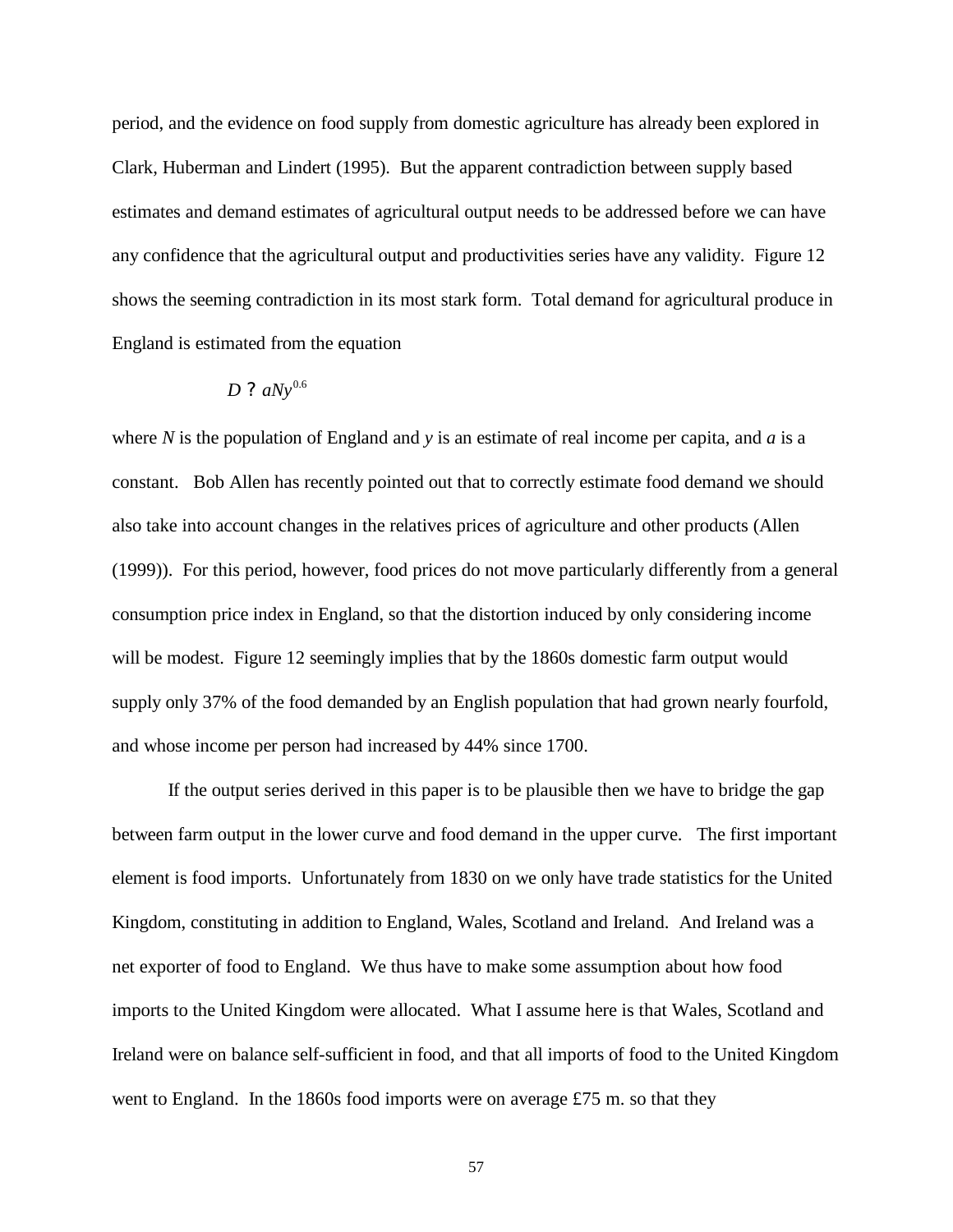



Note

Source: Real output per person from Clark (2000).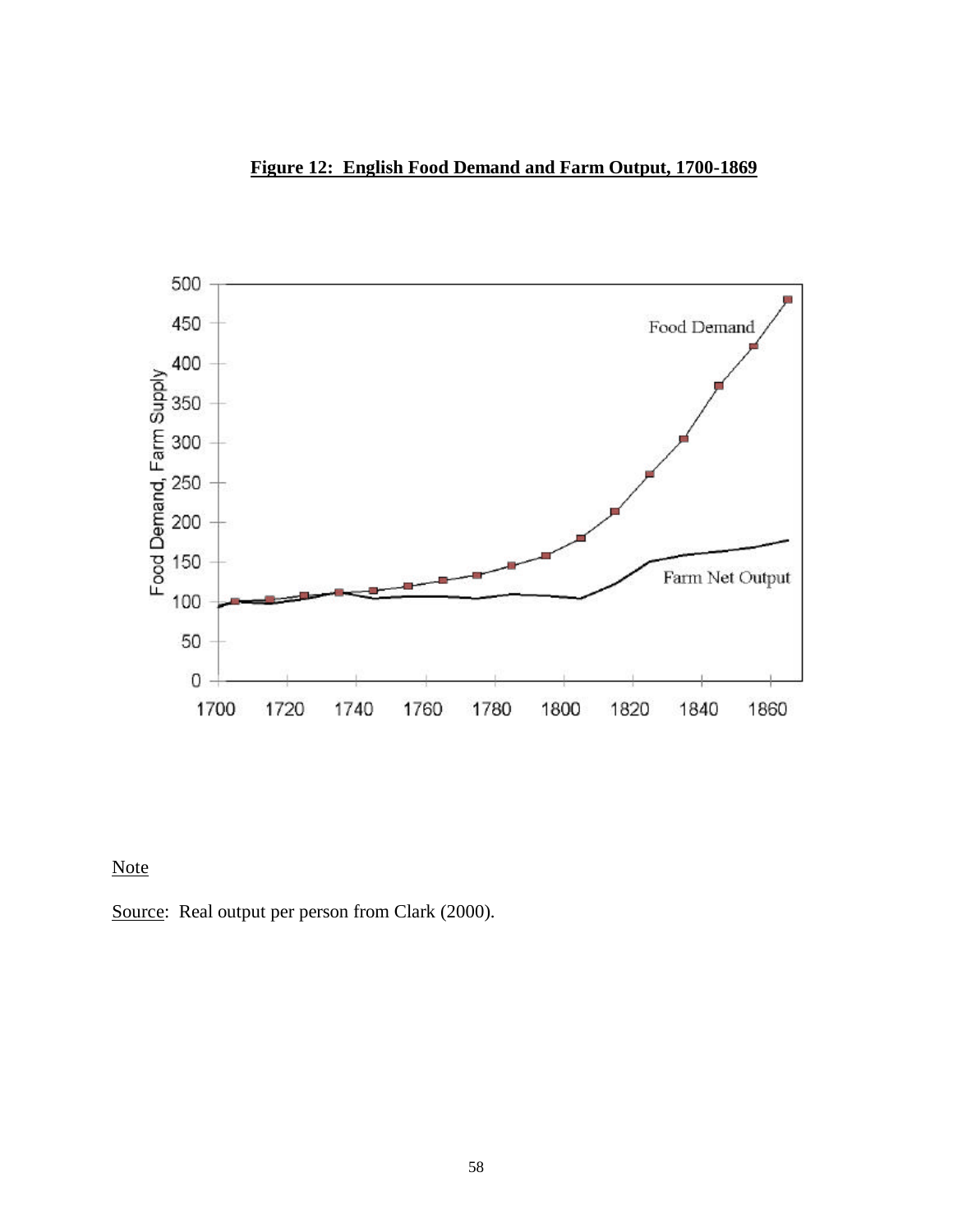were 67% of domestic net farm output. In 1700-9 food imports were on balance £2.2 m. in 1860- 9 prices (see table 11).15 But this still means that based on the output per person in 1700-9 food availability per person in 1860-9 was only 76% of what it was per capita in 1700-9, and only 62% of the expected demand per person once we take into account rising incomes per person.

Clark (1999a) suggests that this apparent puzzle is generated mainly by the mistaken assumption that the output of English agriculture was almost entirely food for human consumption. The assumption that English agriculture produced only food is close to true by the 1860s, when at least 90% of English agricultural output went for human food consumption. But that was possible in the 1860s and later because the demands of the population for heat, light, building materials, clothing fiber, bedding fiber, dyestuffs, and transport were largely met either by imports or through mined coal. In the pre-industrial period domestic agriculture could not specialize on food production because it also had to supply all these other needs. Wood, turf and furze was needed for fuel and construction, wool and flax were required for clothing, oats and hay were needed to feed horses for transport.

Domestic agricultural production of energy was replaced almost entirely by the coal industry. Thus coal used for domestic consumption is estimated for Britain in 1700 at as low as 0.2 tons per capita (Hatcher (1983, p. 68, p. 409)). By 1855, coal consumption for domestic purposes had climbed to 0.73 tons per capita (Church (1983, p. 19)). How many cubic feet of wood an acre of woodland would produce in a year is not known. Modern sources note that

<sup>&</sup>lt;sup>15</sup> There were exports of wheat and barley, but these were very modest relative to agricultural output, and were counterbalanced by imports of sugar, wine, coffee and tea.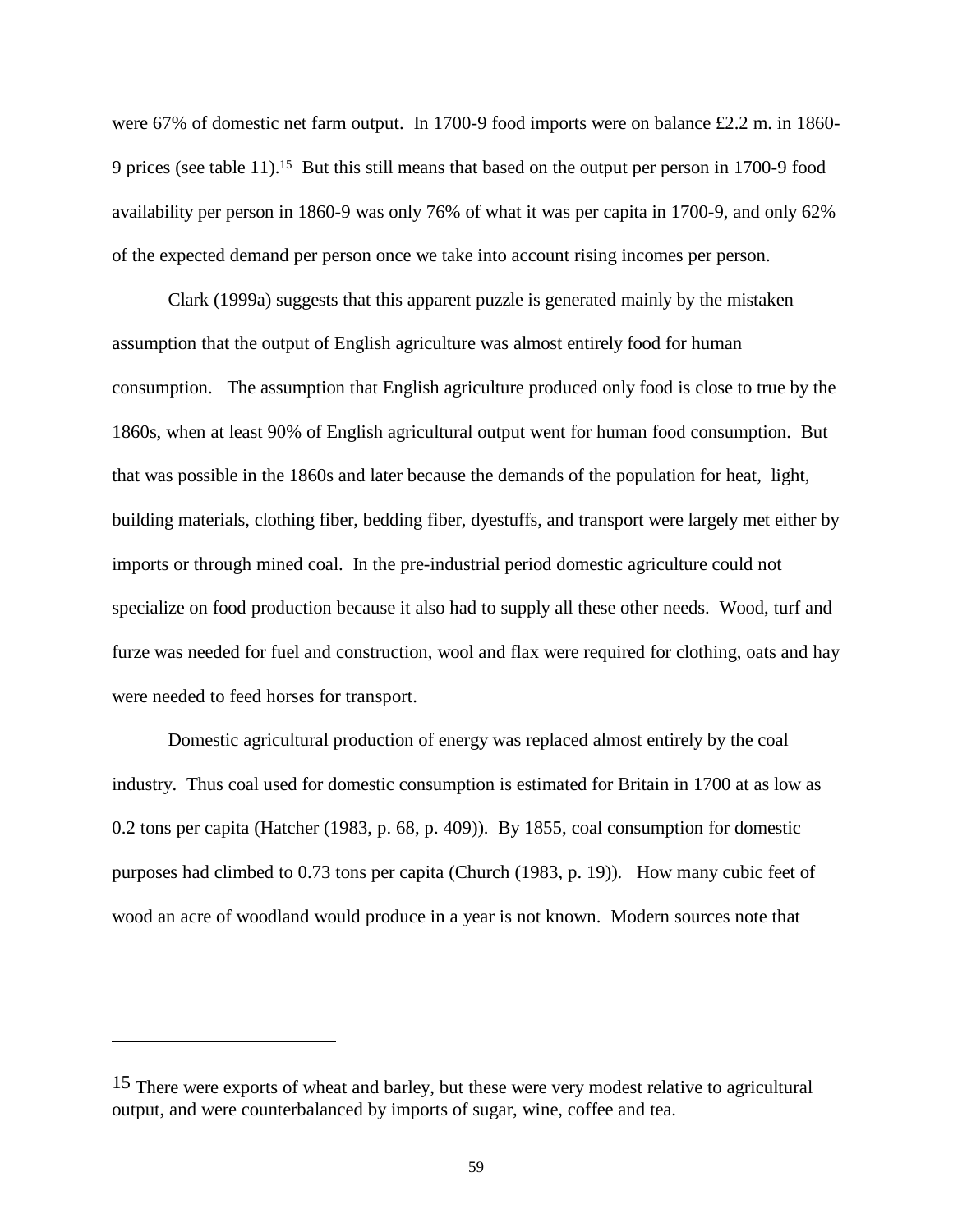woodland in England can produce "up to 100 cubic feet per year."<sup>16</sup> Assuming that woodland produced at this upper limit of 100 cubic feet per year, if woodland supplied enough energy for domestic purposes to bring energy consumption in 1700 up to the equivalent of .73 tons of coal then there would have to have been 1.6 m. acres of woodland in England in 1700, 6% of the farm area.17 A sign that coal was substituting for other fuel sources, which must have been wood from the domestic agricultural sector, comes from the experience of the London coal market. Coal consumption per capita in London exhibited the following pattern in terms of tons per capita: 1700, 0.8; 1750, 1.0; 1800, 1.3; 1830, 1.3. Thus either energy consumption per capita rose by 60% between 1700 and 1800 in London, at a time when there is little sign of income increases, or Londoner's were still using significant quantities of billets and faggots from the agricultural sector even in 1700.18

Coal further replaced wood as the energy source in such energy intensive activities as iron and steel, brick and pottery making. Iron production in England in the early eighteenth century was a very modest 17,000 tons annually. Yet each ton seems to have required about 1,800 cubic feet of wood. At the upper estimate of timber growth rates iron production in England in the early eighteenth century would have required an additional 300,000 acres of woodland to sustain

<sup>16</sup> See Hammersley (1973, pp. 604-5). The French National Forest Service estimates its average growth rate as only 23.5 cubic feet of timber per acre in the 1990s. But the national forests would include much mountainous and marginal land.

<sup>&</sup>lt;sup>17</sup> This may just have taken the form of thicker fences. I noted above that in 1845 fences were estimated to occupy 7% of the land in Devon.

<sup>18</sup> Tons consumed is from Flinn (1984, p. 274). The population of London is from Wrigley (1985) for 1700, 1750 and 1801, and thereafter from the census.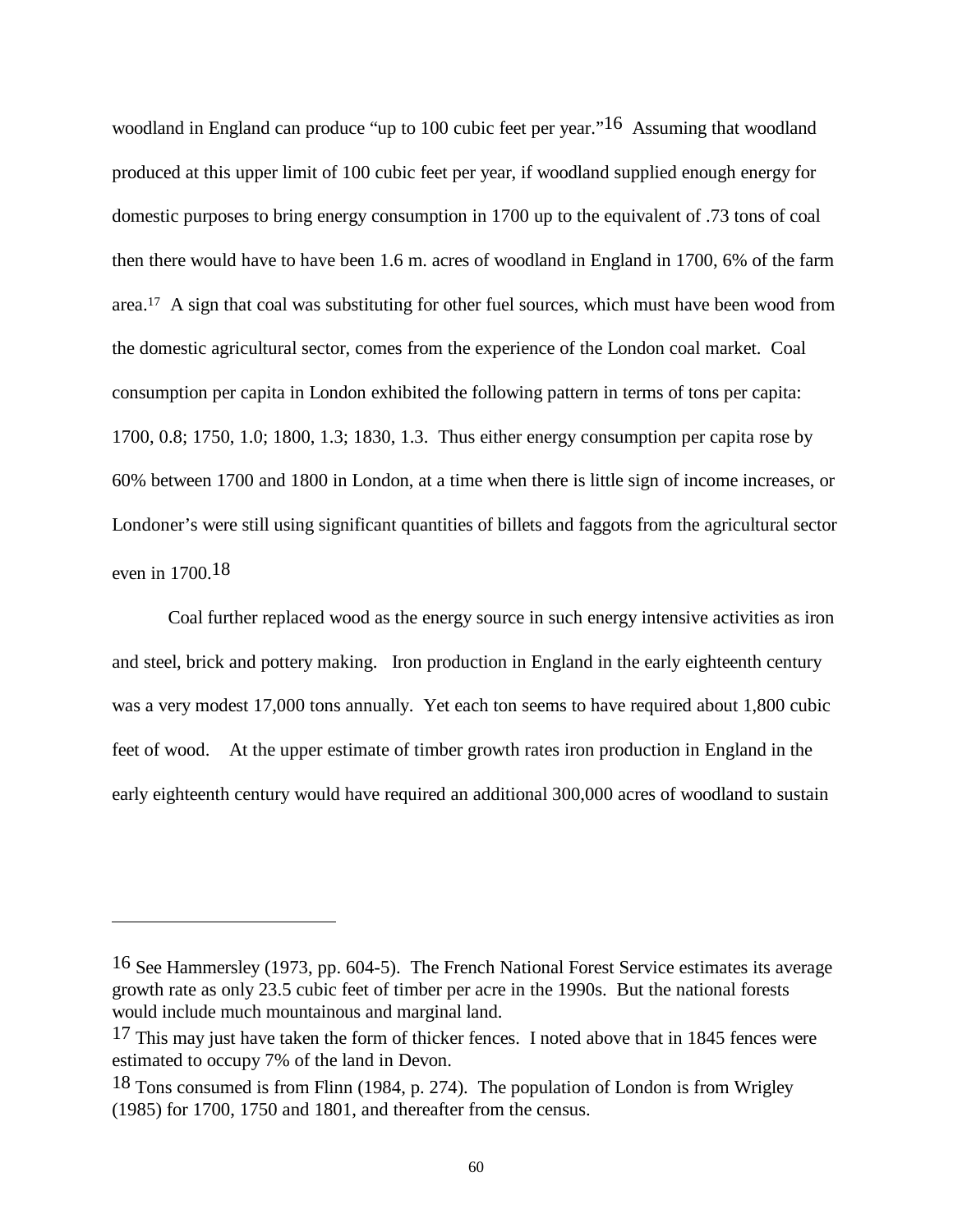it.19 There would be additional calls on wood in 1700 for energy for brick and pottery production.

The construction timber imported annually into England in the 1860s was the equivalent of 6.9 cubic feet per person per year.20 If the same amount of timber per person were homegrown in 1700 that would add another 360,000 acres of woodland. In total for heating, construction and iron production alone the lower bound estimate, assuming woodland produced the maximum estimated 100 cubic feet per acre per year, is that 8.5% more of the farmland area had to be devoted to wood production in 1700 than in 1860.

Agriculture in 1700 also had to produce most of the fiber used to clothe people and provide bedding in the form of wool or flax. By 1860 almost all of this fiber was imported in the form of cotton, wool, flax, hemp, jute and silk.

Table 11 shows estimated farm output per capita for 1700-9 and 1860-9 for England in the prices of the 1860s. Also shown in 1860s prices are supplies of domestically consumed coal, and imports of food and raw materials. Counting all of these sources of supply of food, raw materials and energy, despite the decline in domestic farm output per person to about half its level of the 1700s there is a nearly 20% increase in the consumption of food, raw materials and energy per capita. The rise in consumption per capita is about what we would expect if the income elasticity of demand for food, raw

<sup>19</sup>Wrigley (1988), p. 80, quotes the conventional figure that one ton or iron required felling 10 acres of wood. If this number is correct, and if woodland was felled every 15 years, then iron consumption would require 2.55 m. acres of woodland in the early eighteenth century. 20 This is assuming that UK imports were distributed according to population except that the Irish consumed half as much per head because of lower incomes.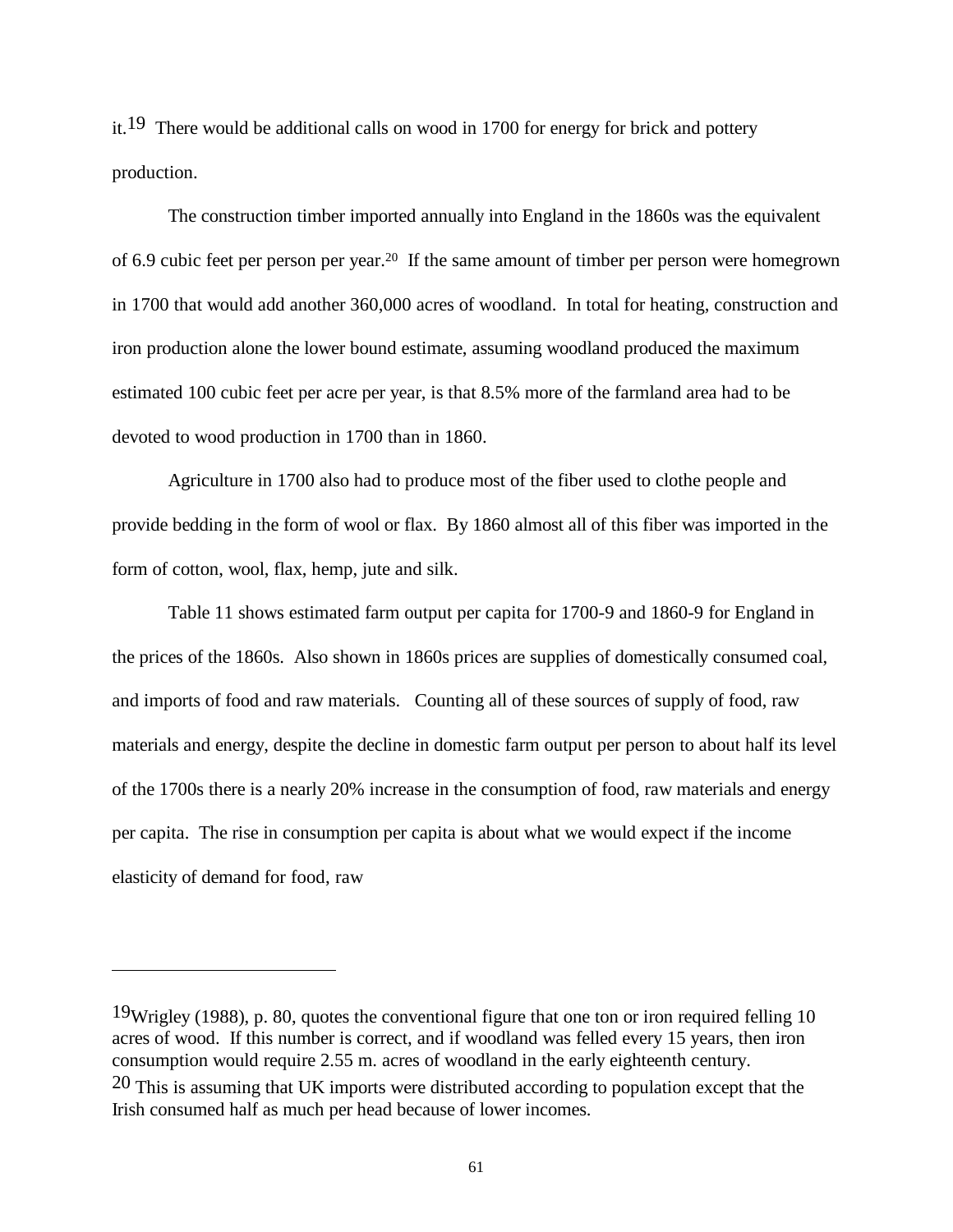|                                                                                                                 | 1700-9                | 1860-9               |
|-----------------------------------------------------------------------------------------------------------------|-----------------------|----------------------|
| Population (millions)                                                                                           | 5.16                  | 19.97                |
| English Farm net output $(\text{\pounds m.})$                                                                   | 63.1                  | 111.7                |
| Net Food Imports $(E \, \text{m})$<br>Net Raw Material Imports $(f \, m)$<br>Domestic Coal Consumption $(f.m.)$ | 2.2.<br>$-1.3$<br>1.7 | 75.2<br>62.7<br>50.3 |
| Total Food, Energy and Raw Material Consumption $(E)$<br>$m.$ )                                                 | 65.7                  | 309.9                |
| Consumption per Person $(E)$<br>Predicted Consumption $(f)$                                                     | 12.7<br>12.7          | 15.5<br>15.8         |

**Table 11: Agricultural Consumption per Person in England, 1700s to 1860s.**

Notes: Cotton, wool, flax, and silk retained for home consumption are estimated by subtracting the raw material content of textile exports estimated using figures given in Deane and Cole (1962).

Coal prices were taken as the average of export prices for coal free on board and the price of best coals in London.

Sources: Coal production: Flynn (1984, p. 26) and Church (1986, pp. 19, 53, 85-97). Imports

1860-9: Mitchell (1988). Imports 1700-9: Schumpeter (1960, tables XV, XVII). Exports 1700-

9: Schumpeter (1960, tables VII, IX, X, XII, XIII), Mitchell (1988), pp. 221-2).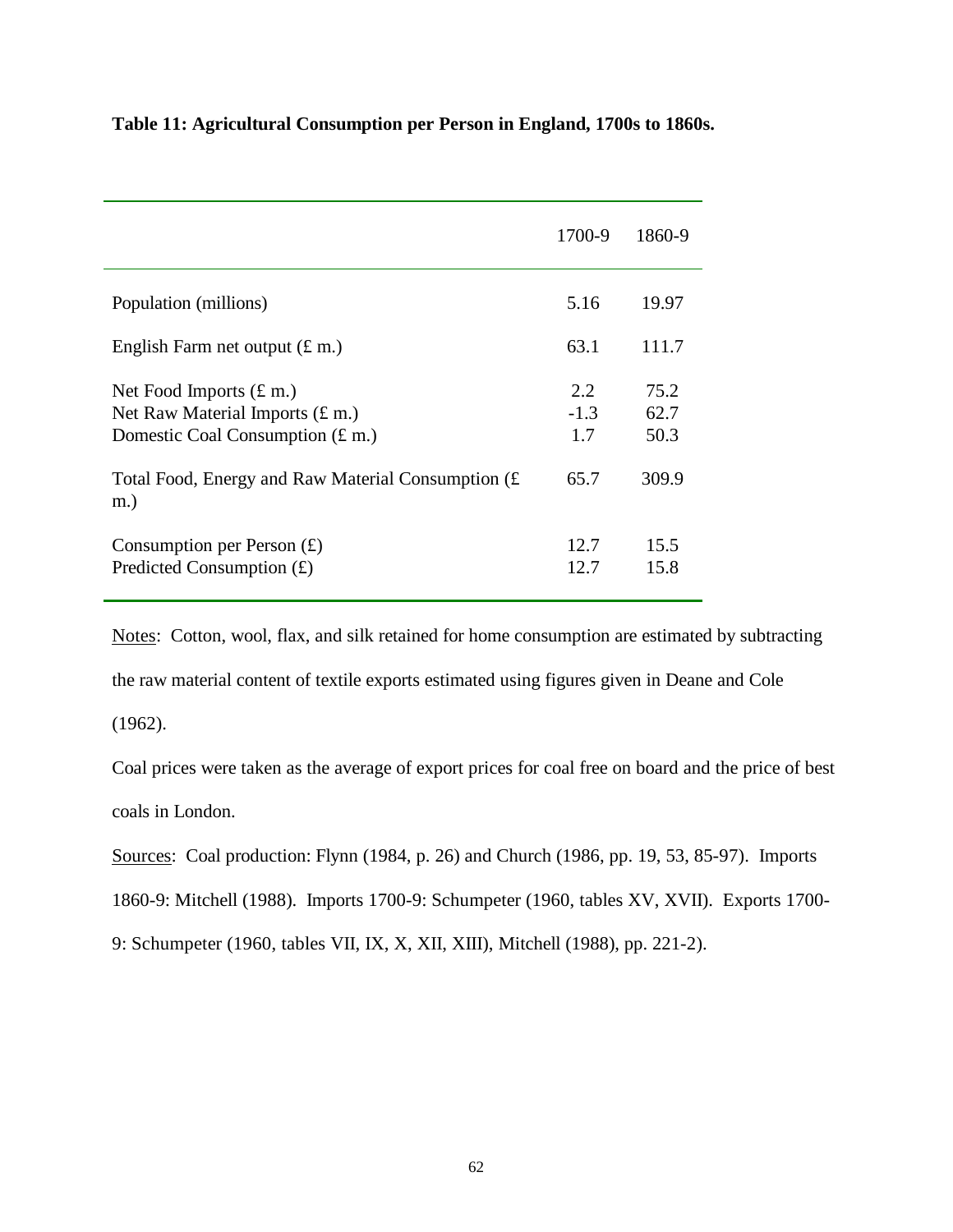materials and energy is about 0.6. Now the 0.6 figure comes from budget studies on food demand for working class families in the 1860s in England (see Clark, Huberman and Lindert (1995)). This elasticity may well be higher once we include demand for energy and raw materials. On the other hand richer consumers had a lower demand elasticity for food. But the elasticity assumption is not crucial here since I estimate an increase in income per person in England between 1700-9 and 1860-9 of only 33%, so that whatever the figure is in the range .5-1.0 will make a relatively small difference to estimated total demand for food, energy and raw materials in 1860-9 relative to 1700-9.

An implication of the reconciliation here between food demand and farm net output is that about one third of English farm output in 1700-9 had to be for food for horses, energy and raw materials.21 This implication is not at present directly testable, but farm accounts from this period should show a larger share of income from sales of faggots, hay, oats, and timber if the output series derived here for English agriculture is to be correct.

## **Sources of Productivity Growth**

-

Figure 9 suggests that productivity growth in the years 1500-1869 was driven mainly by growth in output per acre, while productivity growth in the late nineteenth century was dominated by growth in output per worker. That is 1860-9 in England marks the break between a premechanization era where labor productivity was largely stagnant because labor inputs on many tasks such as threshing and harvesting were heavily dependent on outputs, and little influenced by

 $21$  Indeed that is why in the price index for agricultural output in the years before 1775 wood, tallow, hay, and wool is given a weight of 0.18 in forming the price index (compared to a weight of 0.06 in 1860-9).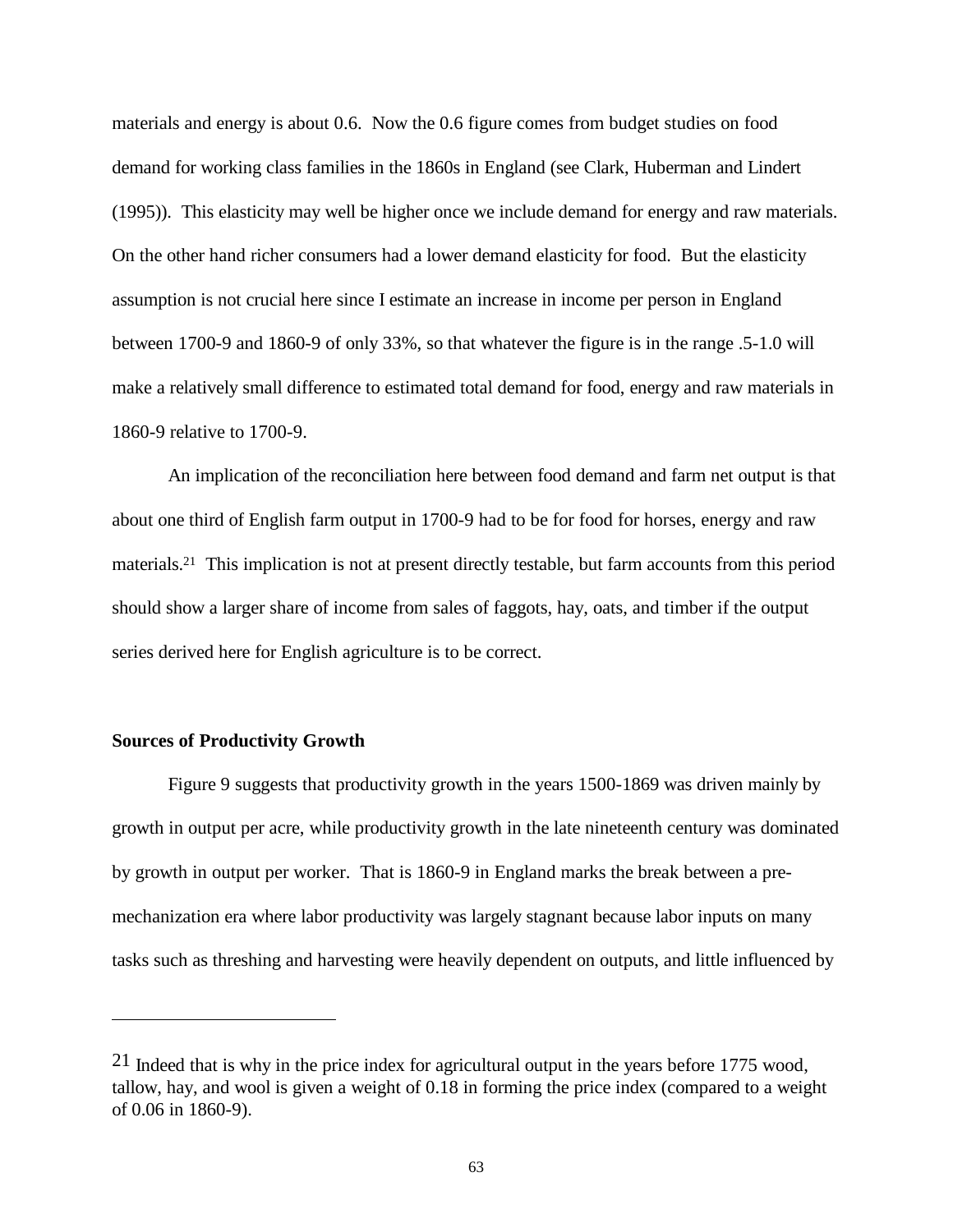yields, and a mechanization era where labor productivity could rise even though yields improved little. Thus already by 1700 labor productivity is at 80% of its level in 1860-9.

The relative unimportance of labor productivity gains in the years before 1860-9 is a puzzling. For what is unusual about English agriculture compared to other European economies in 1860 was precisely the very high labor productivity of England. Thus in the mid nineteenth century output per acre in England was similar to output per acre in the Netherlands and Belgium, and only about 20% greater than output per acre in France and Ireland. But output per worker in England was double or more output per worker in all these other countries.<sup>22</sup> In particular output per worker in France is estimated at only 44% of its level in England in 1851. But this implies real output per male worker in England in 1700 already far exceeded output per worker in any other European economy in the 1850s. And even if 75% of the male labor force was in agriculture in the years before 1680 real output per worker in England in 1600 would be greater than in France in 1850.

High English labor productivity in 1850 compared to other Western European countries has been taken to imply that there must have been substantial labor productivity growth in England sometime before 1860-9. Indeed there is a long history, starting with Marx, that emphasizes how in England the development of capitalist agriculture led to the expropriation of the independent peasantry, and the creation of a landless rural proletariat that were easily moved into the industrial sector. Thus there have been a series of articles recently estimating when labor productivity in English agriculture rose and seeking to explain its causes. Wrigley (1985) uses urbanization as a way to measure this (assuming constant food consumption per person) and finds

<sup>22</sup> See Clark (1991), Wrigley (1985), Allen (1988)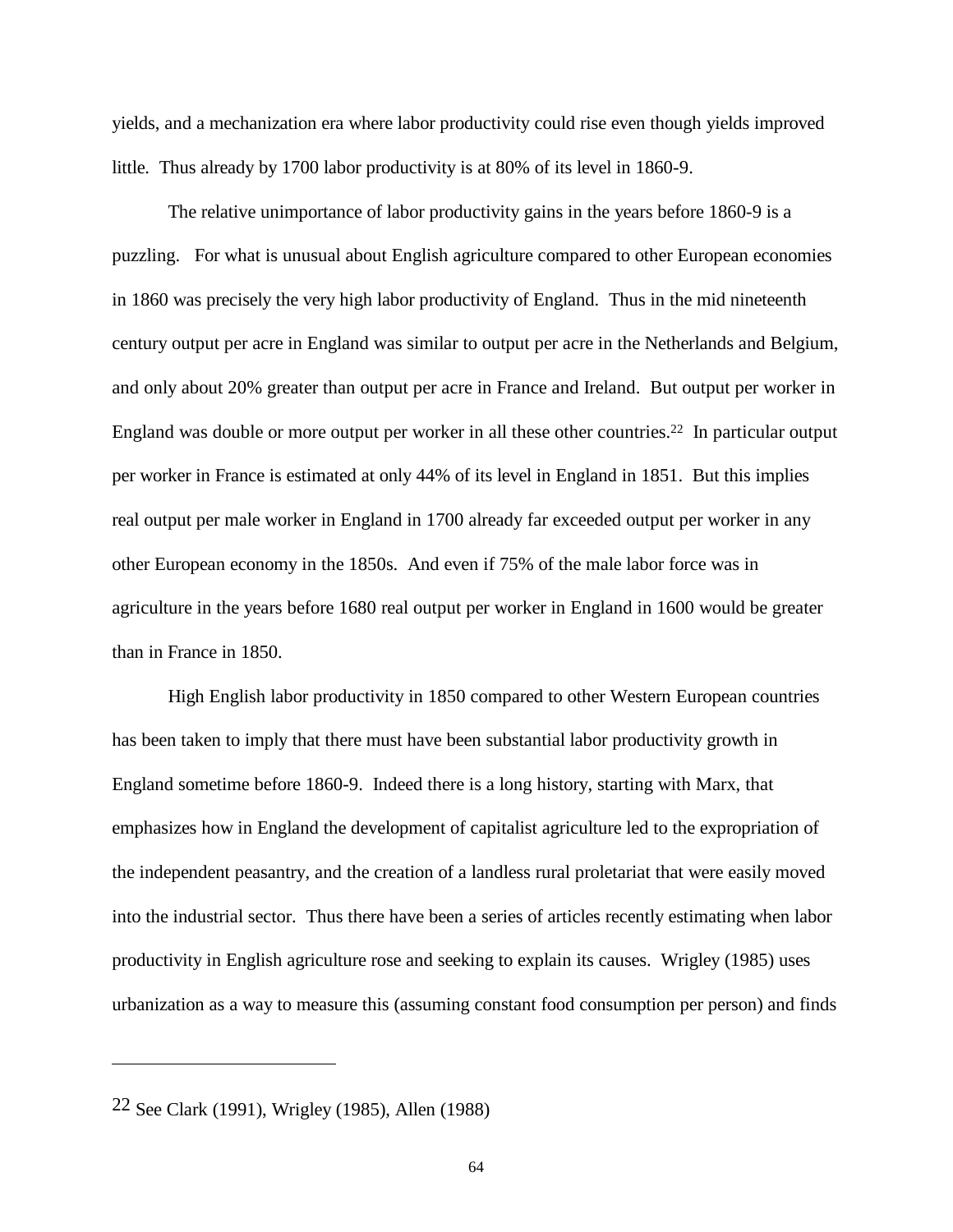that labor productivity in England nearly doubled between 1500 and 1800. Allen (1988) explores the role of larger British farm sizes in explaining this labor productivity growth and finds that farm size growth predicts a more than doubling of labor productivity in the south Midlands from 1600 to 1800. Patrick O'Brien concludes that "British families left the countryside, partly in response to better opportunities in towns or abroad, but essentially because the institutions of capitalist agriculture will not retain as much redundant labour" and that "the institutions and culture of peasant agriculture in France operated to restrain the outflow of people from countryside to towns and from agriculture to industry" (O'Brien (1996), p. 226, p. 228). Allen recently in this journal applies a more sophisticated variant of Wrigley's method over the years 1300, 1400, 1500, 1600, 1700, 1750 and 1800 which takes into account changes in food demand per capita also (Allen (2000)). This refined method still finds that labor productivity in agriculture roughly doubles from 1600 to 1800, while French labor productivity hardly increases at all, and that these were the years when the two economies diverged into a progressive England and stagnant France.

My evidence on farm output estimated from factor payments suggests, however, that the institutional changes in English agriculture between 1600 and 1800 – enclosure and the growth of the wage labor force in the countryside - had little effect on labor productivity. If England and France started out with the same agricultural labor productivity in 1600, and ended up with England at more than twice the level of France, then France must have seen a substantial decline in labor productivity over these years.

Further the observed gains in labor productivity between 1500 and 1860 may themselves be explained mainly as a consequence of yield growth. As Clark (1991) explores, a rise in grain yields will itself lead to some increase in labor productivity. Indeed based on the estimates there the yield gains from 1500 to 1860 would easily explain any labor productivity gains. Even if these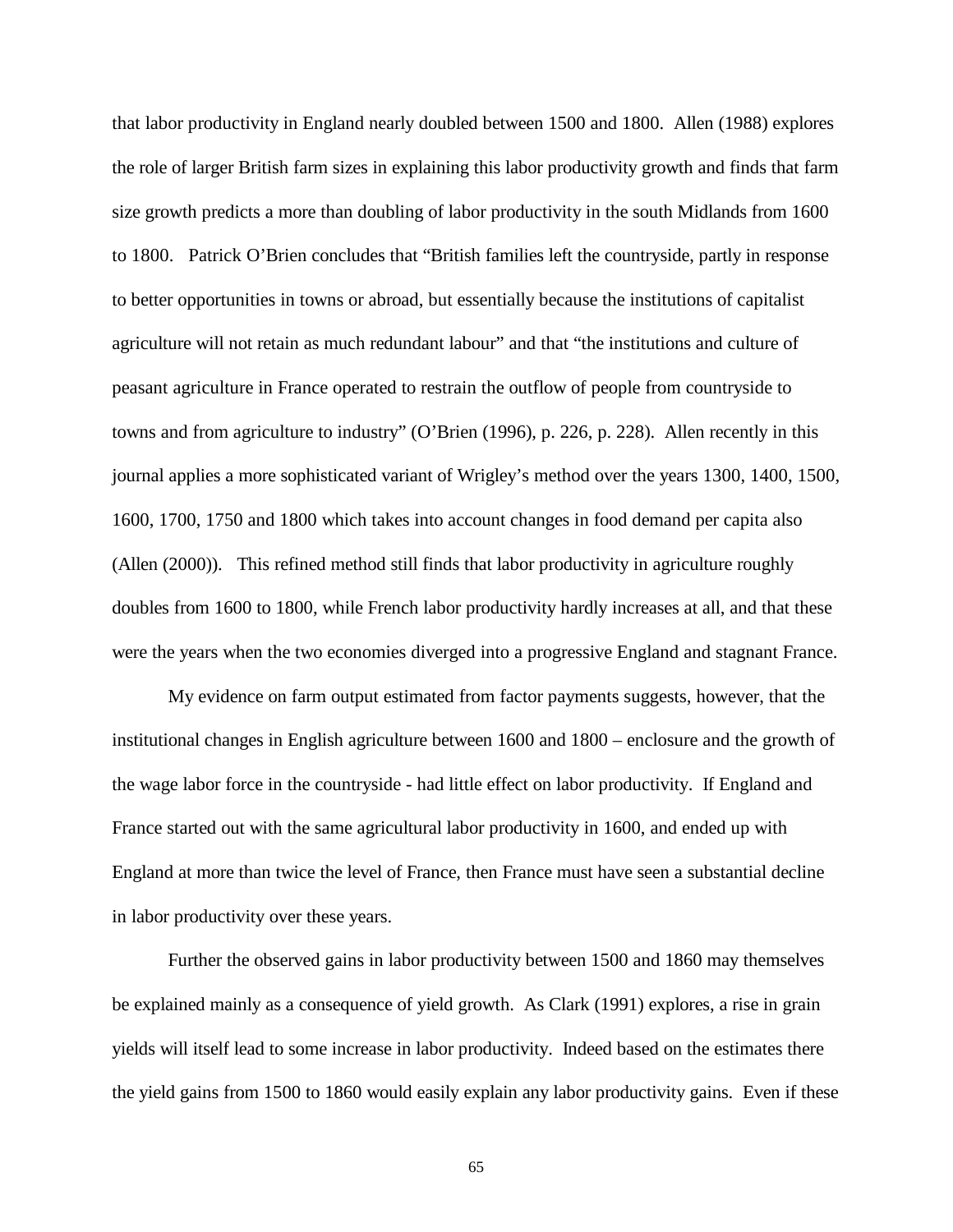hypothetic calculations are incorrect it is clear that much of the observed gain in labor productivity between 1500 and 1860 would have to be attributed to yield gains, rather than to factors such as farm size, enclosure, or the creation of a landless rural proletariat.

Yield growth then seems to be the driving force in agricultural change between 1500 and 1860-9. The yields estimated per acre for 1500-39 are indeed low: the equivalent of 3.3 bushels of wheat per acre as net output. Clark (1991) estimates for southern England in 1300-49 from manorial account records that net output per acre was the equivalent of 4.1 bushels per acre. Thus there is no sign of any gain in yields in this 200 years, and indeed signs of some potential decline. Thereafter measured yields grow most rapidly in the late sixteenth century and early nineteenth century with a long period of stasis in between. The cause of these yield gains remains unclear. But the new information presented here on the timing of the gains may rule out some explanations and support others.

## **Conclusion: The Agricultural Revolution**

The concept of that an agricultural revolution as a counterpart to the Industrial Revolution occurred in Britain sometime in the years 1560 to 1870 has long been the crucial organizing principle of English agrarian history. Thus at least eleven books have been written about English agriculture in these years which include "agricultural revolution" in their title. Most of the debate among agricultural historians has been about when in the long period 1560 to 1850 the agricultural revolution occurred, with the years 1550-1650, 1650-1750, and 1750-1850 each having their supporters.<sup>23</sup>

<sup>23</sup> See, for example, Overton (1996) and Allen (1999).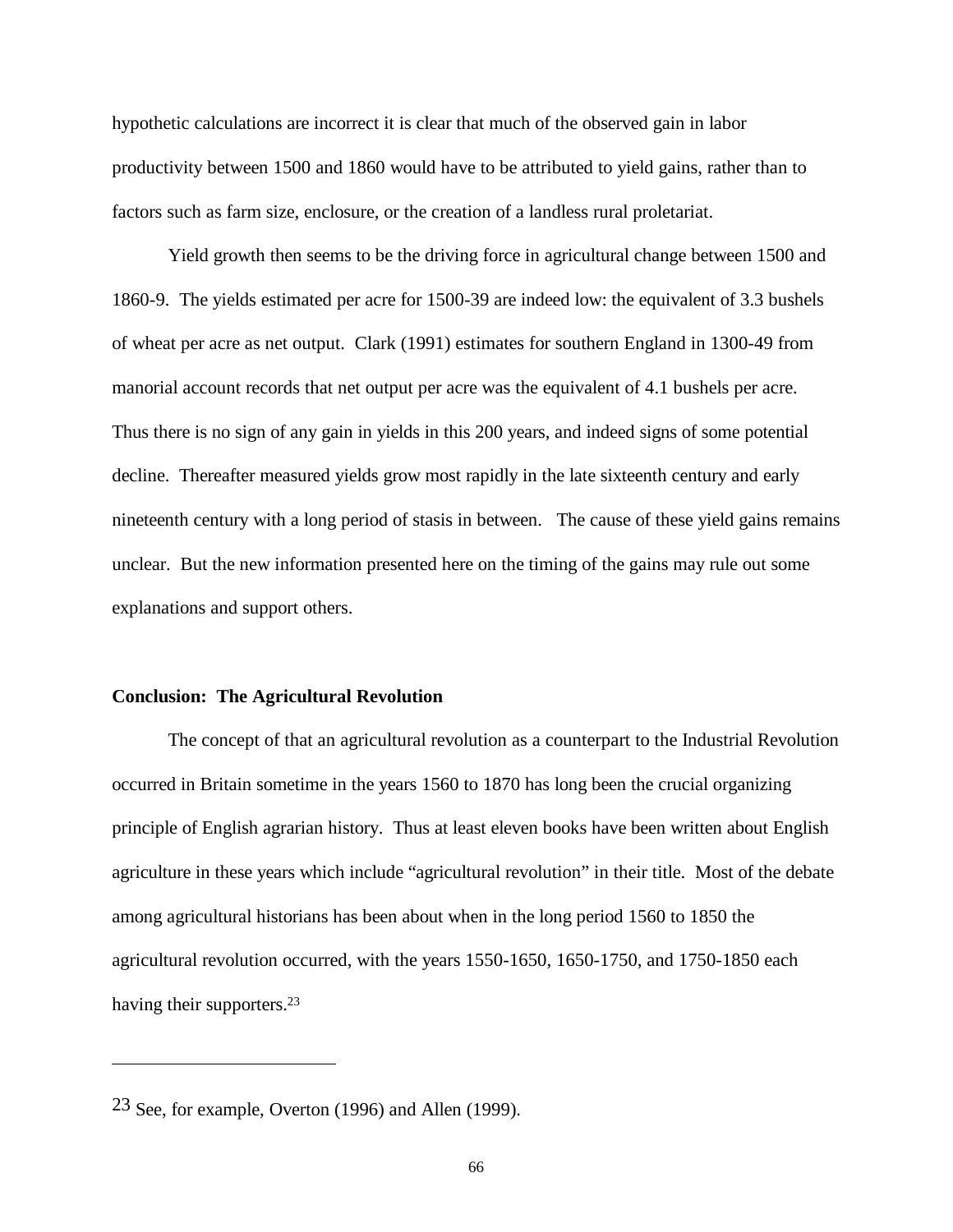Yet if the rent and associated real output series derived above are correct it is not clear if we can usefully think of developments in English agriculture in the years 1500 to 1869 as representing any revolutionary change in technique. It is true that over these years English agricultural output seems to have quadrupled, and the measured total factor productivity of the system doubled. But this was achieved over a very long period with few abrupt changes so that the rate of growth of productivity per years was on average 0.21%. This would mean that even in any twenty year period farmers would be unable to discern given the noise of year to year fluctuations that productivity was actually increasing.

Further the measured doubling of productivity between 1500-39 and 1860-9 certainly overstates the true productivity gain - as opposed to gains from more investment of capital in farmland. For this measure assumes that each acre of farmland was the same in 1860-9 as in 1500-39. All farmland, however, was a bundle of raw land and various capital investments: housing, barns, fences, drainage, roads, soil amendments. But we see above in figure 8 that after 1600 land became much more valuable relative to labor than before, and the rise in the value of land relative to labor continued until the early nineteenth century. If the cost of the capital invested in the land was proportionate to labor costs this would mean that after 1600 landowners would have an enhanced incentive to drain, reclaim, recycle animal waste, and build buildings. Thus, for example, about 10% of the rise in real rents from 1500-39 to 1860-9 was the result of common land being enclosed. Hence enclosure explains about 4% of the measured productivity increase. But I argue in Clark (1998b) that enclosure was mainly a capital investment induced by higher land rents relative to wages, with very little pure productivity gain. If the various other measures which resulted in higher land yields – increases in the pasture area, reduced fallow on the arable, higher arable crop yields – resulted in part from investing more capital in the form of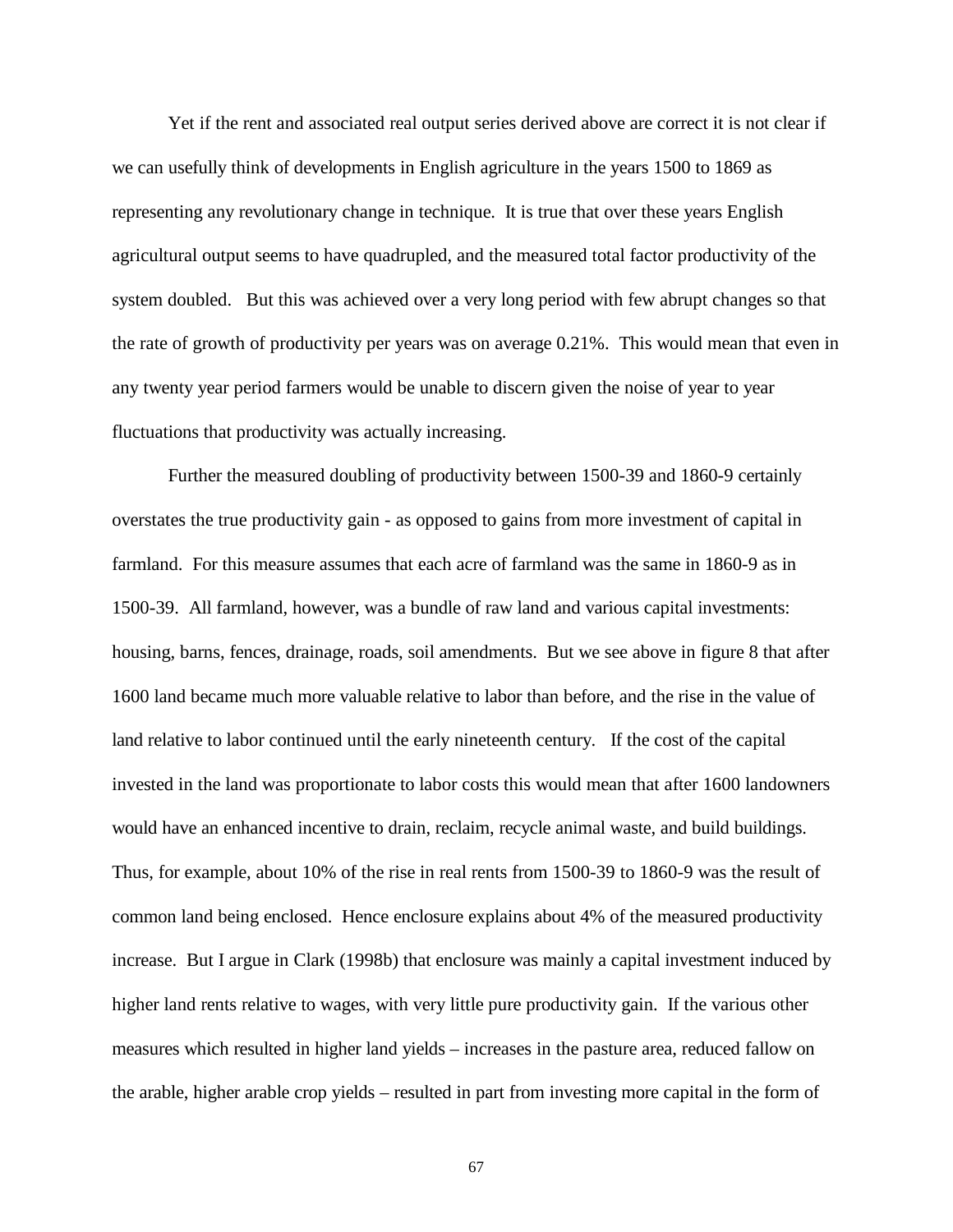maintaining increased stocks of organic matter in soil and returning more animal waste to the soil, then again my productivity measure based on rents will mismeasure some of these gains from intensified use of land as pure productivity gains. The only way we could test to see how powerful these effects are would be to measure productivity using as a measure of land rents the site value of agricultural land. But no such measure is available.

Thus the extent to which the "agricultural revolution" of the years 1500 to 1869 was a revolution, in the sense of getting something for nothing through getting more output from the same set of inputs, or was just an intensification in the use of land, getting more output by using more inputs, is a matter still to be settled.

## **Appendix 1: Agricultural Prices, 1500-1912**

Table 12 shows the prices used for each commodity in the base years 1860-9, and the share of output allocated to each commodity in each period. The weights for 1860 on were derived from Fletcher (1961). Those for before 1859 are from Clark (1991). For the years before 1830 the weights for all other commodities were reduced to allow the addition of tallow and wood as significant agricultural outputs based on the discussion in the text above. Prices for the index were derived from Beveridge (1939), Thorold Rogers (1888), Bowden (1985) and John (1989).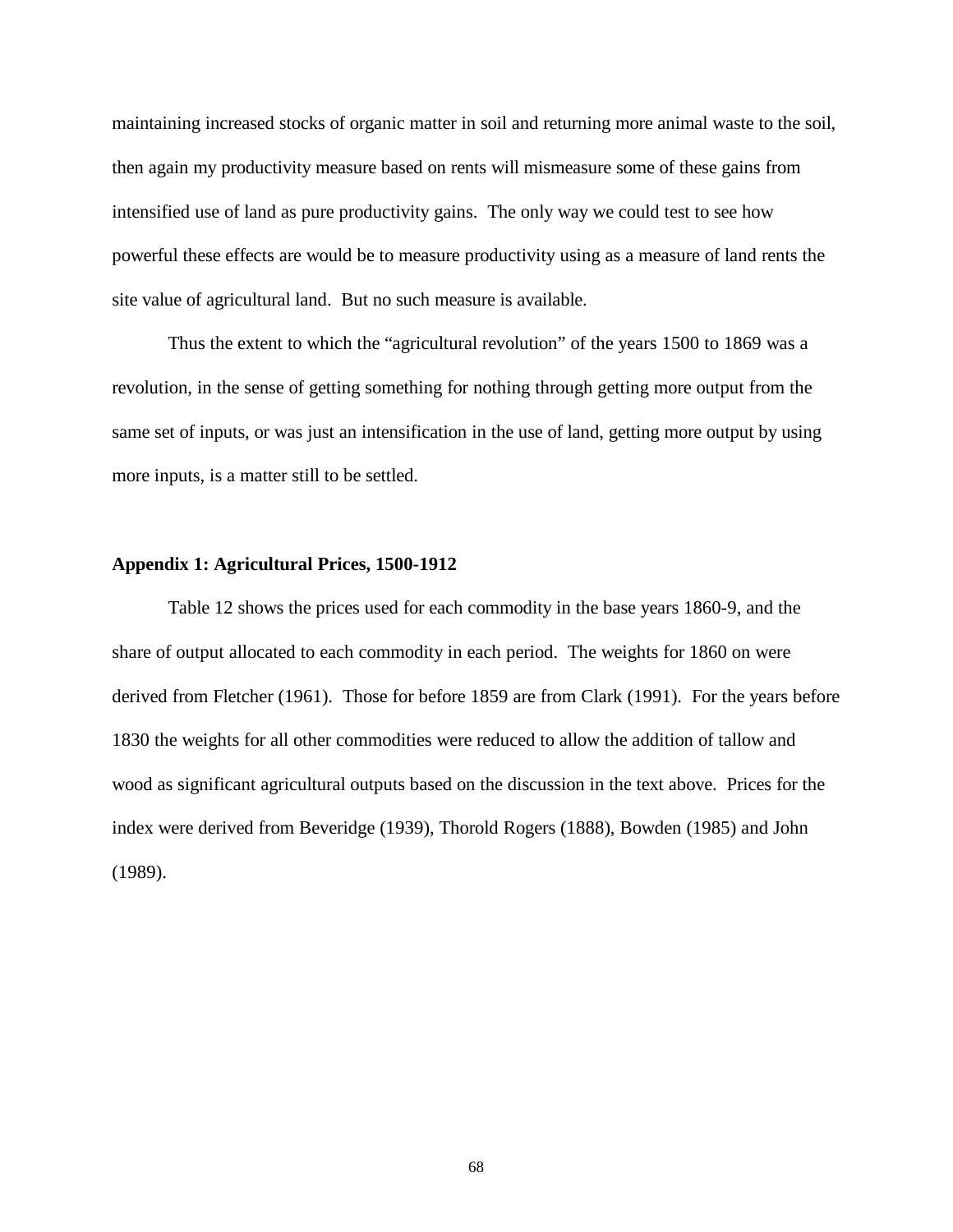| Commodity                               | Price<br>1860-9                  | Weights<br>1500-<br>1774 | Weights<br>$1775-$<br>1805 | Weights<br>1805-29 | Weights<br>1830-59 | Weights<br>1860-84 | Weights<br>1885-1912 |
|-----------------------------------------|----------------------------------|--------------------------|----------------------------|--------------------|--------------------|--------------------|----------------------|
| <b>Arable</b><br>Wheat<br><b>Barley</b> | $6.269$ s./bu.<br>$4.379$ s./bu. | .46<br>.23<br>.14        | .48<br>.24<br>.14          | .49<br>.24<br>.15  | .50<br>.25<br>.15  | .40<br>.25<br>.11  | .27<br>.11<br>.10    |
| Oats<br>Pasture                         | $2.892$ s./bu.                   | .09<br>.46               | .10<br>.48                 | .10<br>.49         | .10<br>.50         | .04<br>.60         | .06<br>.73           |
| Beef<br>Mutton<br>Tallow                | 5.431 d./lb.<br>$6.346$ d./lb.   | .13<br>.13<br>.02        | .14<br>.14<br>.02          | .15<br>.15<br>.00  | .15<br>.15<br>.00  | .19<br>.19<br>.00  | .25<br>.19           |
| <b>Butter</b><br>Cheese                 | $12.004$ d./lb.<br>7.020 d./lb.  | .05<br>.05               | .05<br>.05                 | .05<br>.06         | .06<br>.06         | .08<br>.08         | .00<br>.12<br>.12    |
| Hay<br>Wool                             | $97.3$ s./ton<br>21.388 d./lb.   | .02<br>.06               | .02<br>.06                 | .02<br>.06         | .02<br>.06         | .02<br>.04         | .02<br>.03           |
| <b>Wood</b>                             |                                  | .08                      | .04                        | .02                | .00                | .00                | .00                  |
| <u>All</u>                              |                                  | 1.00                     | 1.00                       | 1.00               | 1.00               | 1.00               | 1.00                 |

## **Table 12: Output Shares of Different Commodities**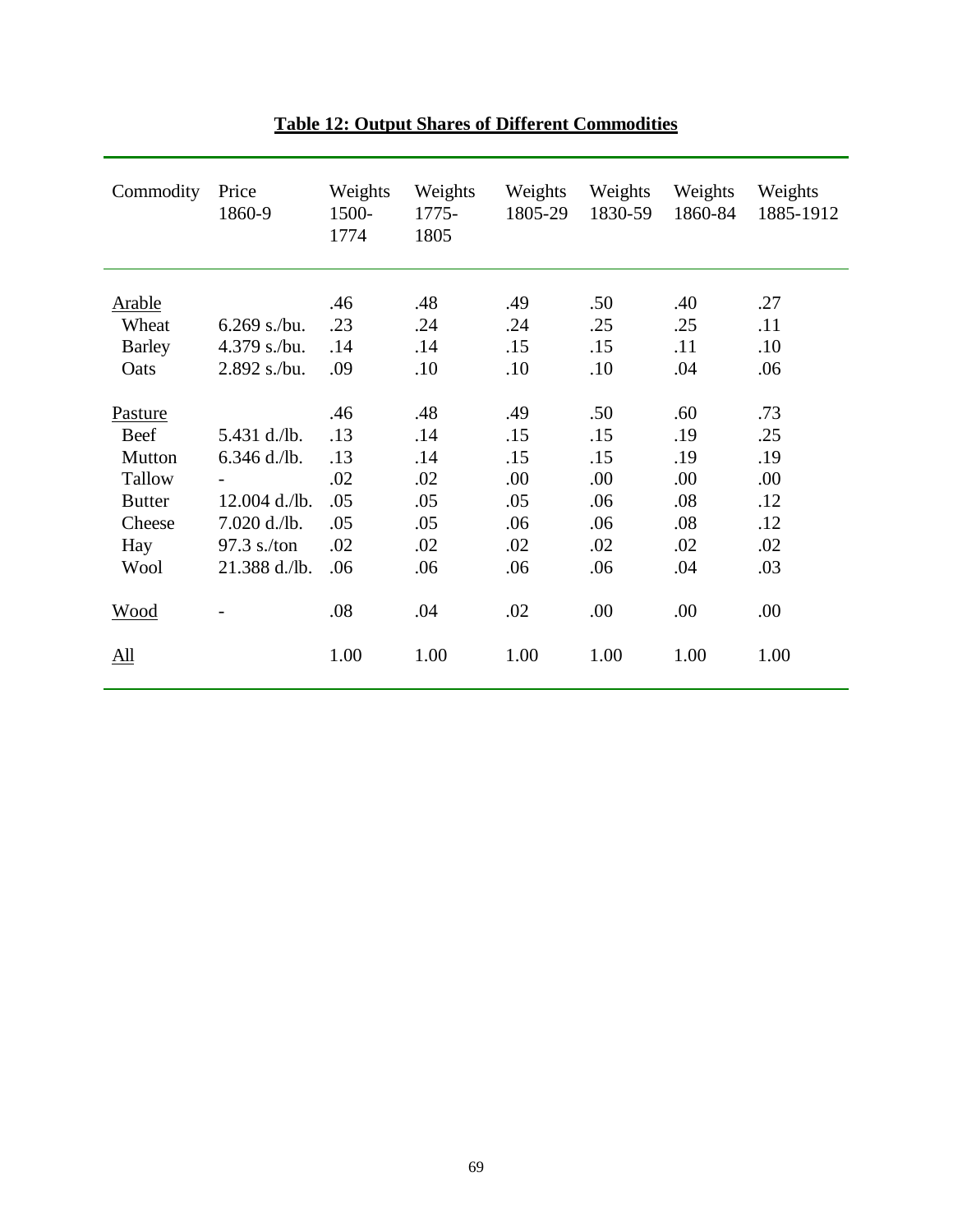#### **Appendix 2: Taxes on Land Occupiers, 1500-1912**

In addition to national taxes such as the Land Tax of 1692 and later which were typically paid by the landlord, land occupiers in England were subject to a variety of taxes for local purposes. Thus there were Poor Rates, Church Rates, Highway Rates, County Rates, Police Rates, and later in the nineteenth century Sanitary Rates. Since the Poor Rate was the majority of local taxation in early years often all these rates were lumped together and included under the title Poor Rates in the years before 1860. A benchmark for the incidence of land taxes on land occupiers was established for rural parishes in England for the years 1841-2 using the ratio of poor rates in 1841 in parishes where at least 75% of property rental value was from land to the total rental value of property in 1842 under the Income and Property Tax. The counties used were Bedford, Berkshire, Buckingham, Cambridge, Cheshire, Cornwall, Cumberland, Derby, Devon, Dorset, Durham, and Essex. The rural parishes in these counties suggested that poor rates were 5.5% of rents in the North, 9.3% in the Midlands, 9.4% in the South-East and 10.1% in the South-West.

Total payments for poor rates in rural areas were then calculated for the years 1812-14, 1829-33, 1838-1841, 1851 and 1855 using parish level data in the Parliamentary Papers. This series on rural poor rate payments was extended to the years 1570-1824 by use of archival data on poor rate payments in 25 rural parishes in Bedford, Cambridge, Dorset, Essex and Warwick. This series divided by the estimated total land rent and tithe of England gives the estimates for the ratio of local taxes to rents shown in table 7. The parishes supplying data (with the number of years in parenthesis) were Eaton Socon (46), Flitwick (57), Kempston (76), Northill (53), Potton (92), Southill (31), and Tempsford (39) from Bedford, Foulmere (68), Kirtling (102), and Over (97) from Cambridge, Abbotsbury (86), Askerwell (33), Beer Hackett (98), Bere Regis (89), and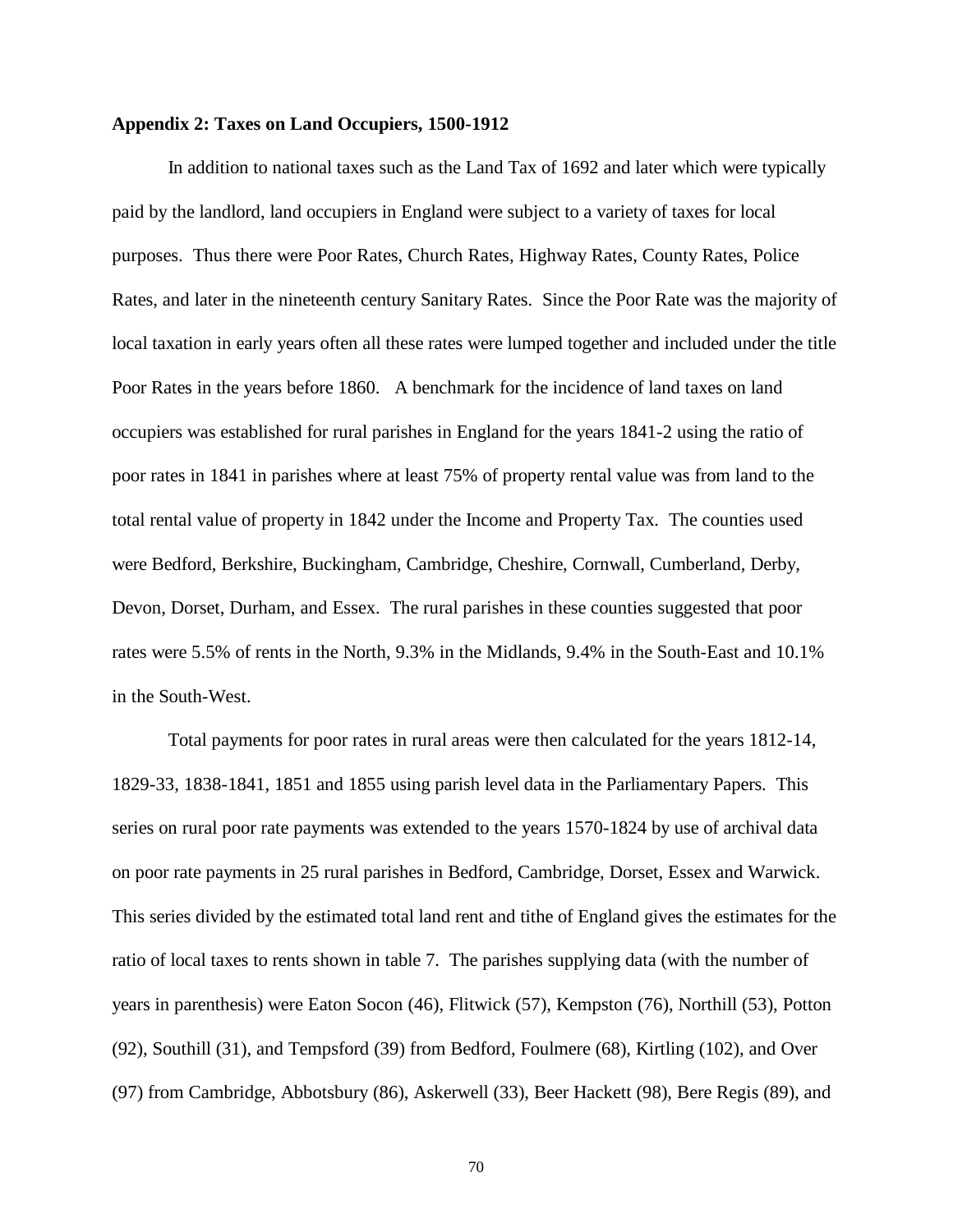Buckland Newton (100) from Dorset, Alphamstone (53), Bobbingworth (85), Boreham (45), Debden (93), Fairstead (118), Gosfield (128), Great Easton (44), and Writtle (25) from Essex, and Tysoe (95) from Warwick.

For the years 1870-1893 local tax payments relative to rents were estimated from accounting data for 92 farms printed by the Royal Commission on Agriculture (Parliamentary Papers (1896)).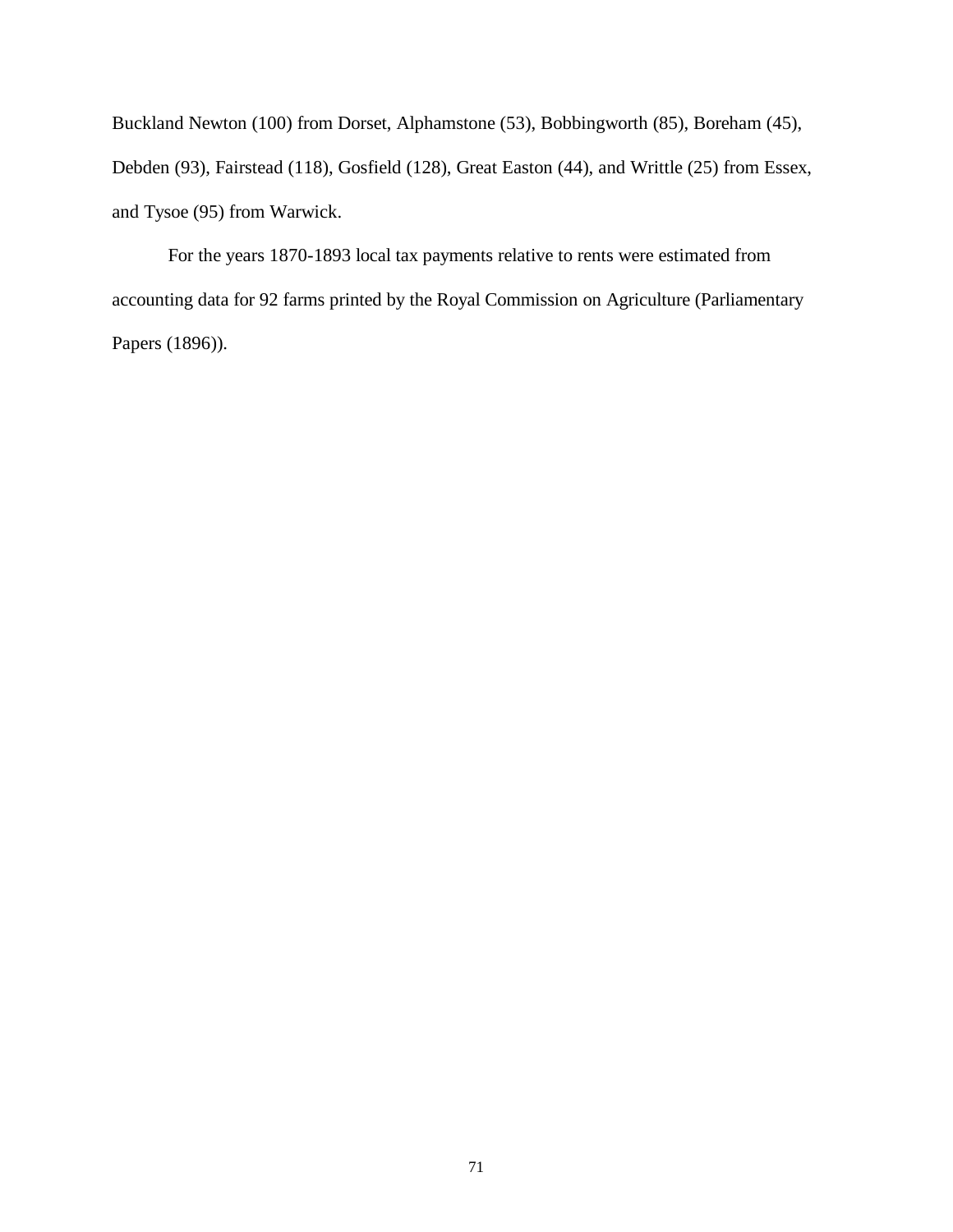#### **Manuscript Sources**

**Bedford Record Office,** Overseers Accounts. Eaton Socon, Flitwick P59/12, Kempston, Northill, Potton P64/12/1-3, Southill, Tempsford P20/12/1.

**Cambridge Record Office**, Overseers Accounts. Foulmere, P72/8/1-3. Kirtling, P101/12/3-5. Over, P129/5/1-2, P129/12/1.

**Dorest Record Office,** Overseers Accounts. Abbotsbury, PE/ABB/OV1-2. Askerwell, PE/ASK/OV1. Beer Hackett, PE/BEH/OV1. Bere Regis, PE/BER/OV1-7. Buckland Newton. **Essex Record Office**, Overseers Accounts. Alphamstone, . Bobbingworth, . Boreham, . Debden, . Fairstead, D/P 310/12/1-5. Gosfield. Great Easton. Writtle.

## **References**

Allen, Robert C. 1988a. "The Price of Freehold Land and the Interest Rate in the Seventeenth and Eighteenth Centuries," Economic History Review 41(1): 33-50.

Allen, Robert C. 1988b. "The Growth of Labor Productivity in Early Modern English

Agriculture," Explorations in Economic History, 25(2), 117-146.

Allen, Robert C. 1992. Enclosure and the Yeoman. Oxford: Clarendon Press.

Allen, Robert C. 1994. "Agriculture during the Industrial Revolution." In Roderick Floud and Donald McCloskey, The Economic History of Britain since 1700, Vol. 1, 96-122.

Allen, Robert C. 1999. "Tracking the Agricultural Revolution in England," Economic History Review, 52 (2), May, 209-235.

Allen, Robert C. 2000. "Economic Structure and Agricultural Productivity in Europe, 1300-

1800." European Review of Economic History, 4 (1), 1-26.

Beveridge, Lord. 1939. Prices and Wages in England, Vol 1: The Mercantilist Era.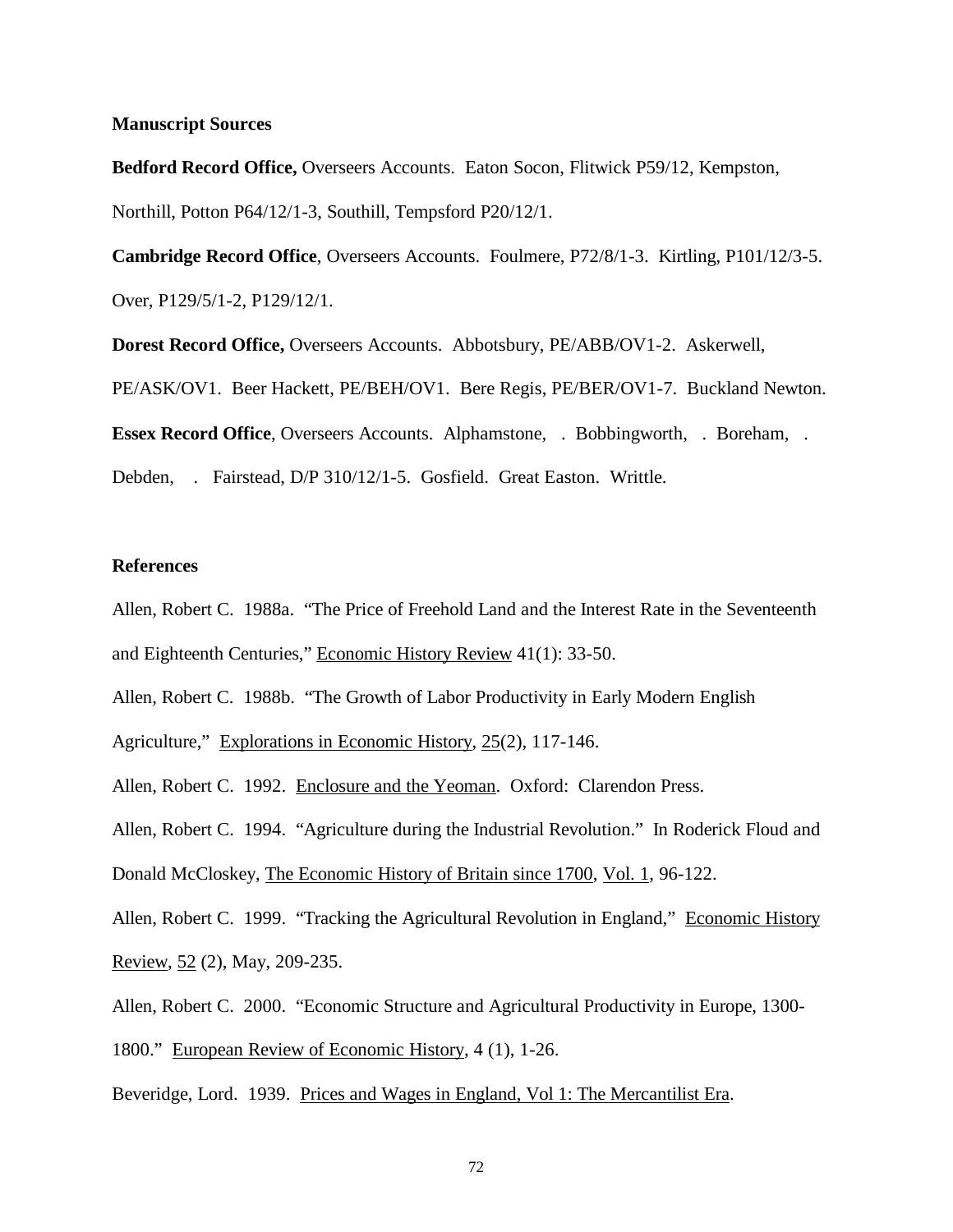Bowden, Peter J. 1985. "Statistical Appendix," in Joan Thirsk (ed.), The Agrarian History of England and Wales, Vol. V.II, 827-902. Cambridge: Cambridge University Press.

Church, Roy. 1986. The History of the British Coal Industry. Vol. 3, 1830-1913. Oxford: Clarendon Press.

Clark, Gregory. 1991. "Labour Productivity in English Agriculture, 1300-1860," in B.M.S.

Campbell and Mark Overton, Agricultural Productivity in the European Past. Manchester: Manchester University Press, 211-235.

Clark, Gregory. 1998a. "The Charity Commission as a Source in Economic History," Research in Economic History, 18, 1-52.

Clark, Gregory. 1998b. "Commons Sense: Common Property Rights, Efficiency, and Institutional Change." Journal of Economic History 58(1): 73-102.

Clark, Gregory. 1998c. "Land Hunger: Land as a Commodity and as a Status Good in England,

1500-1914." Explorations in Economic History 35(1): 59-82.

Clark, Gregory. 1998d. "Renting the Revolution" Journal of Economic History, 58(1)**:** 206-210.

Clark, Gregory. 1999a. "Too Much Revolution: Agriculture and the Industrial Revolution,

1700-1860" in Joel Mokyr (ed.), The British Industrial Revolution: An Economic Assessment.

2<sup>nd</sup> Edition. Boulder, Colorado: Westview Press.

Clark, Gregory. 1999b. "The Long March of History: Farm Laborers' Wages in England, 1208-

1850" (manuscript, University of California, Davis, available at

**http://www.econ.ucdavis.edu/faculty/gclark/**).

Clark, Gregory. 2000b. "Shelter from the Storm: Housing in the Industrial Revolution."

Working Paper, University of California, Davis.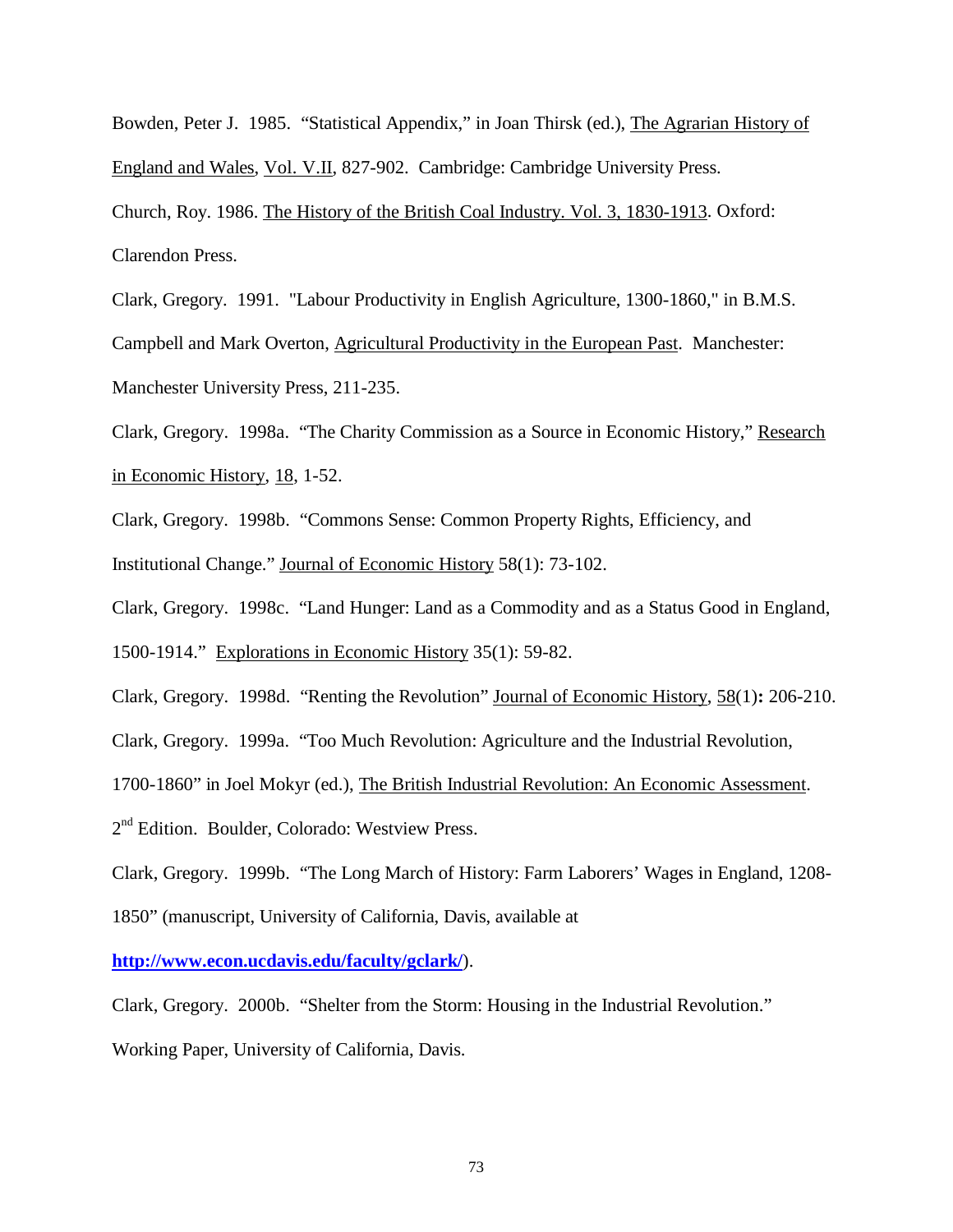Clark, Gregory. 2000b. "The Meaning of the Industrial Revolution." Working Paper, University of California, Davis.

Clark, Gregory. 2001. "Farm Wages and Living Standards in the Industrial Revolution: England, 1670-1869" Forthcoming, Economic History Review.

Clark, Gregory, Michael Huberman and Peter Lindert. 1995. "A British Food Puzzle,"

Economic History Review, 68 (May), 215-237.

Crafts, Nick. 1985. British Economic Growth during the Industrial Revolution. Oxford: Clarendon Press.

Fletcher, T. W. 1961. "The Great Depression of English Agriculture, 1873-1896" Economic History Review, 13, 417-32.

Deane, Phyllis and W. A. Cole. 1962. British Economic Growth, 1688-1959. Cambridge: Cambridge University Press.

Flinn, Michael W. 1984. The History of the British Coal Industry. Vol. 2,1700-1830. Oxford. Clarendon Press.

Fox, A. Wilson. 1903. "Agricultural Wages in England and Wales During the Last Half Century," Journal of the Royal Statistical Society, 66, 273-348.

Grant, John. 1845. "A Few Remarks on the Large Hedges and Small Enclosures of Devonshire and the Adjoining Counties" Journal of the Agricultural Society of England, 5, 420-429.

Hatcher, John. 1993. The History of the British Coal Industry, Vol. 1, Before 1700: Towards the Age of Coal. Oxford: Clarendon Press.

Hammersley, G. 1973. "The Charcoal Iron Industry and its Fuel, 1540-1750." Economic History Review, 24: 593-613.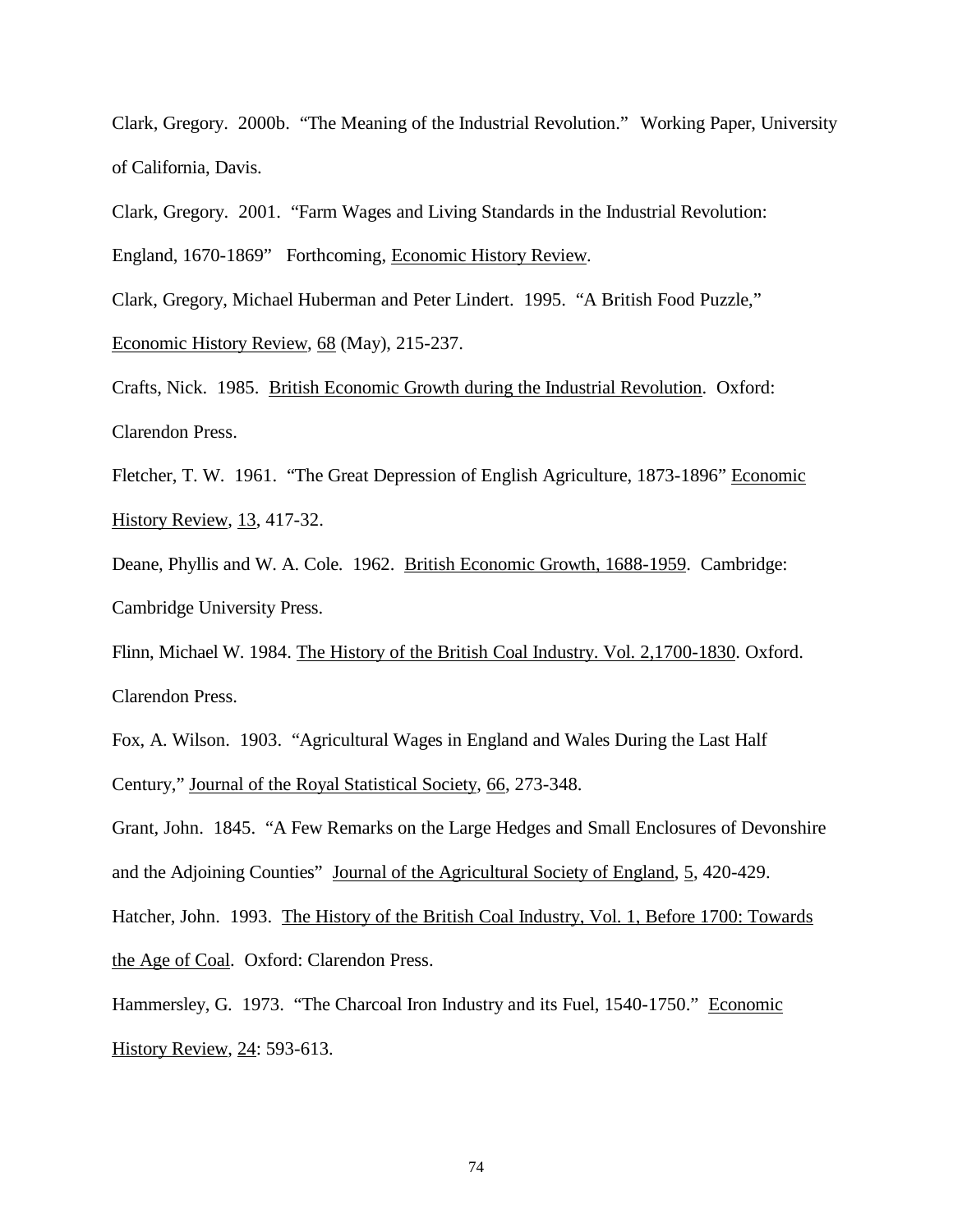Hoffman, Phillip. 1996. Growth in a Traditional Society: The French Countryside, 1450-1815. Princeton: Princeton University Press.

John, A. H. 1989. "Statistical Appendix" in G. E. Mingay (ed.), The Agrarian History of England and Wales, Vol. VI, 1750-1850, 1089-1177. Cambridge: Cambridge University Press.

Kerridge, Eric. 1953. "The Movement of Rent, 1540-1640." Economic History Review, 6 (-), 208-226.

Lindert, Peter H. "English Occupations, 1670-1811." Journal of Economic History, Vol. 40, No. 4. (Dec., 1980), pp. 685-712.

Lindert, Peter H. and Jeffrey Williamson. 1982. "……" Explorations in Economic History.

Mingay, G. E. 1956. "The Agricultural Depression, 1730-1750." Economic History Review, 8 (-), 323-338.

Mitchell, B. R. 1988. British Historical Statistics. Cambridge: Cambridge University Press. O'Brien, Karl Patrick. 1996. "Path Dependency, or Why Britain Became an Industrialized and Urbanized Economy Long Before France." Economic History Review, 49 (2), 213-248. Overton, Mark. 1996. Agricultural Revolution in England: The Transformation of the Agrarian Economy 1500-1850. Cambridge: Cambridge University Press.

Parliamentary Papers. 1852-3a. Number of Inhabitants, 1801-51. Volume 1 with Census Report. Vol. LXXXV.

Parliamentary Papers. 1852-3b. Number of Inhabitants, 1801-51. Volume 2. Vol. LXXXVI. Parliamentary Papers. 1888. Agricultural Returns of Great Britain. Vol. CVI. Parliamentary Papers. 1896. Royal Commission on Agriculture. Particulars of the Expenditures and Outgoings on Certain Estates in Great Britain and Farm Accounts. Vol. XVI.